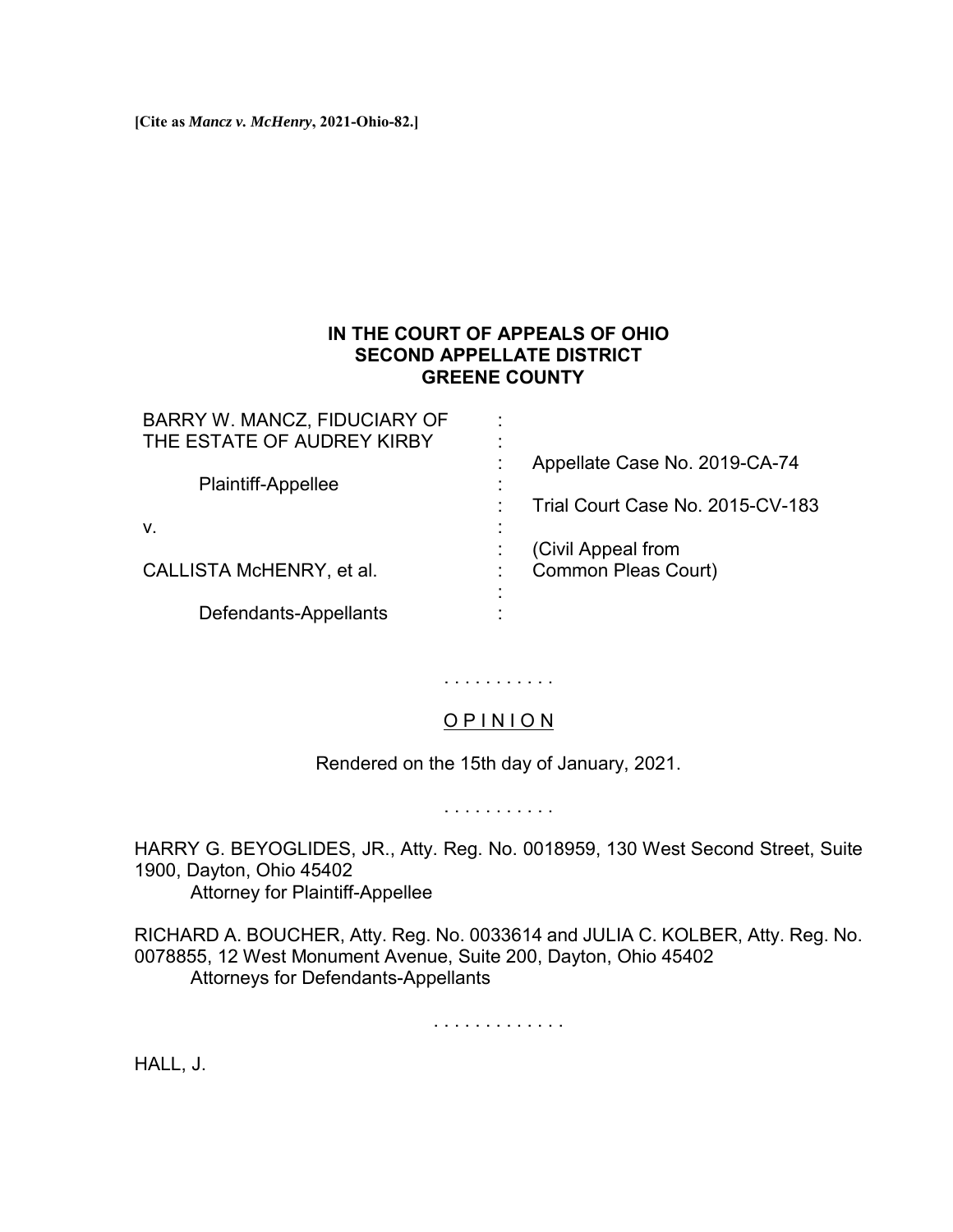**{¶ 1}** Callista and Robert McHenry appeal from the trial court's decision and judgment entry overruling their objections to a magistrate's decision and entering judgment against them for fraudulently conveying real estate and \$127,133 in financial assets.

#### **Factual and Procedural Background**

**{¶ 2}** The trial court's judgment involves assets that Callista fraudulently conveyed to Robert, her husband, after taking money from her elderly mother for personal use. The record reflects that Callista began serving as attorney-in-fact for her mother, Audrey Kirby, in October 2000. Nearly two years later, Kirby executed a will that provided for her assets to be divided equally among her children, subject to deductions for advances to two children. Kirby also executed a revocable trust agreement. Kirby died in April 2007, leaving 13 surviving children. After one of Kirby's sons resigned as executor of the estate, attorney Barry Mancz was appointed as successor fiduciary.

**{¶ 3}** In December 2009, Mancz filed a lawsuit in Montgomery County Probate Court, claiming that Callista had breached her fiduciary duties to Kirby's estate by concealing, embezzling, or conveying away estate assets in violation of R.C. 2109.50. Following a hearing, the probate court found Callista guilty of concealing, embezzling, or conveying away estate assets in the amount of \$290,975.46. After assessing a 10 percent penalty, the probate court entered judgment against Callista for \$320,073.01. On appeal, this court reviewed evidence establishing that while acting as her mother's attorney-in-fact, Callista improperly had moved money from her mother's bank account and certificates of deposit into numerous accounts that were titled in Callista's name or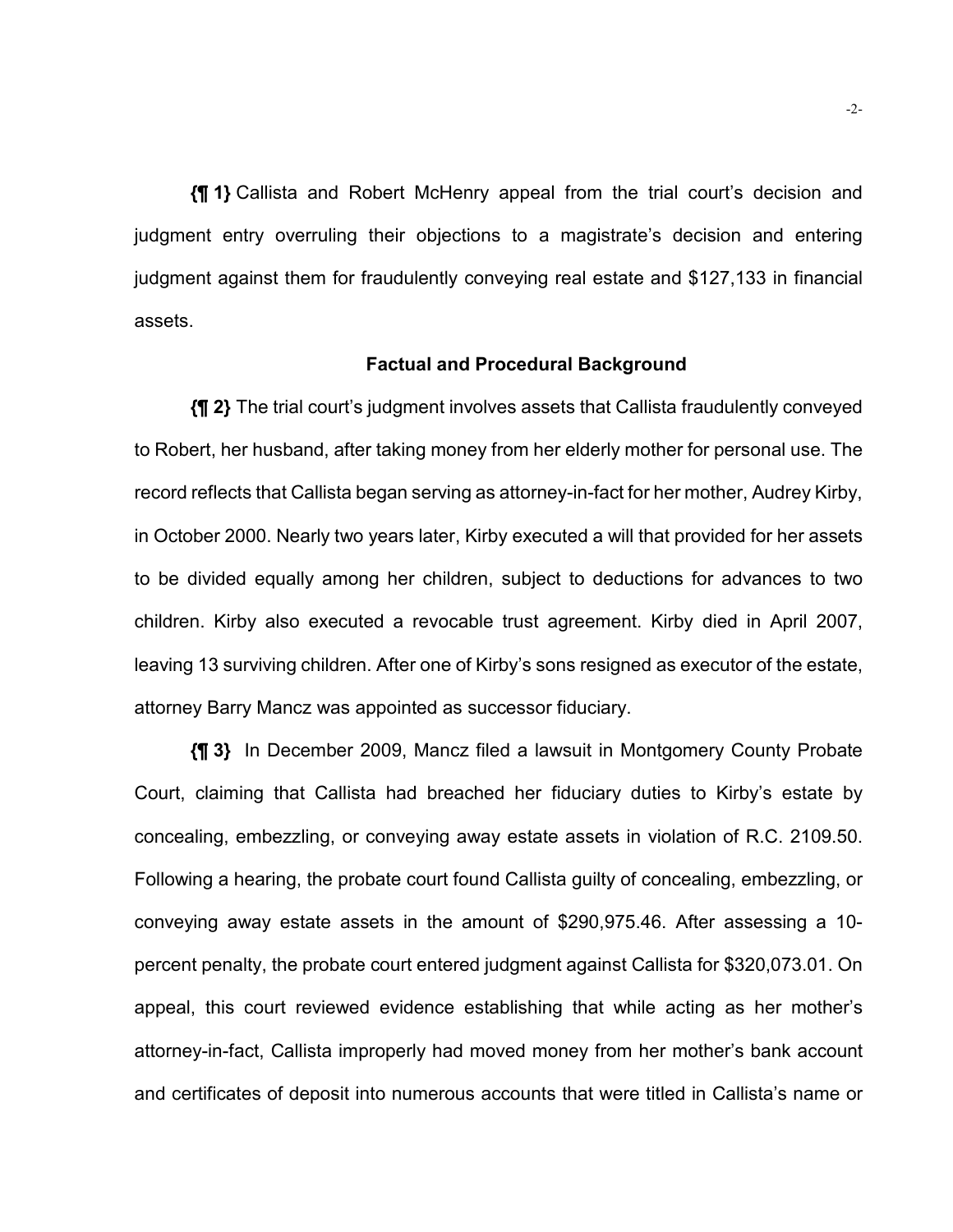that were held jointly by Callista and Robert. Callista also obtained certificates of deposit in her own name using her mother's assets. The evidence further established that Callista had written hundreds of checks on these accounts apparently for her personal benefit. Although Callista frequently moved the money she took from her mother, this court's examination of the evidence suggested that she in fact had taken *more* than the amount found by the probate court. This court also rejected an argument that the assets taken by Callista were "gifts" from her mother. Therefore, we affirmed the probate court's judgment against Callista for concealing, embezzling, or conveying away her mother's assets. *See Mancz v. McHenry*, 2012-Ohio-3285, 974 N.E.2d 784 (2d Dist.).

**{¶ 4}** In his capacity as fiduciary of Kirby's estate, attorney Mancz filed the present lawsuit against Callista and Robert in March 2015. The complaint alleged that Callista had neither satisfied the judgment in the probate-court case nor returned any of the estate property. The complaint further alleged that Callista had transferred her ownership interest in real estate to her husband Robert while litigation was pending against her by her siblings and prior to the probate-court lawsuit brought by Mancz. The complaint alleged that this transfer was made with actual intent to hinder, delay, or defraud Mancz and other creditors and that the transfer was made without Callista receiving reasonably equivalent value in exchange.

**{¶ 5}** With regard to personal property, the complaint alleged that Callista had transferred, converted, or concealed bank accounts and other financial interests that were recoverable in furtherance of the judgment in the probate-court case. The complaint alleged that these transfers were made with the intent to avoid the purpose of proceedings under R.C. 2109.50 to R.C. 2109.55 (which was the subject of the probate-court action)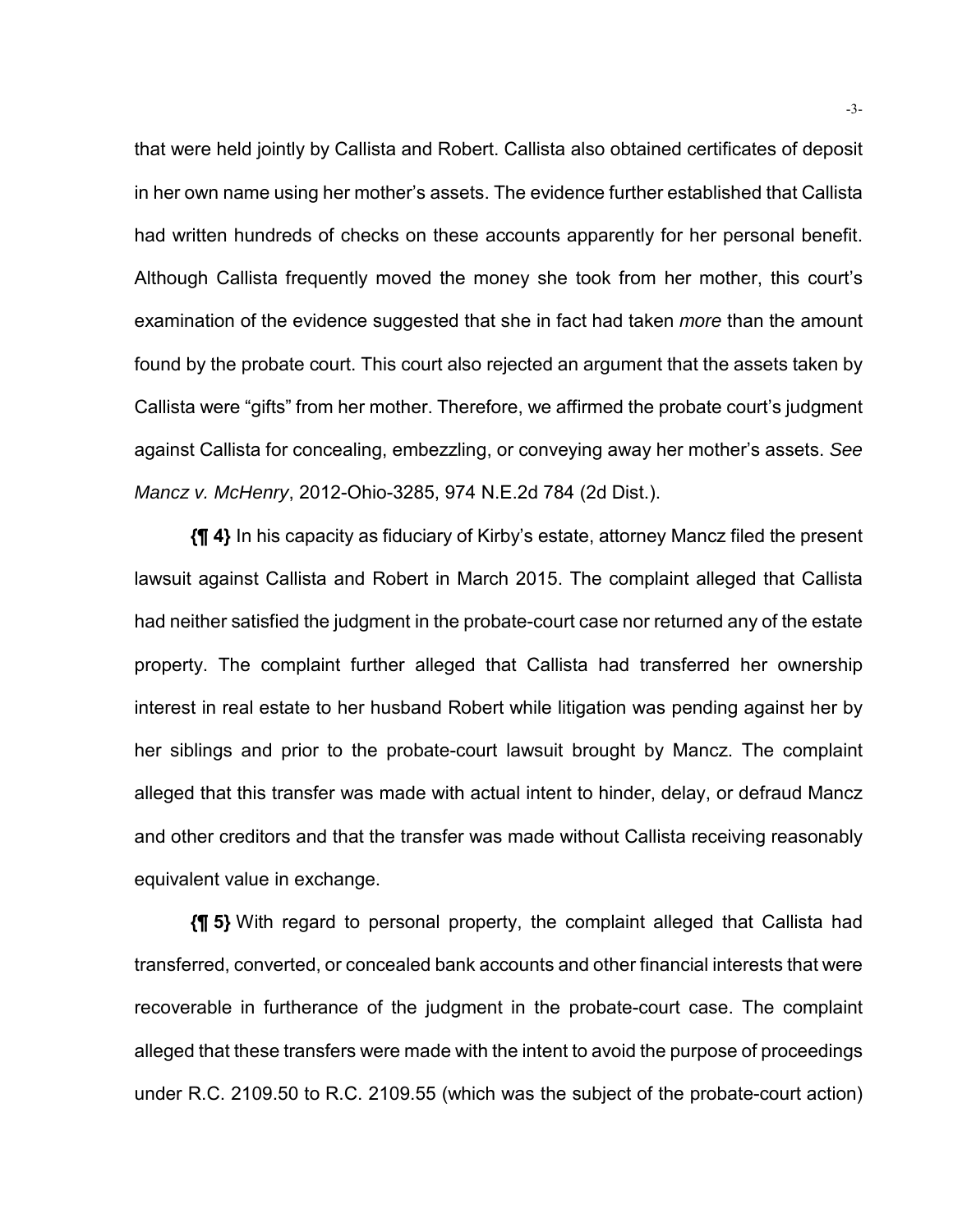"or in contemplation of an examination or complaint provided for by those sections." The complaint alleged that the financial transfers from Callista to Robert were fraudulent and void and that Mancz was entitled to an order compelling the return of any and all such proceeds or the value thereof. The complaint specifically requested a judgment ordering the return of property of Kirby's estate that had been conveyed by Callista to herself, to Robert, or to others. The complaint also sought punitive damages.

**{¶ 6}** The case proceeded to a January 2019 jury trial presided over by a magistrate. Based on the evidence presented, the jury returned a verdict finding that Callista fraudulently had conveyed her interest in real estate to Robert. The jury also returned verdicts against both Callista and Robert for the fraudulent transfer of Kirby's financial assets. The verdicts were accompanied by numerous interrogatory responses, including interrogatories addressing statutory "badges of fraud." With regard to the fraudulent transfer of financial assets, the jury's verdicts found actual damages of \$127,133.

**{¶ 7}** On January 15, 2019, the magistrate entered a decision on the jury verdicts. The magistrate declared void the deed transferring Callista's interest in real estate to Robert. The magistrate also entered judgment against Callista in the amount of \$127,133 and against Robert in the same amount. After holding a hearing, the magistrate declined to impose punitive damages on Callista or Robert.

**{¶ 8}** The McHenrys subsequently raised five objections to the magistrate's decision on the jury verdicts. In a November 13, 2019 decision and judgment entry, the trial court rejected all but one of the objections. With respect to one objection, the trial court found that the magistrate's decision was unclear as to whether judgment had been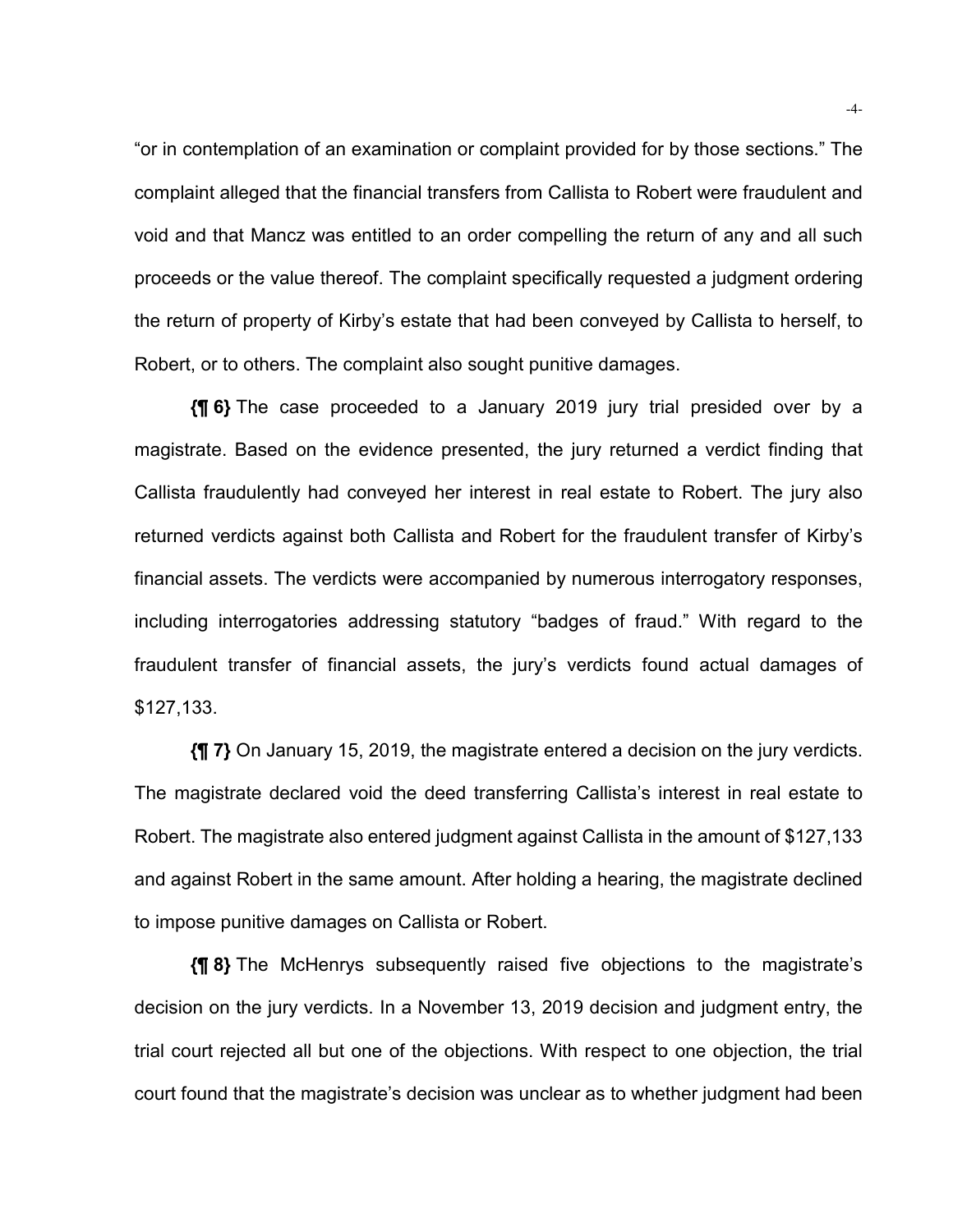entered against Callista and Robert for \$127,133 each. To avoid "double recovery," the trial court clarified that judgment was entered against Callista and Robert jointly and severally for \$127,133. The trial court also declared void the deed transferring Callista's interest in the real estate to her husband. Callista and Robert McHenry timely appealed the trial court's judgment, advancing 13 assignments of error.

#### **Preliminary Issues**

**{¶ 9}** In his appellee's brief, Mancz responds to some of the McHenrys' assignments of error by simply "incorporating by reference" arguments he raised in memoranda and pleadings filed below. In their reply brief, the McHenrys argue that Mancz's extensive reliance on "incorporation by reference" of documents filed in the trial court is inappropriate. Therefore, they urge us not to consider Mancz's arguments that rely on incorporation by reference. Upon review, we agree that wholesale incorporation by reference of arguments raised below is inappropriate and not particularly helpful.<sup>1</sup> We note, however, that the McHenrys' own eleventh assignment of error relies *exclusively* on incorporation by reference of 50 pages of summary-judgment papers they filed in the trial court. Under these circumstances, we will consider the McHenrys' eleventh assignment of error and Mancz's incorporated arguments notwithstanding our disfavor of such an approach.

**{¶ 10}** For his part, Mancz argues that some of the McHenrys' assignments of error are not properly before us because they are not "addressed by" or "asserted in" the McHenrys' notice of appeal. We find this argument to be unpersuasive. The McHenrys

l

<sup>&</sup>lt;sup>1</sup> We will address this issue more fully in our analysis of the McHenrys' eleventh assignment of error.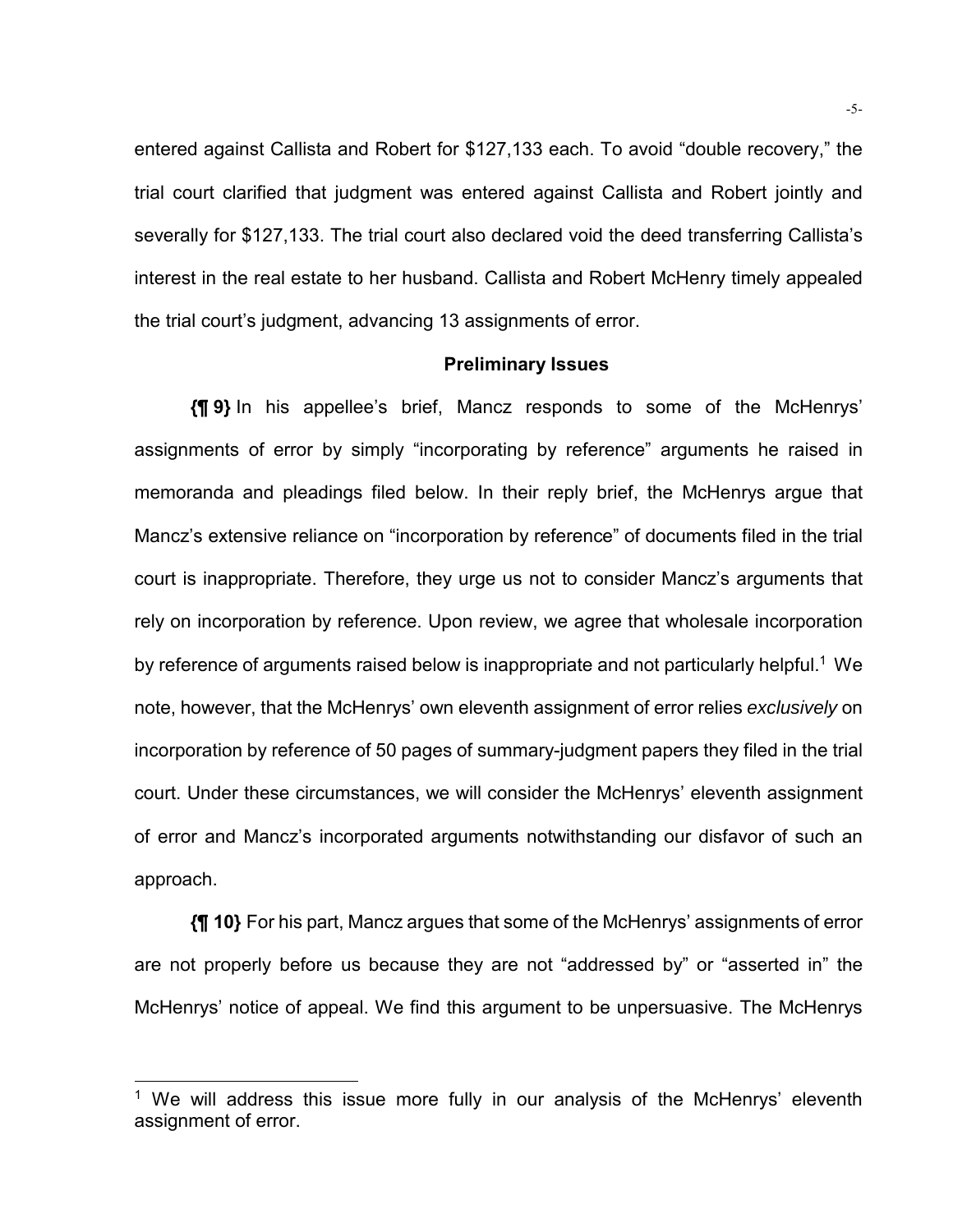appealed from the trial court's November 13, 2019 Decision and Judgment Entry, which overruled their objections to a magistrate's post-verdict decision and entered final judgment on the jury's verdicts. In our view, the notice of appeal reasonably encompassed the numerous issues and rulings that preceded the trial court's final judgment entry. It was not necessary for the McHenrys to enumerate each of the preceding issues and rulings in their notice of appeal. Having resolved these threshold matters, we turn now to the McHenrys' 13 assignments of error.

#### **Assignments of Error**

**{¶ 11}** In their first assignment of error, the McHenrys contend the trial court erred in failing to address their objection to the jury's use of inadmissible evidence to determine damages and to the jury's verdict for the fraudulent transfer of financial assets being against the weight of the evidence.

**{¶ 12}** This assignment of error concerns the McHenrys fifth objection to the magistrate's decision. Therein, the McHenrys argued that the magistrate had erred in entering judgment on the jury's verdicts with respect to the fraudulent transfer of financial assets. In support, the McHenrys asserted that Mancz (who testified as a witness at trial) never identified a certain dollar amount being transferred from any of the accounts at issue. They claimed that Mancz's only effort to establish a specific dollar amount was through the use of improper demonstrative exhibits during closing arguments. The McHenrys further claimed that Mancz failed to identify any money that Robert spent or withdrew from any of the accounts at issue. In fact, the McHenrys argued that Mancz failed to establish that the money was not still in the accounts to which it was transferred. Without evidence that Robert spent the money or that the accounts had a zero balance,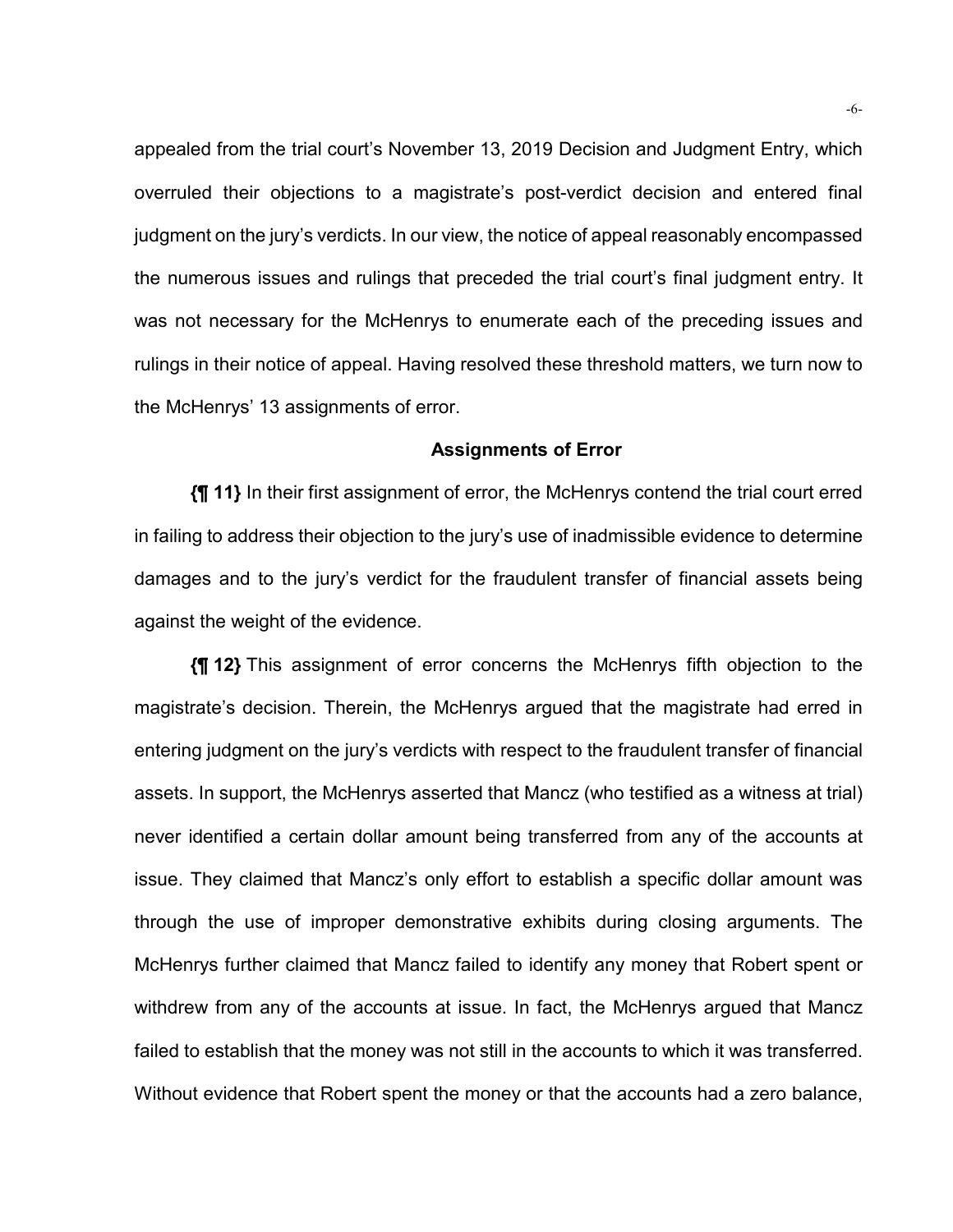the McHenrys questioned how the jury could have found a fraudulent transfer. Therefore, they argued in their fifth objection that the jury's verdicts regarding the fraudulent transfer of financial assets were against the manifest weight of the evidence.

**{¶ 13}** The trial court rejected the fifth objection, reasoning:

 In their fifth and final objection, the McHenrys claim there was insufficient evidence to establish a damages award of \$127,133 against each of the McHenrys. The McHenrys claim that the jury improperly relied upon a demonstrative exhibit and Mancz's closing argument to come up with the amount of damages awarded.

 The Court notes that the jury was instructed that their verdicts must be based upon the evidence. The jury was further instructed that the statements of counsel and closing arguments made by counsel are not evidence. It is well settled that a trial jury is presumed to follow the instructions given to it by the Court. [Citation omitted.]

 The McHenrys' fifth objection is not related to any decision made by the Magistrate, but rather a general argument about the jury's verdict that is not appropriate for review on objections. Moreover, the Court presumes the jury followed the instructions given to it by the Magistrate. Therefore, the McHenrys' fifth and final objection is overruled.

(November 13, 2019 Decision and Judgment Entry at 4-5.)

**{¶ 14}** Upon review, we find the McHenrys' first assignment of error to be without merit. Insofar as they challenged Mancz's use of demonstrative exhibits (which were not introduced into evidence) during his closing argument, the trial court addressed their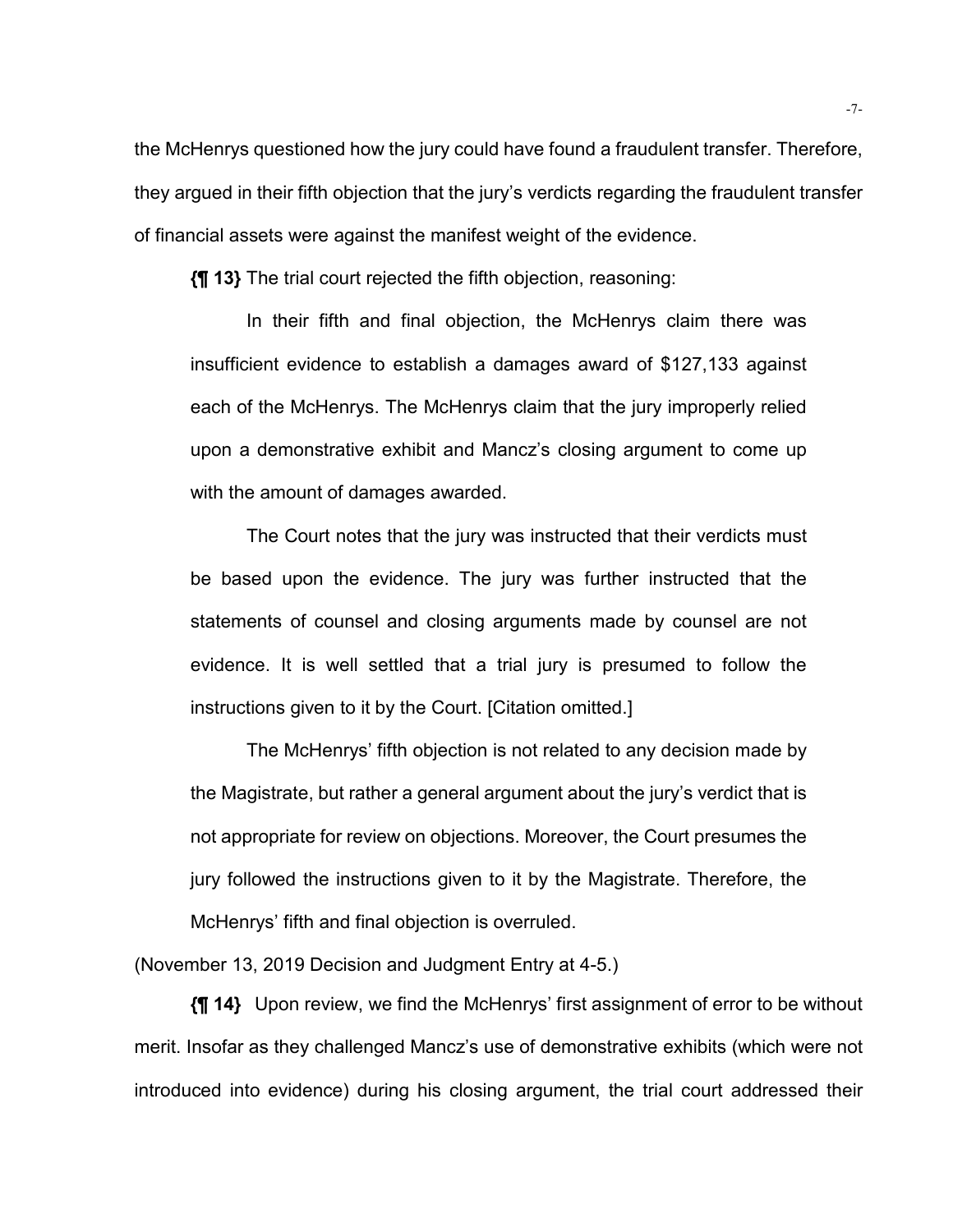objection. The jury was instructed that the demonstrative exhibits were not evidence. Moreover, the trial court noted that the jury was instructed about counsel's statements and closing arguments in general not being evidence. Therefore, regardless of the propriety of the demonstrative exhibits and counsel's related argument, the trial court presumed that the jury followed the instructions given to it and based its verdicts on actual evidence. Regardless of whether the McHenrys agree with the trial court's analysis, the trial court did address that aspect of their fifth objection. Therefore, we do not find that the trial court adopted the magistrate's decision without considering the objection, which is the McHenrys' argument on appeal.

**{¶ 15}** Insofar as the McHenrys objected to the verdict being against the weight of the evidence, we agree with the trial court that, strictly speaking, "the objection is not related to any decision made by the Magistrate, but rather a general argument about the jury's verdict that is not appropriate for review on objection." If the McHenrys had objected to the magistrate's denying a new-trial motion or denying a motion for judgment notwithstanding the verdict based on the weight of the evidence, then the trial court would have had something to review. But the McHenrys objected to the magistrate *entering judgment* on verdicts that the McHenrys believed were against the weight of the evidence. (June 5, 2019 Supplemental Objections at 13.) The magistrate did not err in simply entering judgment on the verdicts, which were not defective or irregular in any way. In any event, we will address the demonstrative exhibits and the weight of the evidence in our analysis of the McHenrys' sixth assignment of error, where they raise those same issues again. The first assignment of error is overruled.

**{¶ 16}** In their second assignment of error, the McHenrys contend the trial court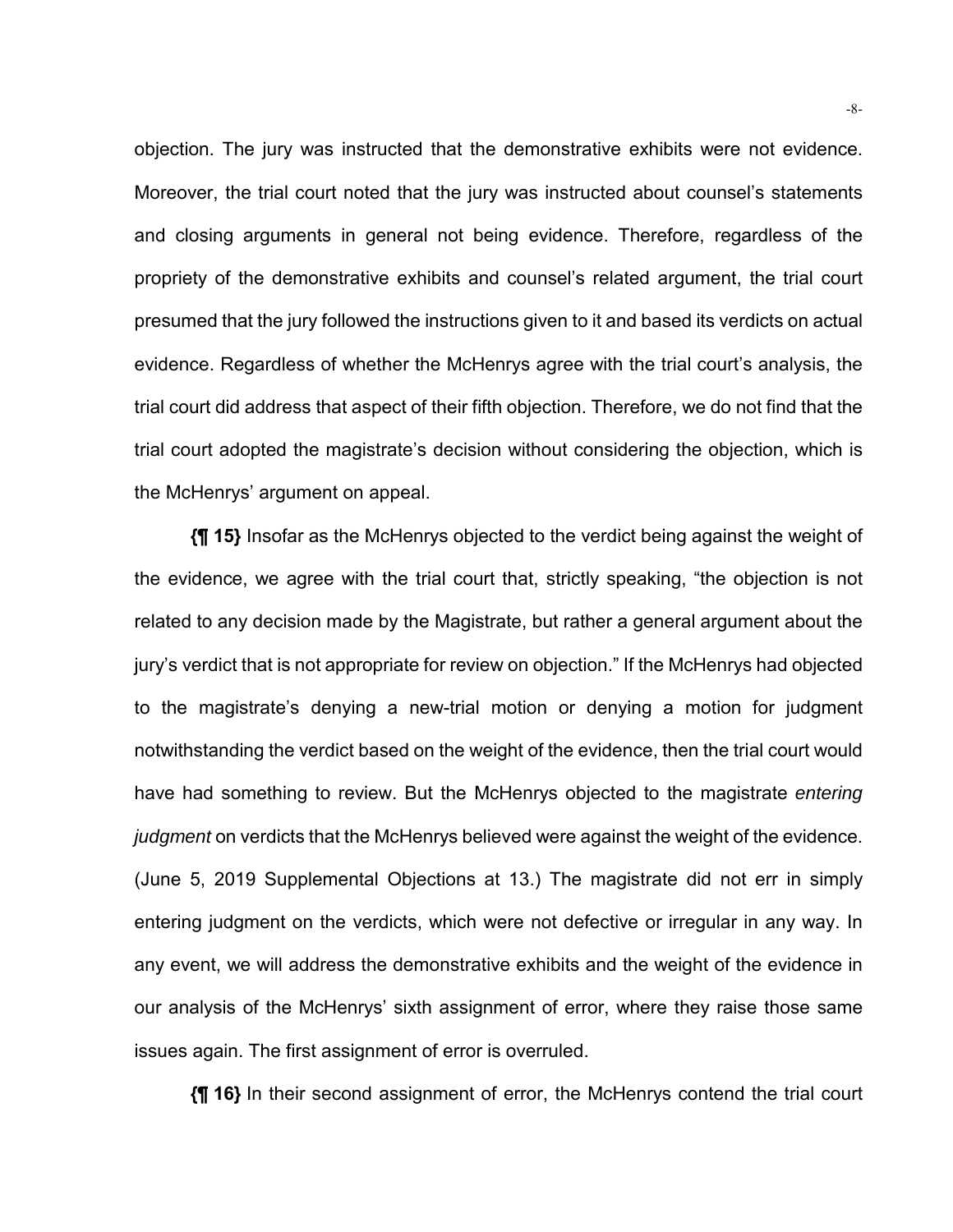erred in adopting the magistrate's decision where Mancz's fraudulent-transfer claim was barred by res judicata.

**{¶ 17}** The record reflects that the McHenrys moved for summary judgment, raising issues including res judicata. In particular, they argued that the allegedly fraudulent transfers of the real estate and the money into bank accounts occurred prior to the probate-court lawsuit. Therefore, the McHenrys argued that the fraudulent-transfer claims were required to be brought as part of the probate-court action. The magistrate found res judicata inapplicable, and the McHenrys filed objections. In a September 28, 2018, ruling, the trial court overruled the objection arguing the applicability of res judicata. The trial court reasoned in part:

 While the McHenrys are correct in stating that the present litigation derives from the underlying Montgomery County Probate Court litigation wherein Mancz obtained judgment, the gravamen of the present litigation is based on actions taken by the McHenrys which Mancz maintains were undertaken with "actual intent to hinder, delay or defraud the Plaintiff and other creditors . . ." of Callista McHenry.

 Accordingly, the current action is not an attempt to re-litigate a claim or issue litigated and decided in the Montgomery County Probate Court action. Rather, it appears this action has been instituted in an attempt to gain compliance with the Probate Court's order of judgment, which could not have been undertaken prior to the judgment being entered.

(September 28, 2018 Decision and Judgment Entry at 3.)

**{¶ 18}** In reaching its conclusion, the trial court relied largely on *Blood v. Nofzinge*r,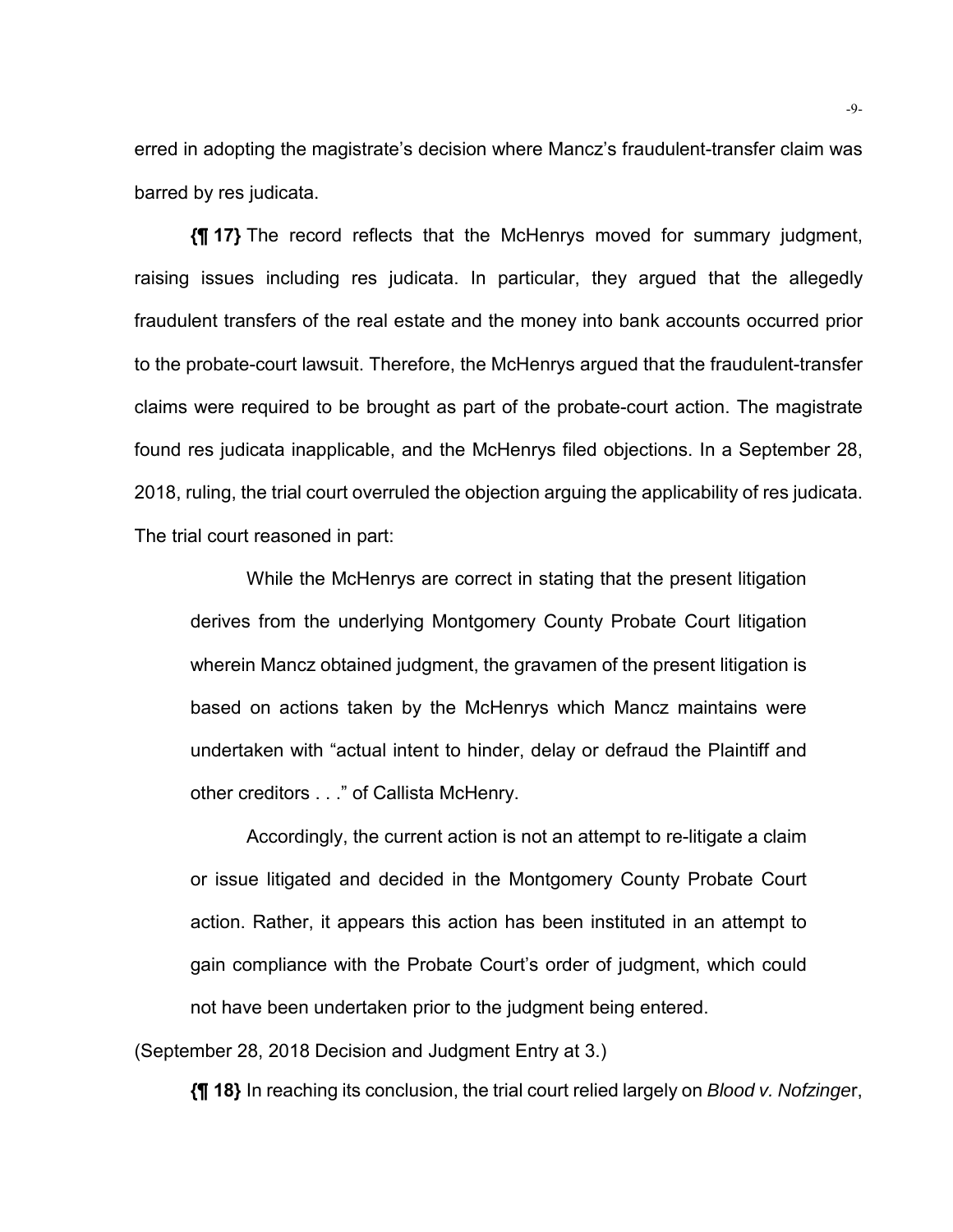162 Ohio App.3d 545, 2005-Ohio-3859, 834 N.E.2d 358 (6th Dist.). In *Blood*, the Sixth District held that res judicata did not bar a fraudulent-transfer claim brought after the underlying litigation that created a debtor-creditor relationship. Using language that is directly applicable in the present case, the *Blood* court stated: "Litigation that resulted in a judgment and created a judgment-creditor/judgment-debtor relationship is not res judicata as to a subsequent claim that the debtor fraudulently transferred property to avoid paying the judgment. In other words, appellant was not required to add her claim for fraudulent conveyance to litigation that had not yet resulted in a judgment." *Id*. at ¶ 22.

**{¶ 19}** In their objections to the magistrate's decision, the McHenrys argued that *Blood* was distinguishable because the allegedly fraudulent transfer there did not occur until several years *after* the entry of judgment in the underlying case. (August 21, 2018 Supplemental Objections at 6-7.) The trial court rejected this attempt to distinguish *Blood*. The trial court noted that the McHenrys had misread *Blood*, as the transfer of property at issue in that case had occurred two years *before* the entry of judgment in the underlying litigation. *See Blood* at ¶ 19.

**{¶ 20}** On appeal, the McHenrys now fail to cite *Blood* under their second assignment of error or even to attempt to address the trial court's reliance on it. Regardless, we find *Blood* to be persuasive and see no error in the trial court's ruling regarding the inapplicability of res judicata. The question is whether the claims in the present case arose from the same transaction, or "common nucleus of operative facts," as the claims in the probate-court case. *Miami Valley Hosp. v. Purvis*, 2d Dist. Montgomery No. 21740, 2007-Ohio-4721, ¶ 11. We agree with the trial court that they did not. The claims in the probate action involved Callista unlawfully removing assets from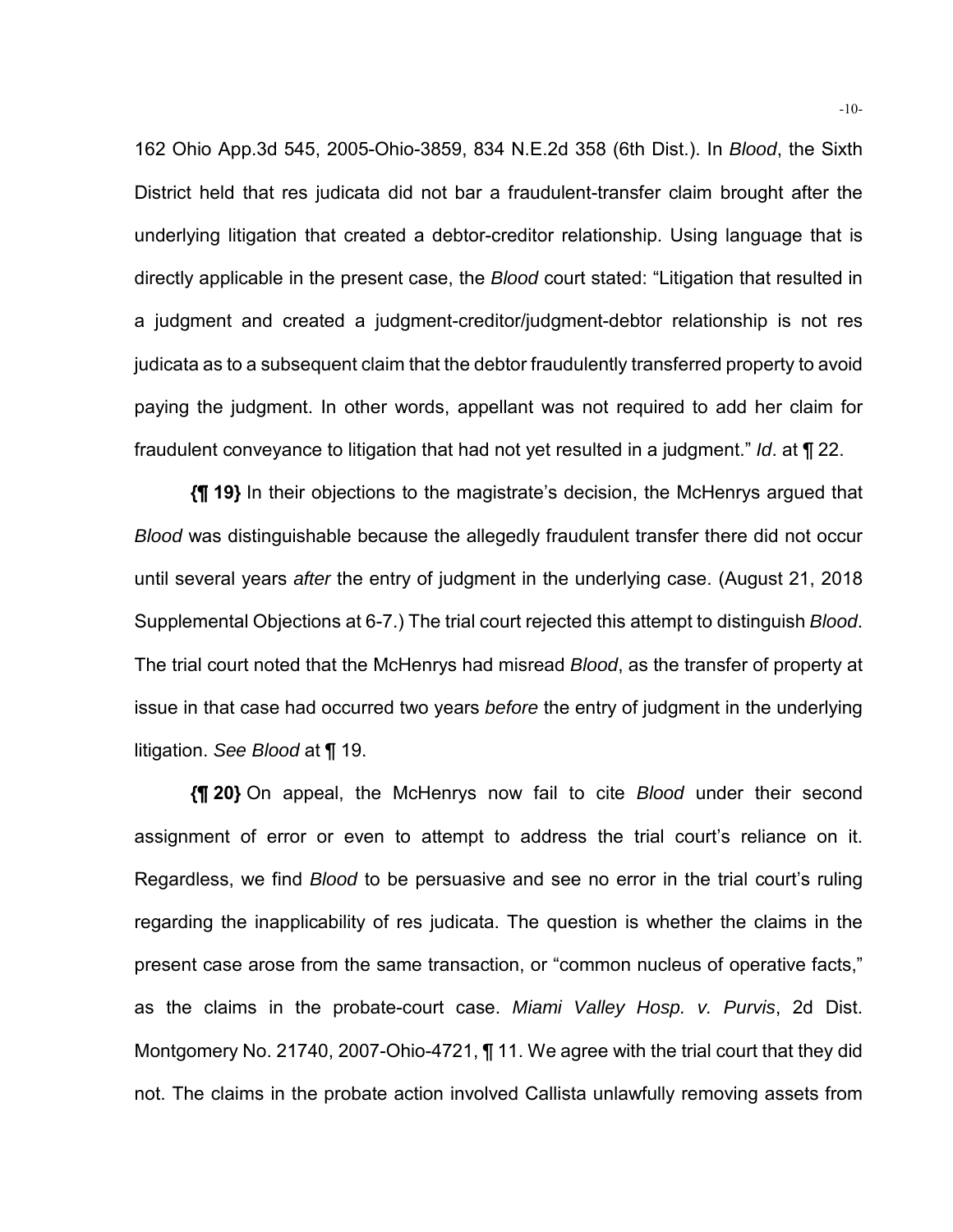her mother's estate. The claims in the present case involve Callista fraudulently conveying those assets to Robert with the intent to hinder, delay, or defraud creditors such as Mancz. Although the two cases are related, they do not share a common nucleus of operative facts such that res judicata precludes the present lawsuit. The second assignment of error is overruled.

**{¶ 21}** In their third assignment of error, the McHenrys claim the trial court erred in adopting the magistrate's decision permitting testimony from their former attorney, Brian Roberts, despite the fact that his testimony was disclosed without a waiver of the attorneyclient privilege.

**{¶ 22}** This assignment of error concerns attorney Roberts' testimony about the circumstances surrounding his preparation of the deed conveying Callista's interest in the McHenrys' home to her husband Robert. The trial court found that Callista had not waived her attorney-client privilege with regard to this issue. The trial court found that Robert had waived his attorney-client privilege, however, by testifying on cross-examination that the conveyance was done on the "advice of counsel." Although Callista and Robert had met with the attorney together, the trial court allowed attorney Roberts to testify only about his discussion with Robert. Attorney Roberts proceeded to testify among other things that one of the reasons Robert wanted the deed put in his name was "asset protection." (Trial Tr. at 271-272.) According to the attorney, Robert expressed concern about keeping the house out of the reach of creditors in litigation against Callista. (*Id*. at 272-273.) Attorney Roberts explained to Robert that conveying Callista's interest to him would not provide "bullet proof" protection "and that creditors of Callista could claim that that conveyance was inappropriate in an attempt to put assets beyond the reach of her creditors." (*Id*. at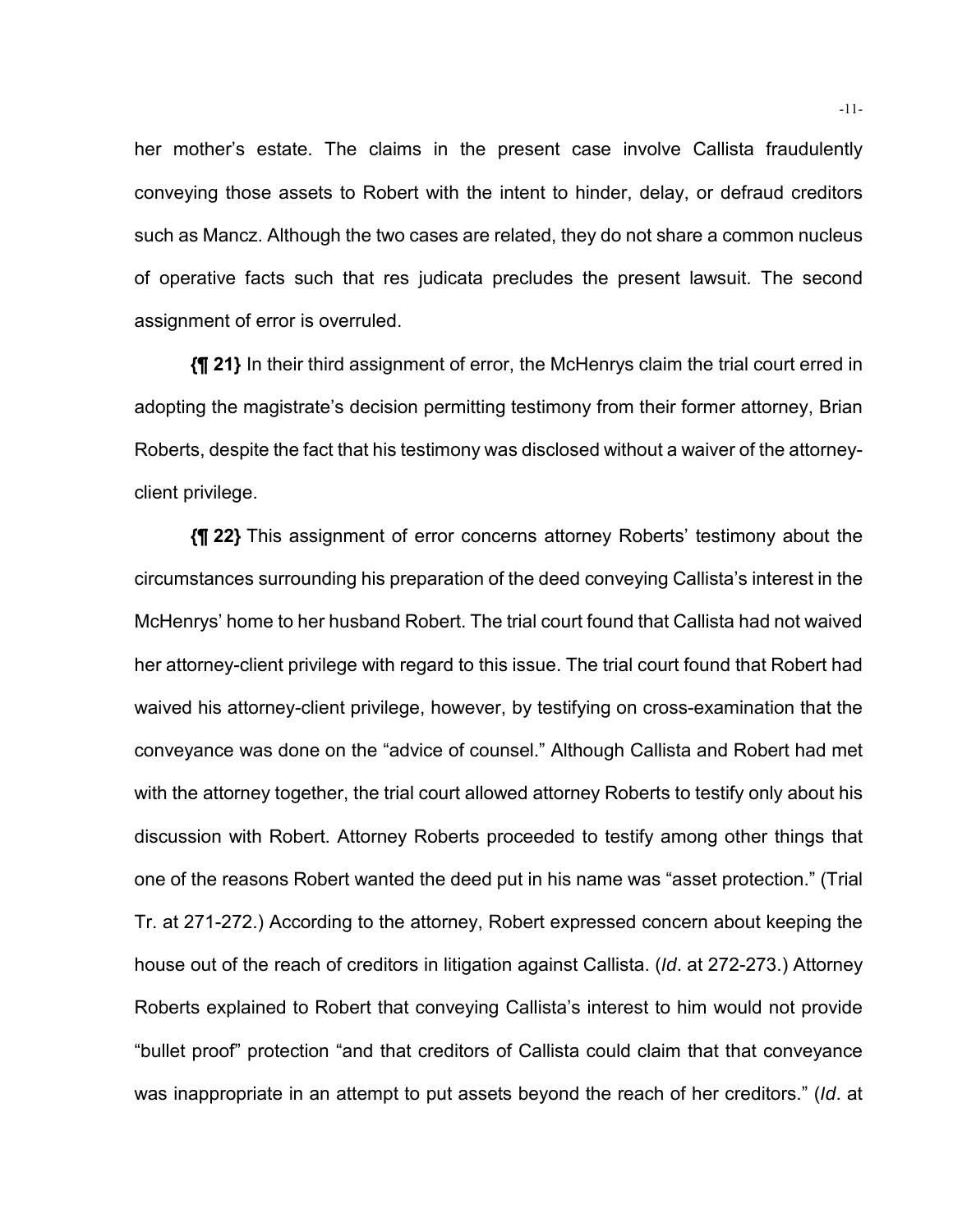272.) On appeal, the McHenrys argue that Robert's reference to relying on the "advice of counsel" did not waive the attorney-client privilege and, therefore, that attorney Roberts should not have been allowed to testify.

**{¶ 23}** "The burden of showing that evidence ought to be excluded under the attorney-client privilege rests upon the party asserting the privilege." (Citations omitted) *MA Equip. Leasing I, L.L.C. v. Tilton*, 2012-Ohio-4668, 980 N.E.2d 1072, ¶ 21 (10th Dist.). " 'In Ohio, the attorney-client privilege is governed by statute, R.C. 2317.02(A), and in cases that are not addressed in R.C. 2317.02(A), by common law.' " *Jackson v. Greger*, 110 Ohio St.3d 488, 2006-Ohio-4968, 854 N.E.2d 487, ¶ 7, quoting *State ex rel. Leslie v. Ohio Hous. Fin. Agency*, 105 Ohio St.3d 261, 2005-Ohio-1508, 824 N.E.2d 990, ¶ 18. Where the statute applies, the *Jackson* court opined that common-law doctrines involving implied waiver of the privilege are inapplicable. *Id*. at ¶ 11-12. In such a case, the statute provides the only two means by which the privilege may be waived: (1) express consent of the client or (2) the client's voluntary testimony on the same subject. *Id*. at ¶ 12.

**{¶ 24}** In the present case, Callista explained, as on cross-examination, that she conveyed her interest in the real estate to her husband for privacy and estate-planning purposes. (Trial Tr. at 152-153.) In the course of her explanation, Callista volunteered that she and her husband had consulted a lawyer at the recommendation of a friend. (*Id*.) Mancz then asked what estate-planning purpose Callista believed she would accomplish by conveying her interest to Robert. (*Id*. at 154-155.) In her response, Callista voluntarily referenced her meeting with an attorney. The following exchange then occurred:

 MRS. McHENRY: Okay, I believed, as a result of the meeting with the lawyer that now if Bob were to die before me, then I wouldn't have to go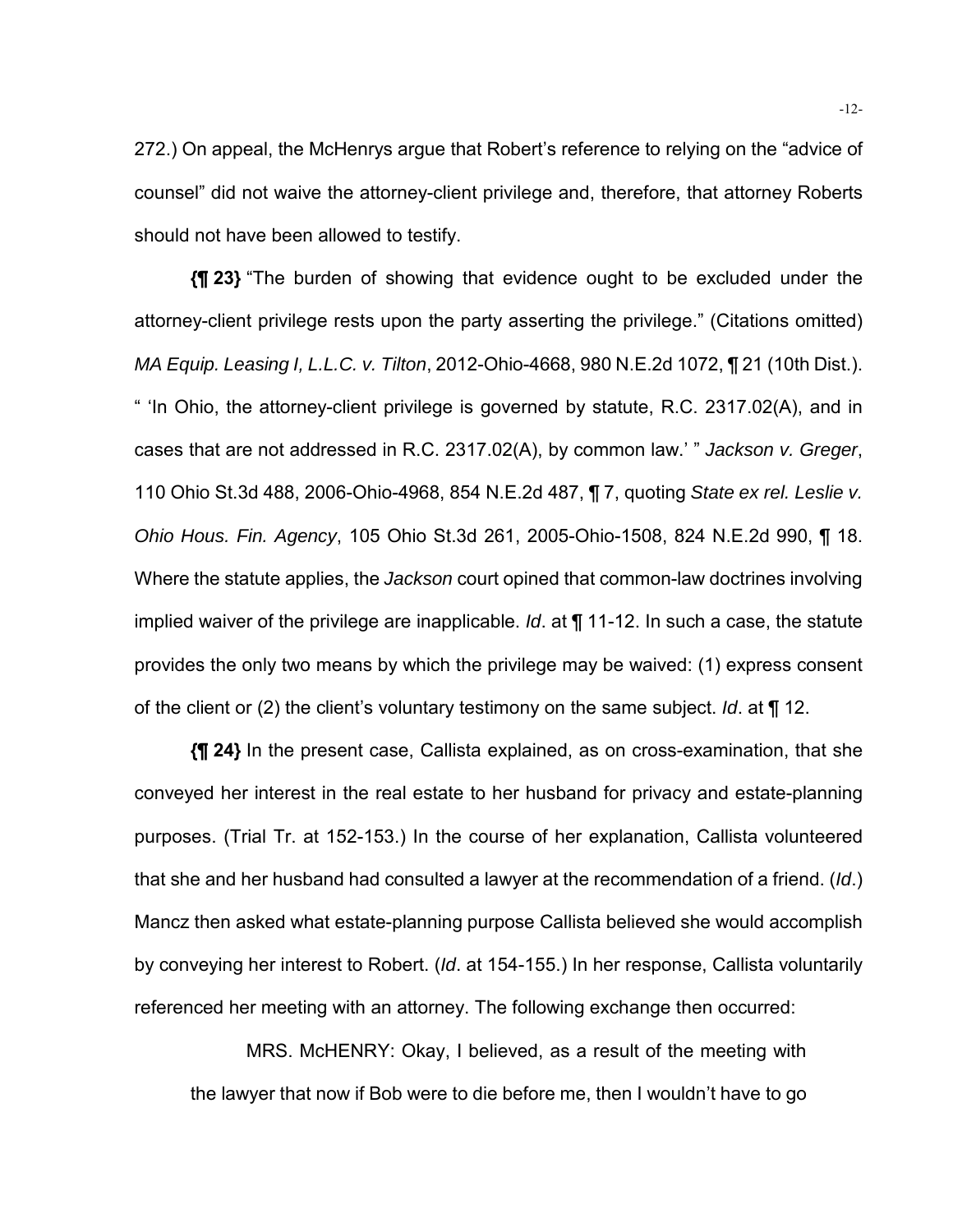to Probate. If I were to die before him, he wouldn't have to go to Probate to get his half of the house back. Oh, he wouldn't have to do it because it was in his name. It was me. See, so much has happened, I have to get this straight. That's what I believe.

 MR. MANCZ: Did you also believe that by doing this if someone got a judgment against you they wouldn't be able to attach any interest in the property because it was now in your husband's name? Did you believe that?

MRS. McHENRY: I never—that never came up that I recall.

MR. MANCZ: That never came up?

 MRS. McHENRY: I don't know. I don't know. As a result of the meeting with the lawyer that's what we did.

 MR. MANCZ: Okay. I just want to be clear. Did you believe when the deed was made that you could not get a judgment that would attach anything to your real estate because you gave it to your husband? Did you believe that?

MRS. McHENRY: I didn't do it for that reason.

MR. MANCZ: Did—

MRS. McHENRY: I never thought about it. I never thought about it.

(*Id*. at 155-156.)

**{¶ 25}** Following Callista's testimony, Mancz asserted during a bench conference that she had perjured herself. (*Id*. at 161.) Specifically, Mancz claimed Callista had lied when she testified that the possibility of someone attaching her assets was not a reason for conveying her interest in the real estate to her husband. Mancz argued that evading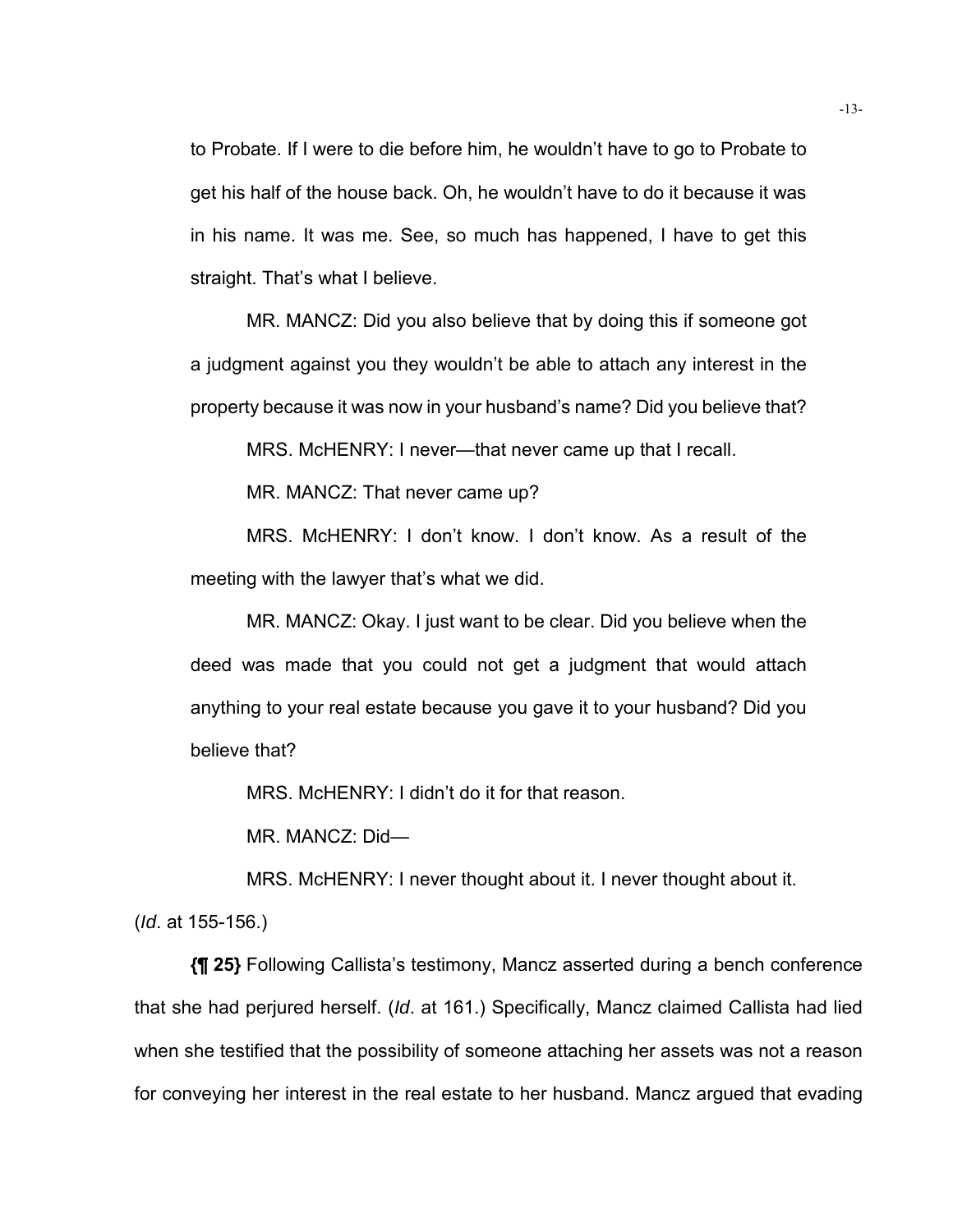creditors was her primary purpose, and he sought to call attorney Roberts to prove it. (*Id*. at 161.) The McHenrys' counsel objected, arguing that Callista's attorney-client privilege precluded Mancz from calling attorney Roberts to prove perjury. (*Id*.) The trial court responded that the matter was "an issue that we'll have to look into." (*Id*. at 162.) Mancz agreed to call Callista's husband Robert first, and the trial court indicated that "we'll talk about [the alleged perjury] during the break."2 (*Id*.)

**{¶ 26}** Robert then testified as on cross-examination. Mancz first asked whether Robert gave Callista anything in exchange for her interest in the real estate. Robert responded that he did give Callista something. Citing attorney-client privilege, however, Robert refused to identify what consideration he gave Callista. (*Id*. at 233-236.) Mancz then asked whether Robert signed any other documents at the time of the deed conveyance. Robert refused to answer, citing attorney-client privilege. (*Id*. at 237.) Robert also denied having heard Callista testify the previous day that she never considered attempting to protect the house from attachment by creditors. (*Id*. at 238.)

**{¶ 27}** Mancz then asked Robert whether part of the reason he consulted an attorney was because of the pending claims against Callista. Defense counsel objected on the basis of attorney-client privilege. (*Id*. at 239.) The trial court overruled the objection, finding that the reason why Robert went to see an attorney was not protected. (*Id*. at 239- 240.) Mancz then asked again whether part of Robert's reason for seeing an attorney and having the deed conveyed "was to keep creditors of your wife from attaching the property should they get a judgment on their claim[.]" (*Id*. at 240.) Robert responded that it was

l

 $2$  The record contains no other discussion of the perjury issue. If it was addressed again, the trial court dealt with it off the record.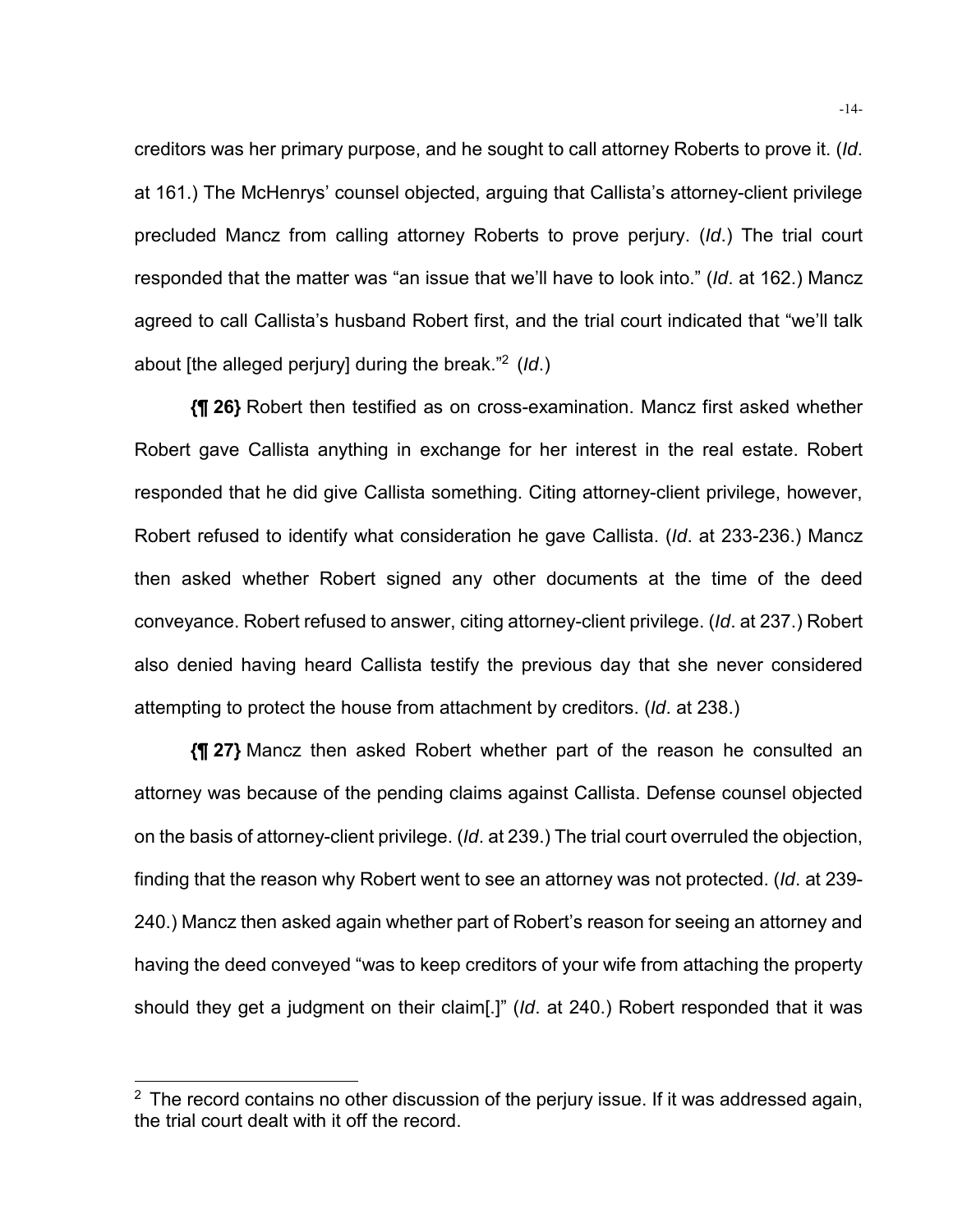not. (*Id*.) Mancz then asked what did prompt Robert to see the attorney. Robert responded: "Without violating my attorney client privilege there were several reasons." Robert proceeded to cite privacy concerns related to the lawsuit against his wife and various pieces of personal information being disseminated on the internet. (*Id*. at 240- 241.) In response, Mancz asked what that had to do with Callista conveying away her interest in the real estate. Robert initially refused to answer, citing attorney-client privilege. (*Id*. at 241.) When Mancz persisted and asked again, Robert responded, "We consulted a lawyer and followed his advice." (*Id*. at 242.)

**{¶ 28}** Following Robert's testimony, Mancz sought to call attorney Roberts as a witness. (*Id*. at 243.) The McHenrys' counsel objected on the basis of attorney-client privilege. (*Id*. at 244.) Counsel also argued that Robert's reason for consulting counsel and wanting the property conveyed to him was irrelevant because it was Callista's intent in conveying away her interest in the property that was critical. (*Id*. at 245.) Mancz responded that Robert's intent was relevant because he too signed the deed conveying the property from both of the McHenrys to him alone and Mancz sought to hold him responsible for the fraud too. (*Id*. at 249.)

**{¶ 29}** The trial court held the relevance objection in abeyance because it did not know what attorney Roberts would say. As for the attorney-client privilege, the trial court held that Robert had waived it based on his testimony about relying on the advice of counsel. (*Id*. at 250.) In support, the trial court cited *Maddox v. Greene Cty. Bd. of Commrs*., 2d Dist. Greene No. 2013-CA-71, 2014-Ohio-1541. (*Id*.) Based on its finding that Callista did not waive her attorney-client privilege, the trial court limited attorney Roberts to testifying only about his communication with Robert. (*Id*. at 250-251.) As set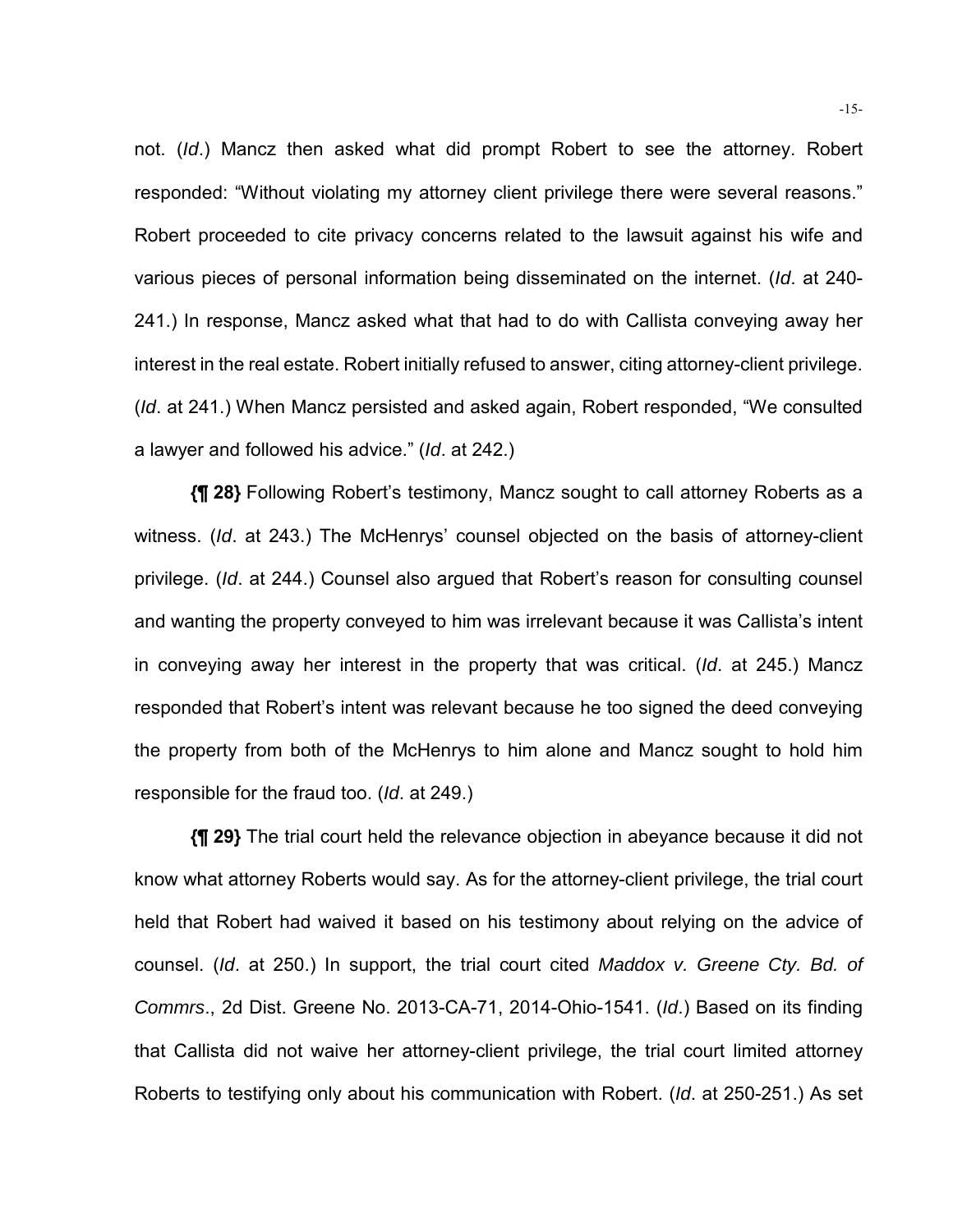forth above, attorney Roberts then testified that Robert expressed concern about asset protection and shielding the house from creditors in the litigation against Callista.

**{¶ 30}** Following the jury's verdict in favor of Mancz on behalf of the estate, the trial court overruled the McHenrys' objection to the magistrate's decision allowing attorney Roberts to testify. In support of its decision, the trial court reasoned:

 Under R.C. section 2317.02(A), if a client voluntarily testifies about communications made to his or her attorney, then that attorney can be compelled to testify about the same subject. Courts have interpreted "the same subject" broadly. *Walsh v. Barcelona Associates, Inc*., 16 Ohio App.3d 470 (1984). Voluntarily testifying that one acted on the advice of counsel constitutes an implied waiver of the attorney-client privilege. *Meyers Roman Friedberg & Lewis* [*v. Malm*], 183 Ohio App.3d 195, 2009 Ohio 2577. Indeed, one "cannot manipulate the attorney-client privilege by unilaterally choosing to disclose information favorable to him, while concurrently seeking to bar the search for potentially unfavorable information." *Id*. at ¶ 61.

In this case and without objection, the question was posed, "[w]hat was the reason that you had your wife convey her interest—or, your wife convey her interest to you with a transfer on death back to you? . . . Or back to her—excuse me." Robert McHenry testified, "[w]e consulted a lawyer and followed his advice." (TR Volume IV, p. 242). He voluntarily asserted that the deed transfer was done on the advice of counsel as the answer to the question. Given the authority cited above, this Court finds an implied waiver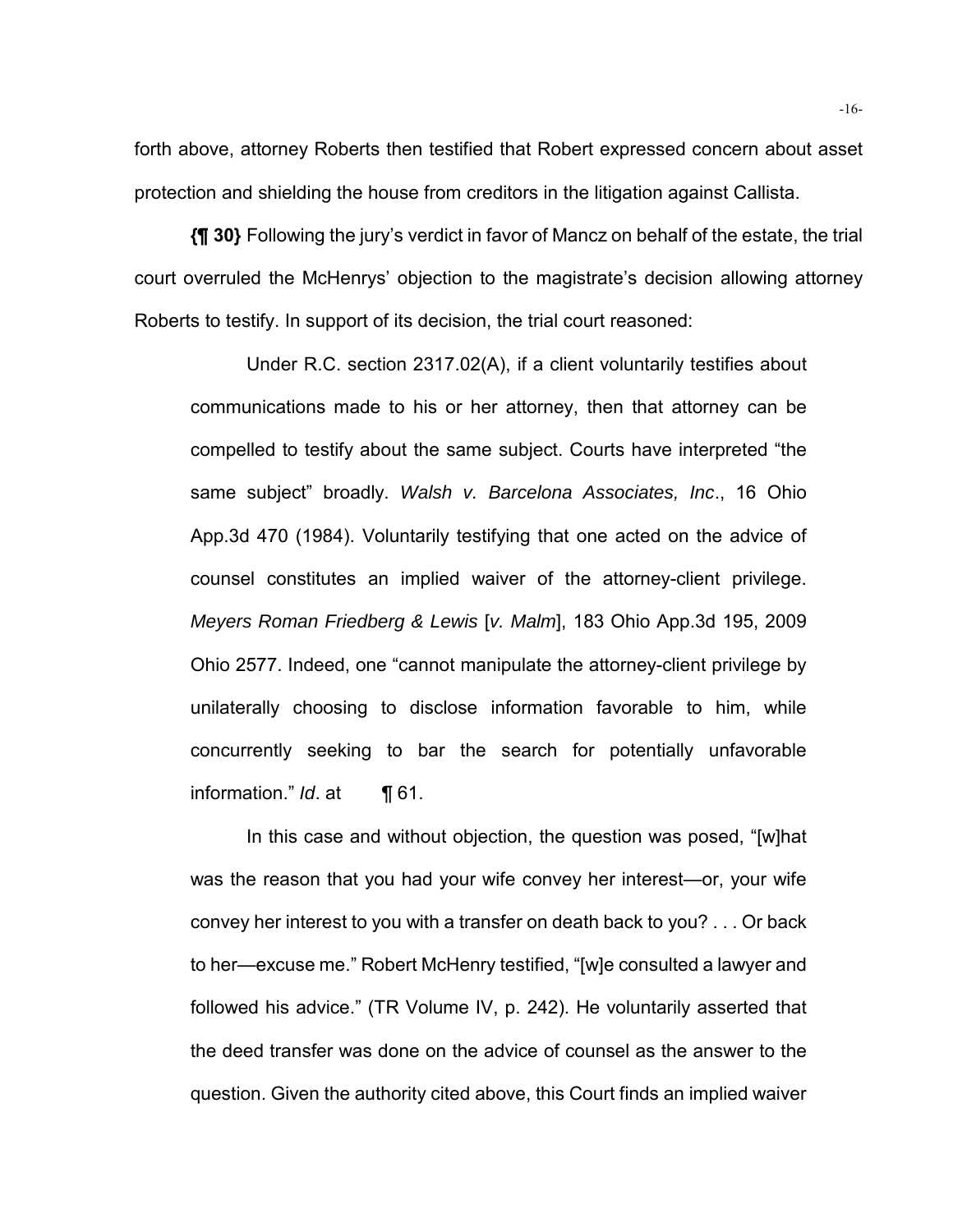of the attorney-client privilege, and given the broad interpretation of "the same subject," this Court finds that Brian Roberts's testimony was on the same subject as that of Robert McHenry. The Magistrate did not err in allowing the testimony of Brian Roberts as a result of that implied waiver. Moreover, the Magistrate properly limited Roberts's testimony to exclude any references to communications with or by Callista McHenry. The McHenrys' first objection is overruled.

(November 13, 2019 Decision on Objections at 2.)

**{¶ 31}** Upon review, we disagree with the trial court's determination that Robert voluntarily waived his attorney-client privilege. The trial court found the statutory privilege under R.C. 2317.02(A) applicable but concluded that Robert implicitly had waived it by relying on an advice-of-counsel defense. A voluntary assertion of an advice-of-counsel defense can be deemed as a voluntary waiver, although in *Matter of Estate of Weiner*, 2019-Ohio-2354, 138 N.E.3d 604, ¶ 65 (2d Dist.), we recently stated, without analysis, that "[t]he statutory attorney-client privilege may be waived only expressly, and not by implication[.]" Here though we conclude the record does not support the trial court's conclusion that Robert "voluntarily" waived the privilege "without objection." Just before answering the question at issue, Robert *explicitly* objected by invoking his attorney-client privilege and refused to answer. (Trial Tr. at 241-242.) Only after opposing counsel persisted did Robert answer. (*Id*.) In fact, we note that Robert attempted to invoke his attorney-client privilege at virtually every turn when discussing the deed conveying the real estate and the meeting with an attorney even though we believe the privilege did not apply to questions about what his own intentions were in transferring the real estate to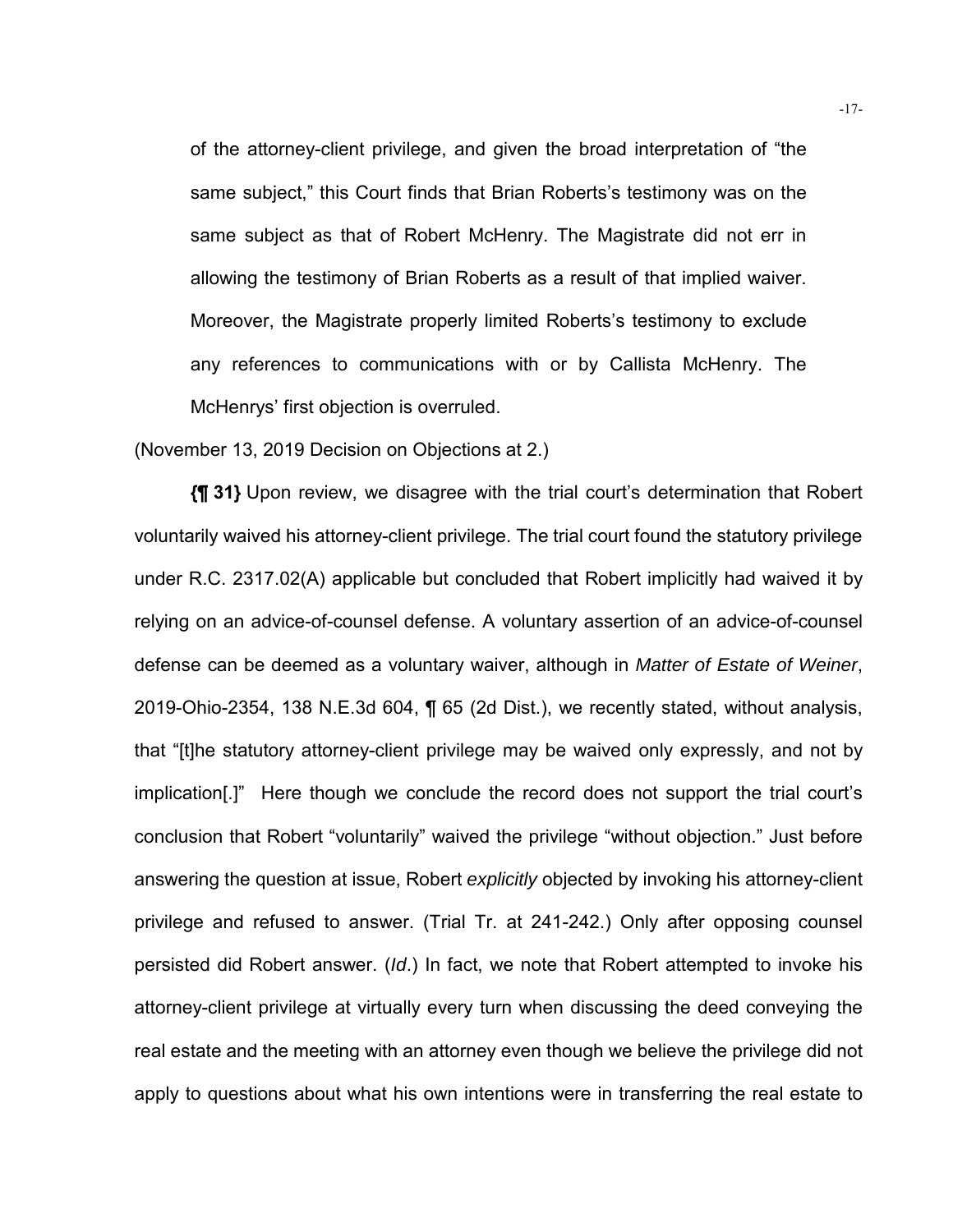Callista. We note too that Robert answered the specific question at issue as on crossexamination. Under Ohio law, "there is at least a presumption that statements made during cross-examination are not voluntarily." *Avis Rent A Car Sys., LLC v. City of Dayton*, No. 3:12-CV-399, 2013 WL 3778922, at \*7-8 (S.D. Ohio July 18, 2013) (Citing cases.) "[A] party claiming that the attorney-client privilege has been waived may overcome that presumption by pointing to the cross-examined party's unprompted disclosure of privileged communications, affirmatively offered, to which the examined party or their counsel did not object." *Id*. Here Robert did not make an unprompted disclosure of his communications with his attorney. He mentioned acting on the advice of counsel in response to repeated questioning by opposing counsel and only after invoking his attorney-client privilege and initially refusing to answer. Under these circumstances, we believe Robert did not voluntarily waive his attorney-client privilege.

**{¶ 32}** This court's decision in *Maddox*, on which the magistrate relied at trial, is not to the contrary. In *Maddox*, we found a waiver of the attorney-client privilege where the party seeking to invoke the privilege voluntarily had raised "advice of counsel" as an affirmative defense in its answer. Under Ohio law, acting on the "advice of counsel" is a recognized affirmative defense to certain civil claims. *See*, *e.g*., *Kleemann v. Carriage Trace, Inc*., 2d Dist. Montgomery No. 21873, 2007-Ohio-4209, ¶ 63. To establish the advice-of-counsel defense, a defendant is required to prove that he sought the advice of counsel, that he fairly and impartially informed his attorney of all material facts, and that he followed his attorney's advice in good faith. *Killilea v. Sears, Roebuck & Co.*, 27 Ohio App.3d 163, 168, 499 N.E.2d 1291 (10th Dist.1985). In *Maddox*, we found that the defendant had chosen to make a voluntary assertion in its answer that it had acted on the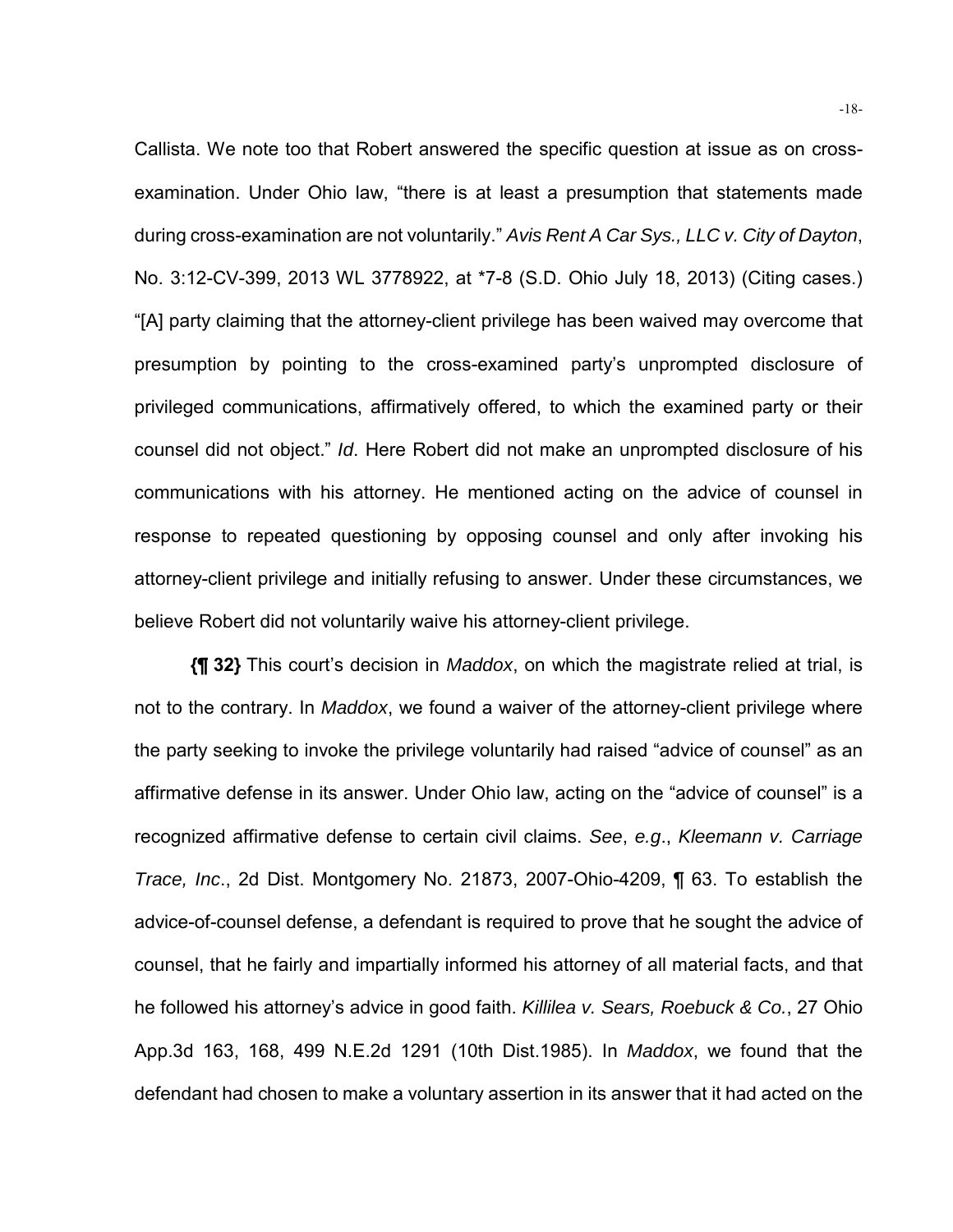advice of counsel. *Maddox* at ¶ 11. Therefore, the attorney-client privilege was waived with respect to that advice. One should not be able to claim they acted on advice of counsel without exposing what that advice entailed.

**{¶ 33}** Here the McHenrys did not assert an advice-of-counsel affirmative defense, which would have meant that they admitted conveying the real estate with fraudulent intent but did so in good faith because their attorney recommended that course of action. *See State ex rel. Plain Dealer Publishing Co. v. Cleveland*, 75 Ohio St.3d 31, 33, 661 N.E.2d 187 (1996) (recognizing that an affirmative defense is "a new matter [that], assuming the complaint to be true, constitutes a defense to it"). Nor did Robert McHenry *voluntarily* choose to assert that he had acted on the advice of counsel. Unlike the defendant in *Maddox*, he made that disclosure as on cross-examination and after repeatedly invoking his attorney-client privilege. Therefore, we find *Maddox* to be distinguishable.

**{¶ 34}** Despite the foregoing conclusion, we see no grounds for reversing the trial court's judgment on the attorney-client privilege issue. Although Mancz has not raised the issue on appeal, we note that Callista very well may have waived her own attorney-client privilege notwithstanding the trial court's conclusion to the contrary. When asked about an affidavit in which she claimed to have conveyed the real estate to Robert for privacy and estate-planning purposes, Callista voluntarily mentioned going with Robert to see a lawyer. (Trial Tr. at 152-153.) When asked what estate-planning purpose she was accomplishing, Callista again voluntarily referenced her attorney reviewing the deed. (*Id*. at 154.) When asked again about what estate-planning purpose she was accomplishing by conveying her interest to Robert, Callista responded that, as result of her meeting with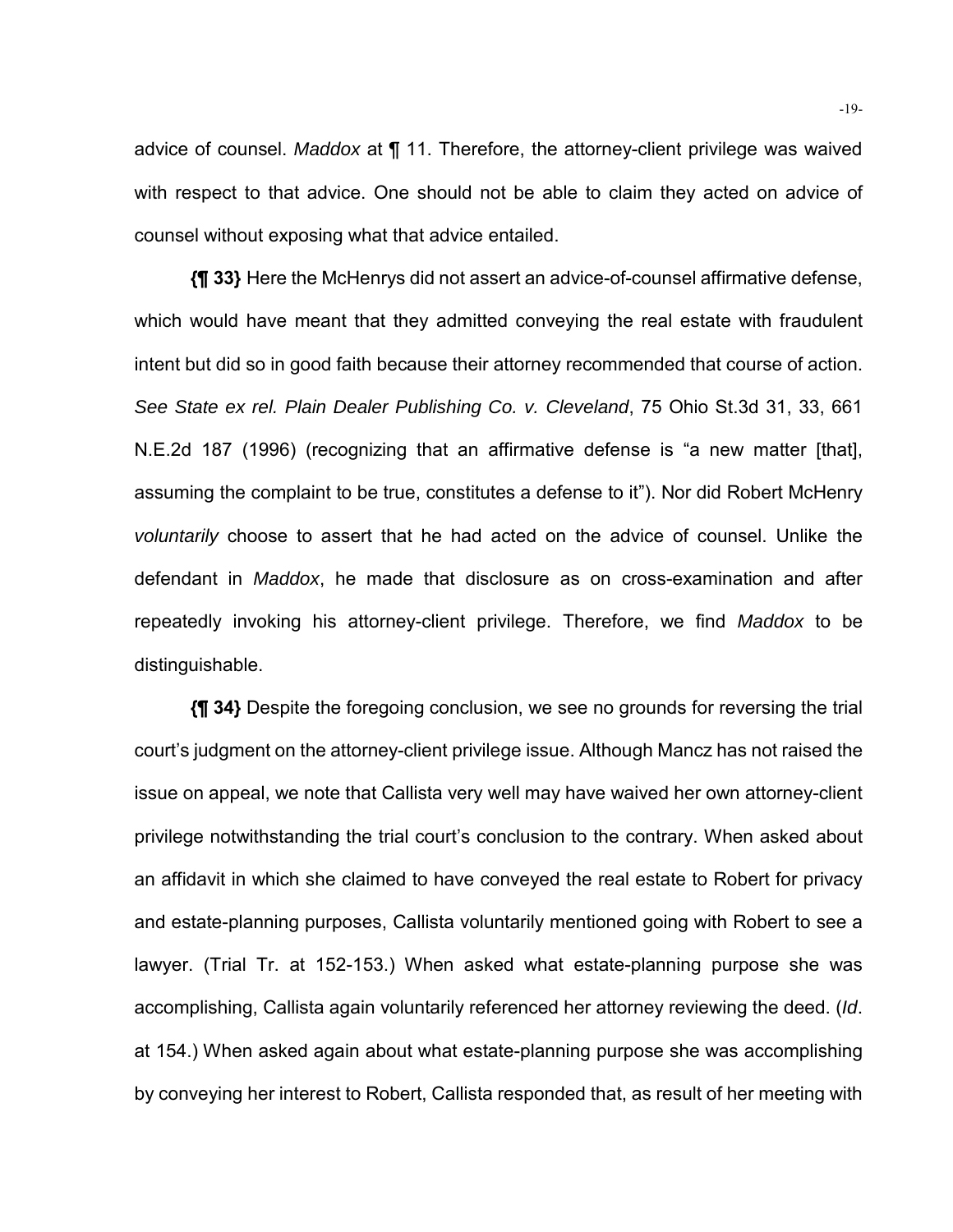an attorney, she believed neither she nor Robert would have to go through probate if the other died. (*Id*. at 155.) When asked whether she also believed as a result of the meeting that putting the house in her husband's name would shield it from creditors, Callista responded without objection that she did not believe that issue ever came up, that she did not convey the real estate for that reason, and that she never thought about protecting the house from creditors. (*Id*. at 156.) By asserting without objection that protecting the real estate from potential claims from creditors never came up during the meeting with an attorney, Callista likely waived her attorney-client privilege regarding the substance of the meeting. *Compare Selby v. O'Dea*, 2020 Ill.App. (1st) 181951, \_\_ N.E.3d \_\_, 2020 WL 1548471, ¶ 185-191 (holding that a client waived the attorney-client privilege when discussing the content of attorney-client communications by disclosing what such communications *did not* contain); *Terry v. Bacon*, 2011 Utah App. 432, 269 P.3d 188, ¶ 19 ("[T]he Terrys should not be permitted to use the [attorney-client] privilege as a sword by relying on their statements about what was not said during the communications with former counsel, while also asserting the attorney-client privilege as a shield when the defendants attempt to refute those assertions."). Allowing a party to testify concerning the substance of an attorney-client communication without allowing the attorney to respond would violate the principle that "the attorney-client privilege is a shield, to protect the confidentiality of a client's consultation with her attorney, not a sword to facilitate perjury concerning the substance of counsel's advice." *State v. Houck*, 2d Dist. Miami No. 09- CA-08, 2010-Ohio-743, ¶ 38. But even setting aside the issue of Callista's potential waiver, we see no basis for reversing the trial court's judgment with regard to the attorneyclient privilege issue.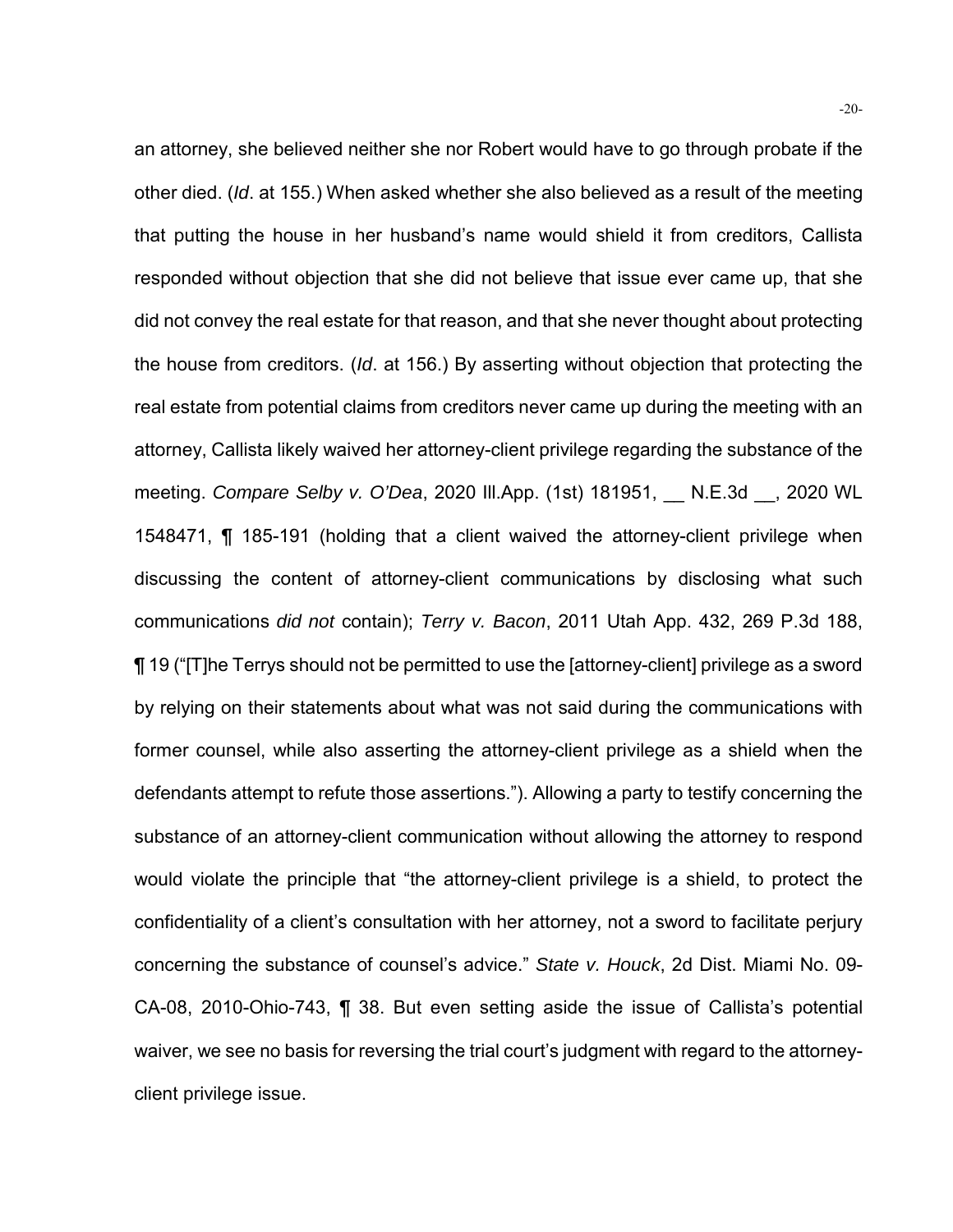**{¶ 35}** It is apparent to us that the attorney-client privilege never attached to Robert's conversation with attorney Roberts in the first place. "[I]t is beyond contradiction that the privilege does not attach in a situation where the advice sought by the client and conveyed by the attorney relates to some future unlawful or fraudulent transaction. Advice sought and rendered in this regard is not worthy of protection, and the principles upon which the attorney-client privilege is founded do not dictate otherwise." (Citations omitted.) *Moskovitz v. Mt. Sinai Med. Ctr*., 69 Ohio St.3d 638, 661, 1994-Ohio-324, 635 N.E.2d 331 (1994). "[T]he attorney-client privilege exists to aid in the administration of justice and must yield in circumstances where justice so requires." *Id*; *see also Hayes v. Lindquist*, 22 Ohio App. 58, 63, 153 N.E. 269 (6th Dist.1926) (finding that testimony about a conversation between a client and his attorney was not protected by the attorney-client privilege where it concerned a discussion of the client fraudulently conveying stock to his sister, as the testimony "related to proposed future wrongdoing on the part of the client").

**{¶ 36}** Here attorney Roberts' testimony indisputably supported a finding that Robert McHenry sought and obtained legal advice related to a fraudulent transaction, namely the fraudulent conveyance of Callista's interest in their home to shield it from creditors in the litigation against her. Under these circumstances, no attorney-client privilege attached to Robert's conversation with his attorney. Although the trial court did not rely on this rationale, "[r]eviewing courts affirm and reverse judgments, not reasons." *State v. Rubes*, 2012-Ohio-4100, 975 N.E.2d 1054, ¶ 33 (11th Dist.); *see also Joyce v. Gen. Motors Corp*., 49 Ohio St. 3d 93, 96, 551 N.E.2d 172 (1990) (noting that "a reviewing court is not authorized to reverse a correct judgment merely because erroneous reasons were assigned as the basis thereof"). For the foregoing reasons, we overrule the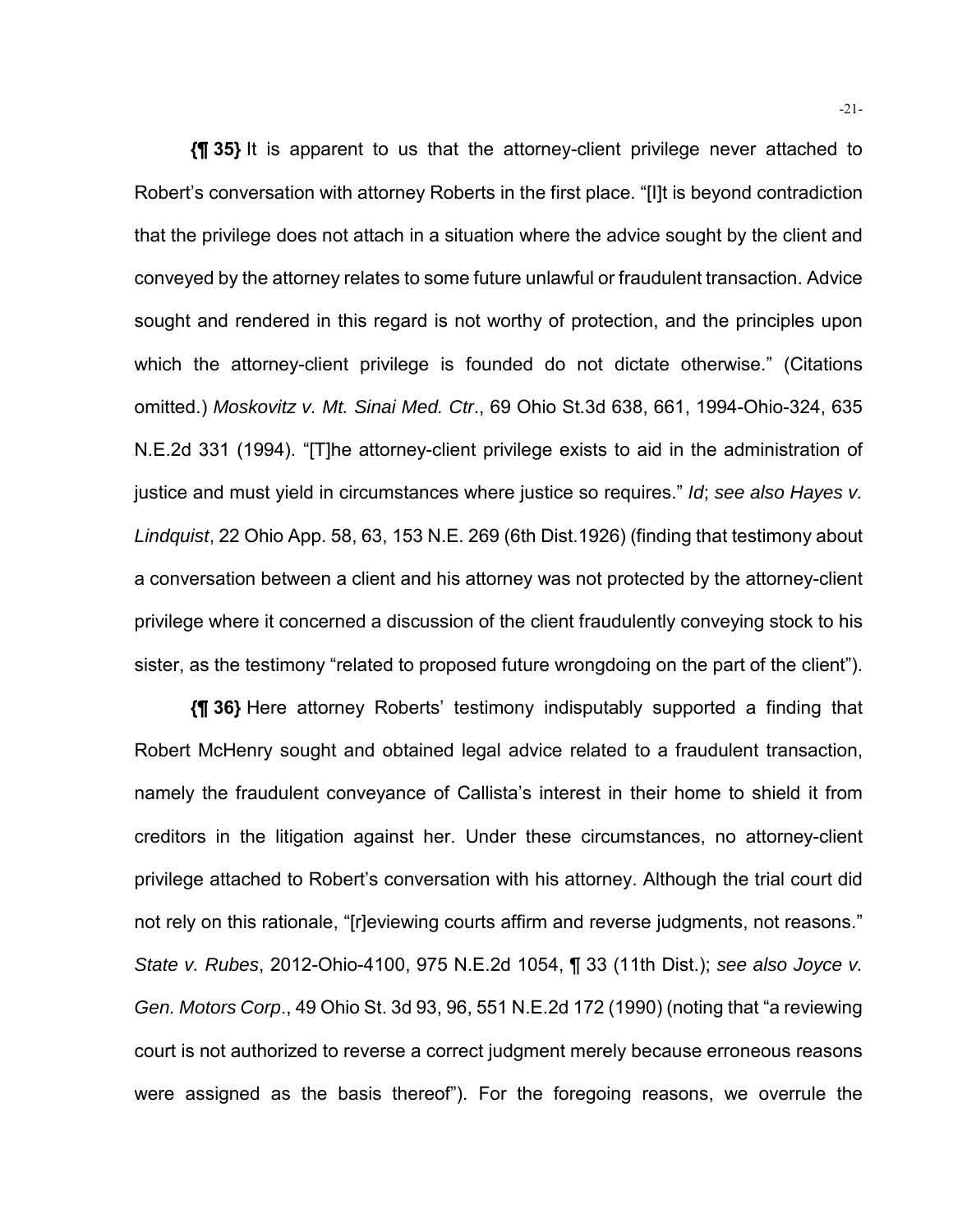McHenrys' third assignment of error.

**{¶ 37}** In their fourth assignment of error, the McHenrys assert that the trial court erred in adopting the magistrate's decision overruling their motion for a mistrial. This assignment of error is predicated on an assumption that the testimony of attorney Roberts was inadmissible. Based on our resolution of the third assignment of error, however, we conclude that attorney Roberts properly was allowed to testify. We note too that the motion for a mistrial itself was prompted by the McHenrys' counsel's own questioning of attorney Roberts. Before allowing Roberts to testify, the trial court carefully limited him to discussing his conversations with Robert without mentioning anything about Callista. When the McHenrys' counsel subsequently questioned attorney Roberts, the following exchange occurred:

 MR. BOUCHER: Okay. And, just so I'm clear, did you ever meet independently with Mr. McHenry?

MR. ROBERTS: Not that I recall.

 MR. BOUCHER: Okay. So, everything you've just testified to you did with both Mr. and Mrs. McHenry, correct?

MR. MANCZ: Objection.

THE COURT: Approach.

(BENCH CONFERENCE)

 Mr. BOUCHER: We're going for a mistrial. This is—this is way over the line. It's absolutely a mistrial. She was going to . . .

(CROSS TALK)

THE COURT: It's not appropriate for you to ask that question.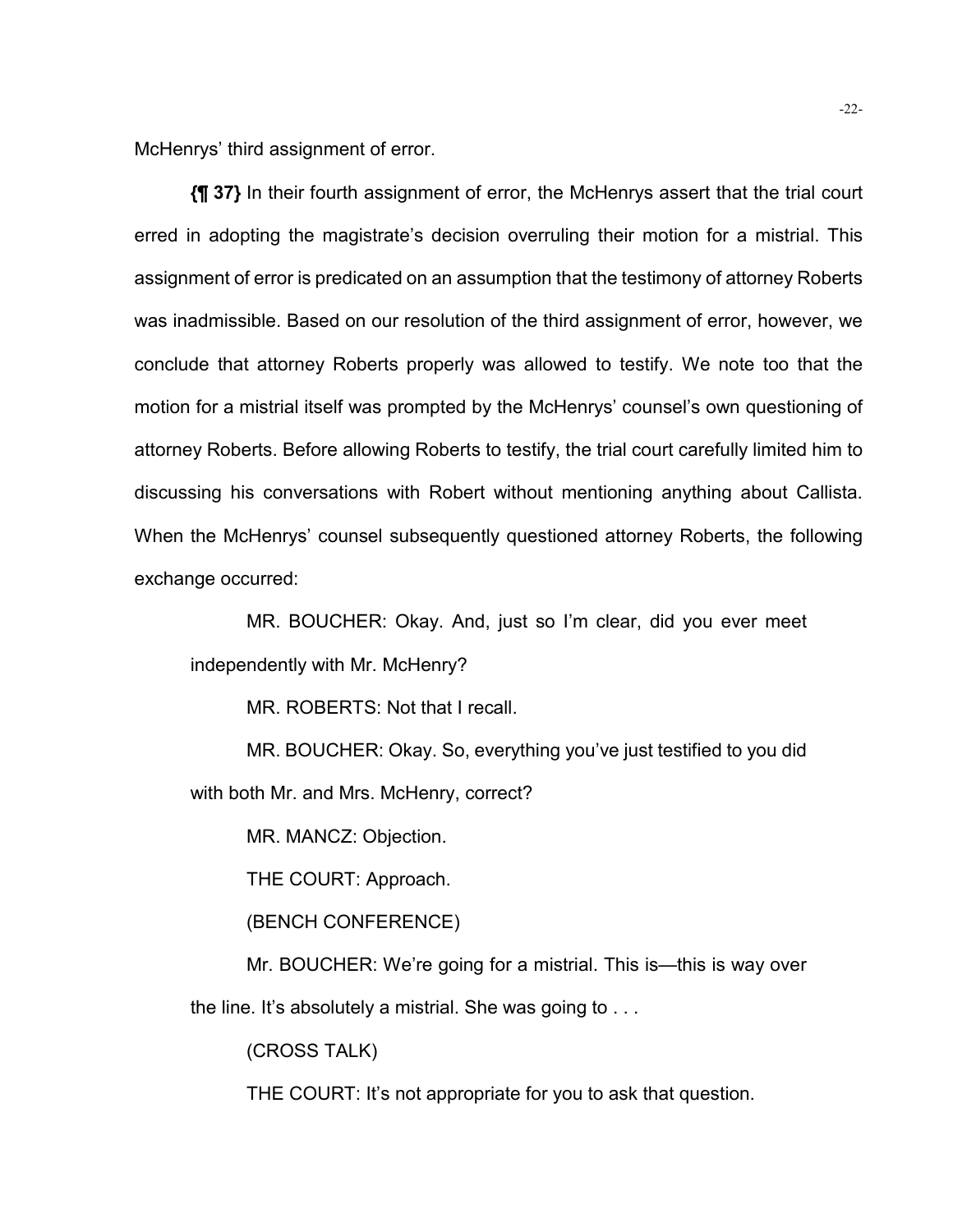MR. MANCZ: That's correct.

 MR. BOUCHER: Well, we're having a mistrial because there's an inference to the jury now: Did he ever meet independently with Bob? Not to my recollection. So, now the jury knows that he met with both of them and that the conversations that Bob had with him were in front of Callista. We have a mistrial. \* \* \*

(Trial Tr. at 276-277.)

**{¶ 38}** Although the jury perhaps may have been able to infer that Callista was present when her husband Robert spoke with attorney Roberts, that fact had not been highlighted or clearly established prior to the McHenrys' counsel's own questioning. By directly asking attorney Roberts whether Callista and Robert were both present—a question the trial court correctly found inappropriate under the circumstances—the McHenrys' counsel magnified the potential for the prejudice about which he now complains. Under these circumstances, the trial court did not abuse its discretion in declining to declare a mistrial. The fourth assignment of error is overruled.

**{¶ 39}** In their fifth assignment of error, the McHenrys argue that the trial court erred in adopting the magistrate's decision overruling their motion for a directed verdict. The record reflects that the McHenrys orally moved for a directed verdict at the conclusion of Mancz's case, raising numerous arguments. (Trial Tr. at 493-513.) On appeal, the McHenrys argue that the trial court erred in overruling their motion with respect to several of those arguments.

**{¶ 40}** The McHenrys first contend they were entitled to a directed verdict with regard to the allegedly fraudulent transfer of real estate because Mancz "never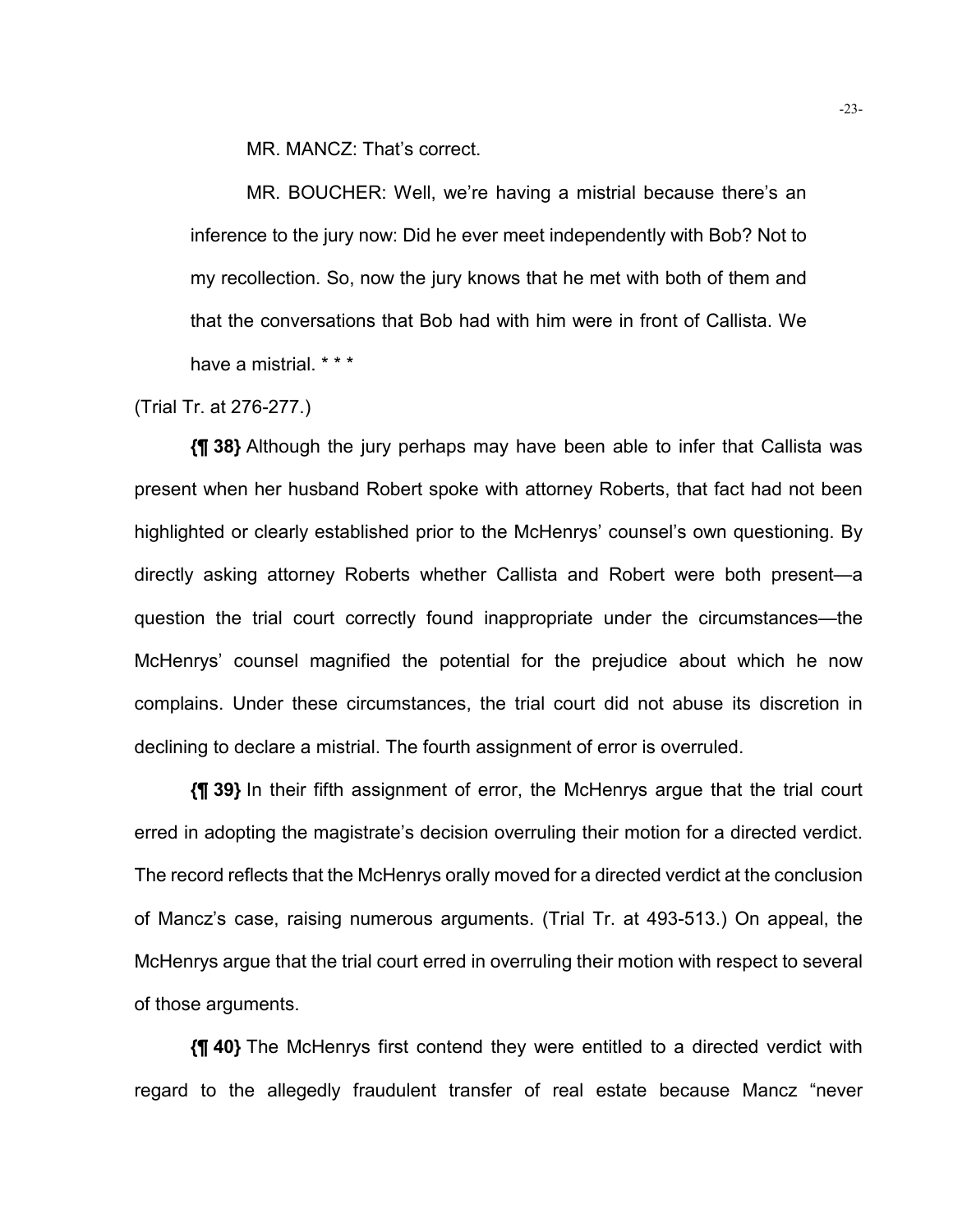established through testimony that there was a transfer of real estate, what the date of the alleged transfer of real estate was, whether any deed was recorded, whether both parties were aware of the deed, executed the deed, etc." (Appellants' Brief at 14-15.) The McHenrys assert that the only testimony about the real estate came from their former attorney, Brian Roberts. In addition to arguing that his testimony should have been disallowed on the basis of privilege, the McHenrys contend that Roberts "did not testify as to the validity of the deed, whether it was recorded, whether it was executed, etc." (*Id*. at 15.)

**{¶ 41}** The McHenrys also argue that a directed verdict was appropriate based on Callista's testimony that the real estate was not transferred until after she heard that a 2007 Greene County case against her by her siblings was going to be dismissed. Although the trial court found an inference of fraudulent intent based in part on the 2007 case remaining pending when the real estate was transferred on June 2, 2008, the McHenrys claim there was no testimony about June 2, 2008 being the date of transfer.

**{¶ 42}** The McHenrys further assert that Callista's siblings in the 2007 case never became her "creditors" for purposes of a fraudulent transfer because the 2007 case ultimately was dismissed. The McHenrys also suggest that Mancz was not a "creditor" in the 2007 lawsuit in which he did not participate. Therefore, they contend the real estate transfer could not have been fraudulent as to him.

**{¶ 43}** The McHenrys next assert that they were entitled to a directed verdict based on their belief that some of the statutory "badges of fraud" did not apply. In particular, they assert (1) that Callista was not insolvent at the time of the real-estate transfer, (2) that she received "value" from Robert for the real-estate transfer, and (3) that there was no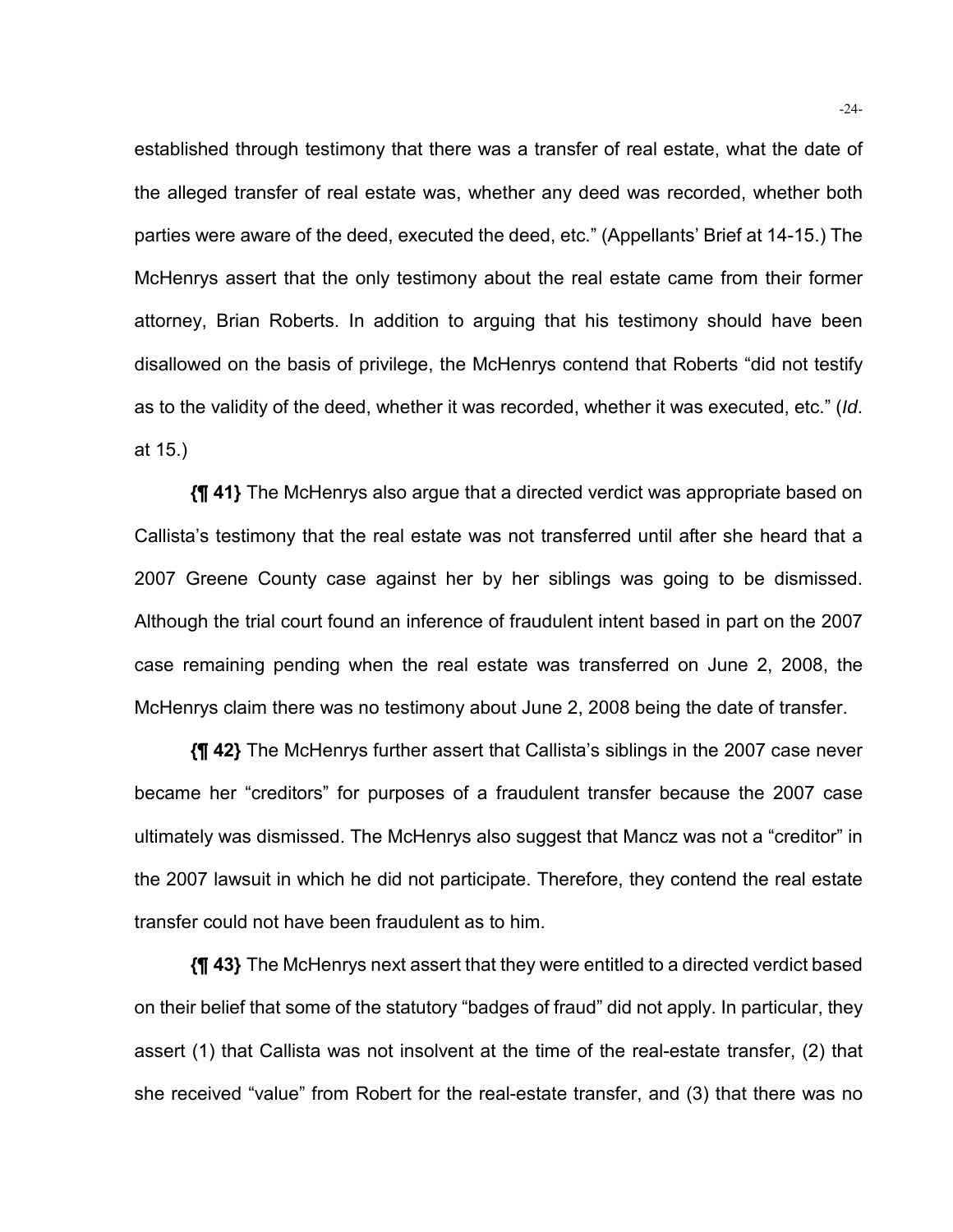concealment of any transfer of real estate or money. The McHenrys also argue that Callista remained in control of all of the money at issue and made all withdrawals. They argue that Robert never spent any of the money or made any withdrawals despite the fact that some of the disputed funds were placed in joint accounts in his and Callista's name.

**{¶ 44}** Because a motion for a directed verdict presents a question of law, we apply de novo review. *Goodyear Tire Co. v. Aetna Casualty & Surety Co.*, 95 Ohio St.3d 512, 2002-Ohio-2842, 769 N.E.2d 835, ¶ 4. A directed verdict is proper if, construing the evidence most strongly in favor of the non-moving party, the trial court "finds that upon any determinative issue reasonable minds could come to but one conclusion upon the evidence submitted and that conclusion is adverse to such party." Civ.R. 50(A)(4). This test "requires the court to discern only whether there exists any evidence of substantive probative value that favors the position of the nonmoving party." *Goodyear* at ¶ 3.

**{¶ 45}** With the foregoing standards in mind, we conclude that the McHenrys have not demonstrated error in the ruling on their directed-verdict motion. Their first argument about a lack of evidence establishing any transfer of real estate is arguably frivolous. Counsel for the McHenrys began his directed-verdict argument by *admitting* "the fact" that Callista signed the deed conveying her interest in the real estate to Robert on June 2, 2008. (Trial Tr. at 493-494.) The McHenrys also ignore Planitiff's Exhibit 3, a copy of the June 2, 2008 warranty deed transferring the real estate from Callista and Robert jointly to Robert alone. The recorded deed signed by the McHenrys was referenced multiple times during Mancz's case-in-chief, and it was admitted into evidence *without objection* by the McHenrys' counsel. (Trial Tr. at 435.) Finally, Robert testified and acknowledged that he and his wife executed the deed on June 2, 2008 conveying the marital residence from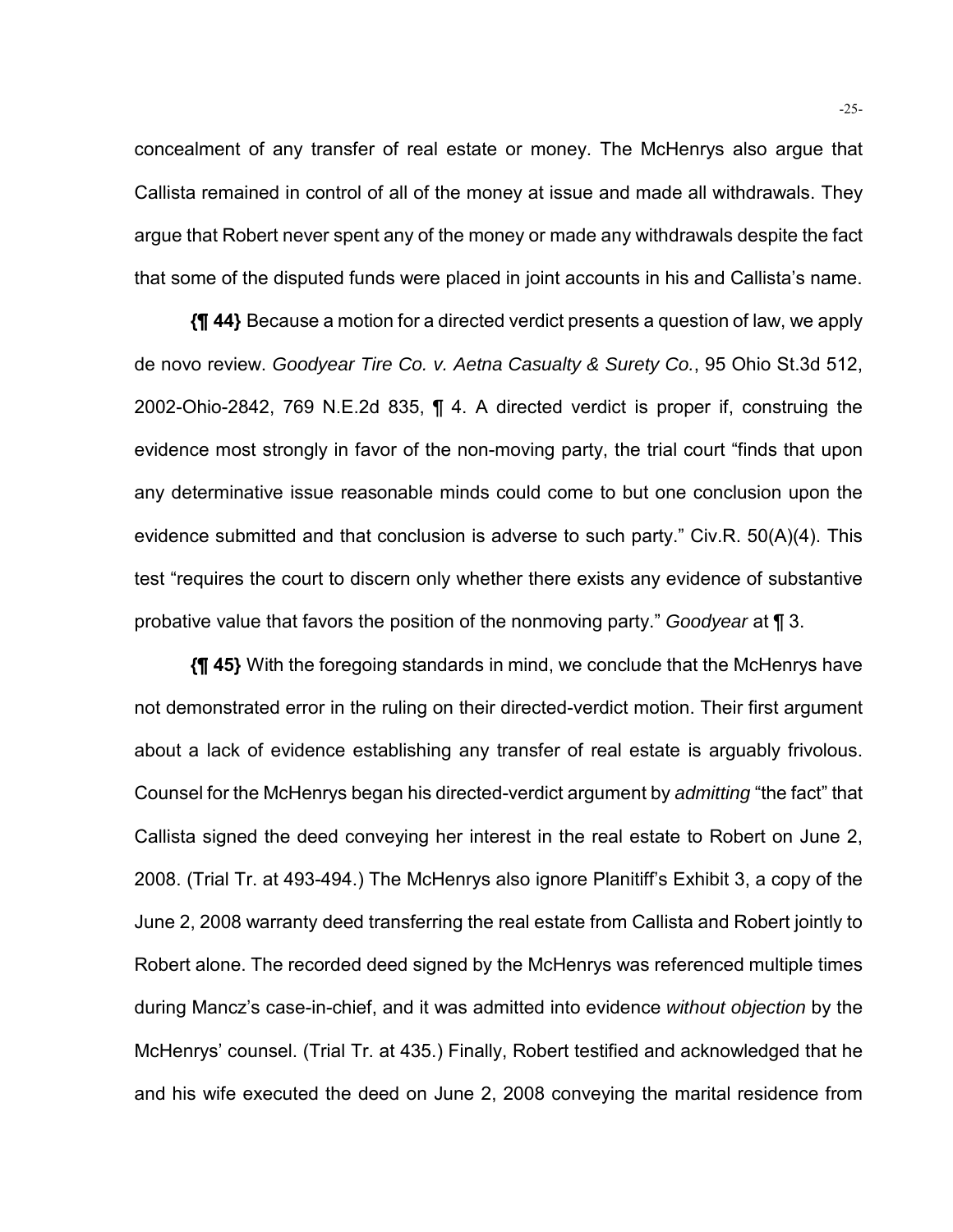them jointly to him. (*Id*. at 164.) In short, the existence of the real-estate conveyance was not disputed below. The McHenrys' current argument to the contrary is devoid of any factual support.

**{¶ 46}** We also reject the McHenrys' argument that they were entitled to a directed verdict based on Callista's testimony that the real estate was not transferred until after she heard that the 2007 Greene County lawsuit brought by her siblings was going to be dismissed. The fact remains that the Greene County lawsuit had not been dismissed when Callista and Robert conveyed their home to Robert alone. Callista admitted that claims were pending against her when the transfer occurred. (*See*, *e.g*., Trial Tr. at 150.) Moreover, the expectation was that the 2007 case brought by the siblings, as individuals, would be dismissed because it was anticipated that Mancz would pursue a separate lawsuit acting as a fiduciary on behalf of the estate, to recover the same assets of Audrey Kirby that Callista had taken, which is exactly what occurred. Construing the evidence in a light most favorable to Mancz, we are unpersuaded that Callista's testimony about the anticipated dismissal of her siblings' lawsuit supported a directed verdict in the McHenrys' favor.

**{¶ 47}** We are equally unpersuaded by the McHenrys' argument that there could not have been a fraudulent transfer because neither Callista's siblings nor Mancz qualified as a "creditor" when the real estate was transferred. Under R.C. 1336.04(A)(1), a transfer made by a "debtor" may be fraudulent as to a "creditor" whether the creditor's claim arose before or within a reasonable time not to exceed four years after the transfer. A "claim" means a "right to payment, whether or not the right is reduced to judgment, liquidated, unliquidated, fixed, contingent, matured, unmatured, disputed, undisputed, legal,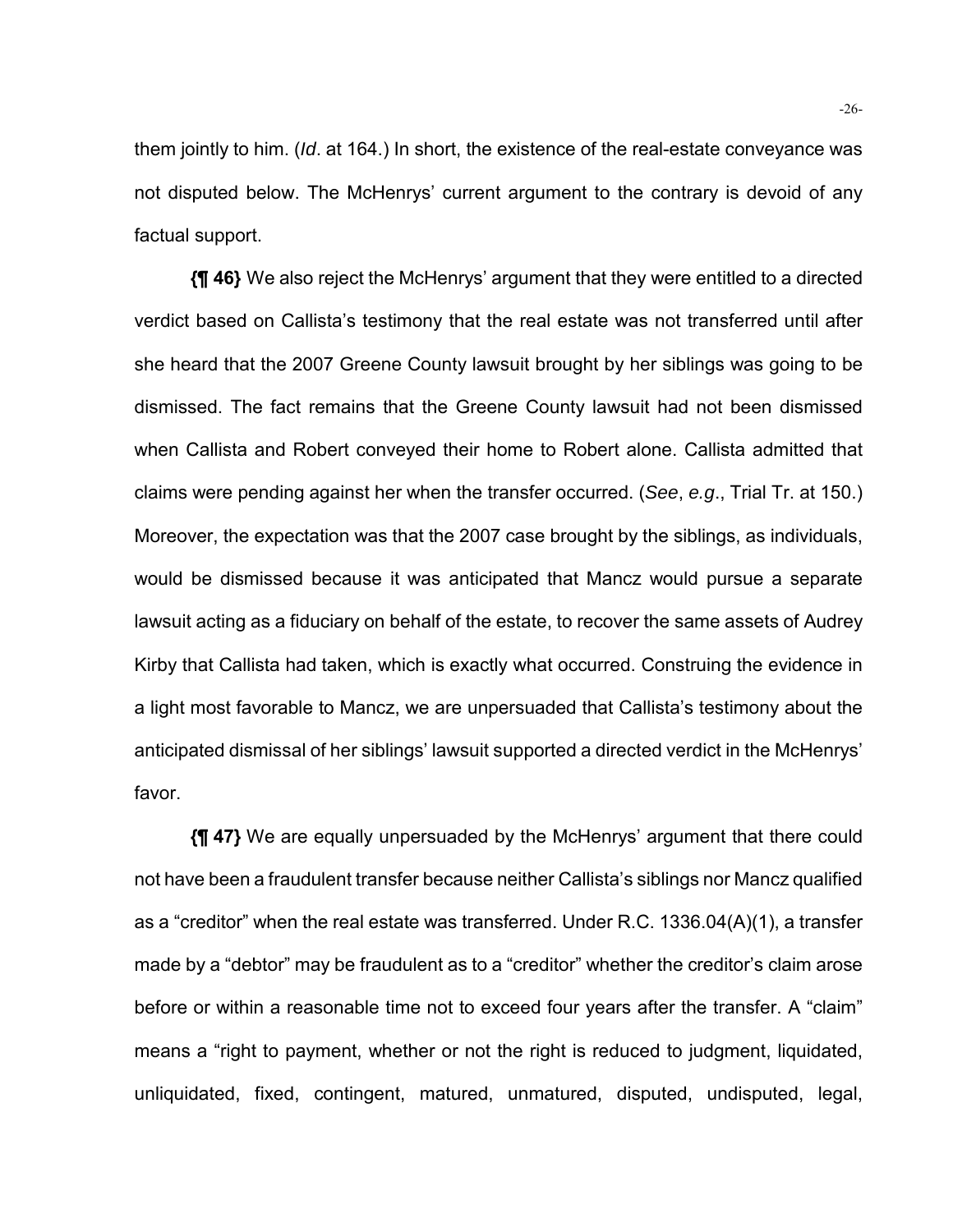equitable, secured, or unsecured." R.C. 1336.01(C). A "creditor" means a person who has a claim, R.C. 1336.01(D), and a "debtor" is a person who is liable on a claim. R.C. 1336.01(F).

**{¶ 48}** At the time of the real estate transfer, Callista's siblings and Audrey Kirby's estate had a disputed right to payment that had not been reduced to judgment. In fact, the Greene County case brought against Callista by the siblings was pending at that time. Therefore, they had a "claim" against Callista. Perhaps more importantly for present purposes, when he initially became involved as a fiduciary on behalf of Audrey Kirby's estate, Mancz also had a "claim" because he had at least a disputed right to payment. Following the June 28, 2011 probate-court judgment that Mancz obtained on behalf of the estate, he also had a right to payment that had been reduced to judgment. We note too that he filed his original complaint in this case in May 2012, which was less than four years after the allegedly fraudulent real-estate transfer at issue. In any event, contrary to the implication of the McHenrys' appellate brief, it matters not whether Mancz qualified as a "creditor" when the real-estate transfer was done. *Prouse, Dash & Crouch, L.L.P. v. DiMarco*, 175 Ohio App.3d 467, 2008-Ohio-919, 887 N.E.2d 1211, ¶ 48 (8th Dist.). "Rather, anyone who now has a claim against a party and alleges that the transfer was done fraudulently to elude other creditors or obligations may step in and declare that the transfer was done fraudulently. The plain language of R.C. 1336.04 clearly provides that the claim of the creditor can arise after the transfer of the property." *Id*.

**{¶ 49}** We also find no merit in the McHenrys' argument that they were entitled to a directed verdict because a few of the statutory "badges of fraud" did not apply here. Specifically, the McHenrys claim Callista was not insolvent at the time of the real-estate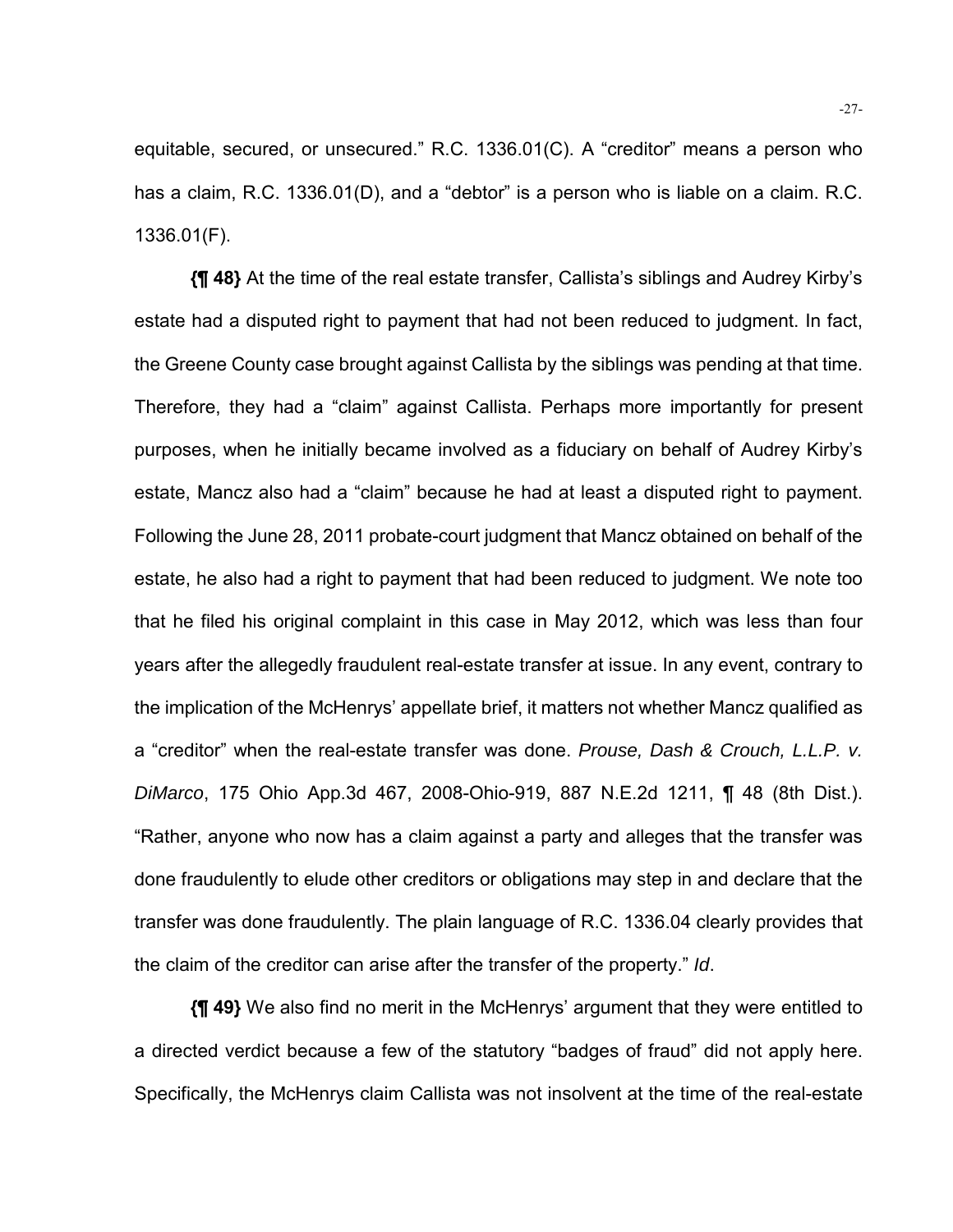transfer, she received "value" from Robert for the real-estate transfer, and there was no concealment of any transfer of real estate or money.

**{¶ 50}** Under R.C. 1334.06(A), a transfer made by a debtor is fraudulent if the transfer is made (1) "with actual intent to hinder, delay, or defraud any creditor of the debtor" or (2) without receiving a "reasonably equivalent value" where additional circumstances exist. To determine actual intent, R.C. 1334.06(B) identifies 11 nonexclusive factors or "badges of fraud" to consider. Three of those actual-intent factors are whether the value received by the debtor was reasonably equivalent to the value of the asset transferred, whether the debtor was insolvent or became insolvent shortly after the transfer, and whether debtor removed or concealed assets. The McHenrys argue that these factors do not apply here.

**{¶ 51}** Having reviewed the record, we do not agree that Callista received "value" (and certainly not "reasonably equivalent value") from Robert in exchange for transferring her interest in their home to him. The McHenrys argue that this "value" consisted of Robert making the mortgage payments. Construing the evidence most strongly in favor of Mancz, however, Robert made these payments both before and after the real-estate transfer using money that he earned while married to Callista, who was not employed outside the home. The record does not compel a finding that Robert made the mortgage payments in exchange for Callista's conveying her interest in the real estate to him. We note too that jury interrogatories establish the jury's finding that Callista did not receive reasonably equivalent value in exchange for the transfer.

**{¶ 52}** Whether Callista concealed or removed assets is a closer question, as is the question of whether the transfers at issue rendered her insolvent. In answers to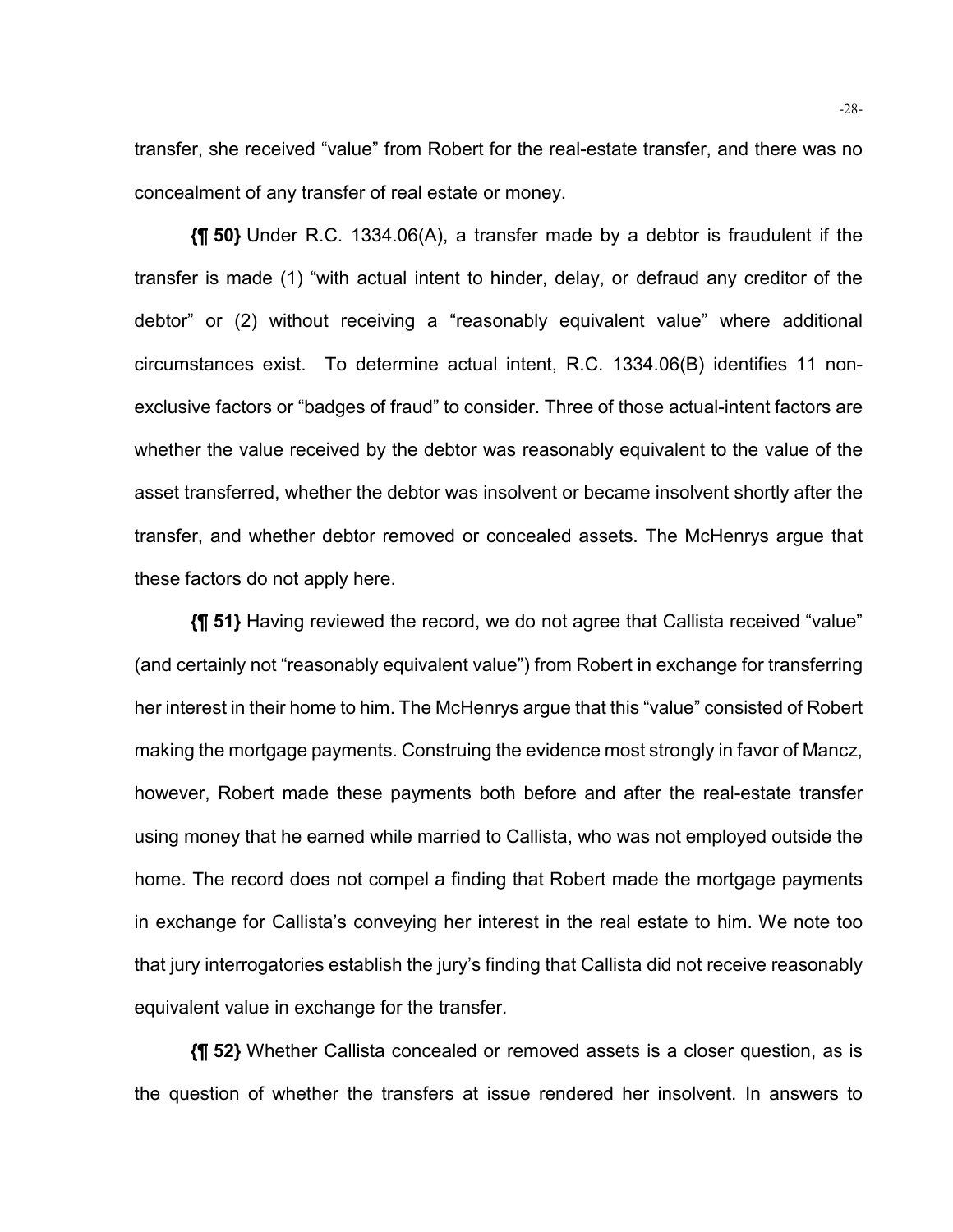interrogatories, the jury found with regard to the real estate that Callista did not remove or conceal assets, perhaps because the recorded deed was a matter of public record, but they did conclude the transfer rendered her insolvent. (*See* January 11, 2019 Jury Interrogatories.) With regard to financial assets, the jury found that Callista did conceal her transfers, that she concealed or removed assets, and that the transfers rendered her insolvent. (*Id*.) But even if we assume, arguendo, that the two badges of fraud pertaining to concealing or removing assets and insolvency do not apply, the McHenrys' argument fails to establish their entitlement to a directed verdict.

**{¶ 53}** In their assignment of error, the McHenrys fail to address the other badges of fraud, a number of which Mancz's evidence supported. The existence of as few as three of the badges of fraud has been held to constitute clear and convincing evidence of fraudulent intent. *William E. Weaner & Assocs., LLC v. 369 West First, LLC*, 2d Dist. Montgomery No. 28399, 2020-Ohio-48, ¶ 60. With regard to the real estate, the jury found among other things, and Mancz's evidence supported, that Callista's transfer was to an insider, she retained possession or control of the real estate, she had been sued or threatened with suit before the transfer, and she did not receive reasonably equivalent value. With regard to financial assets, the jury found, among other things, and Mancz's evidence supported, that Callista's transfer(s) were to an insider, she had been sued or threatened with suit before the transfer(s), the transfer(s) were of substantially all of her assets, she did not receive reasonably equivalent value, and the transfer(s) occurred before or shortly after a substantial debt was incurred. Mancz's evidence on all of the foregoing issues under R.C. 1334.06(A) was enough to overcome the McHenrys' directed-verdict motion.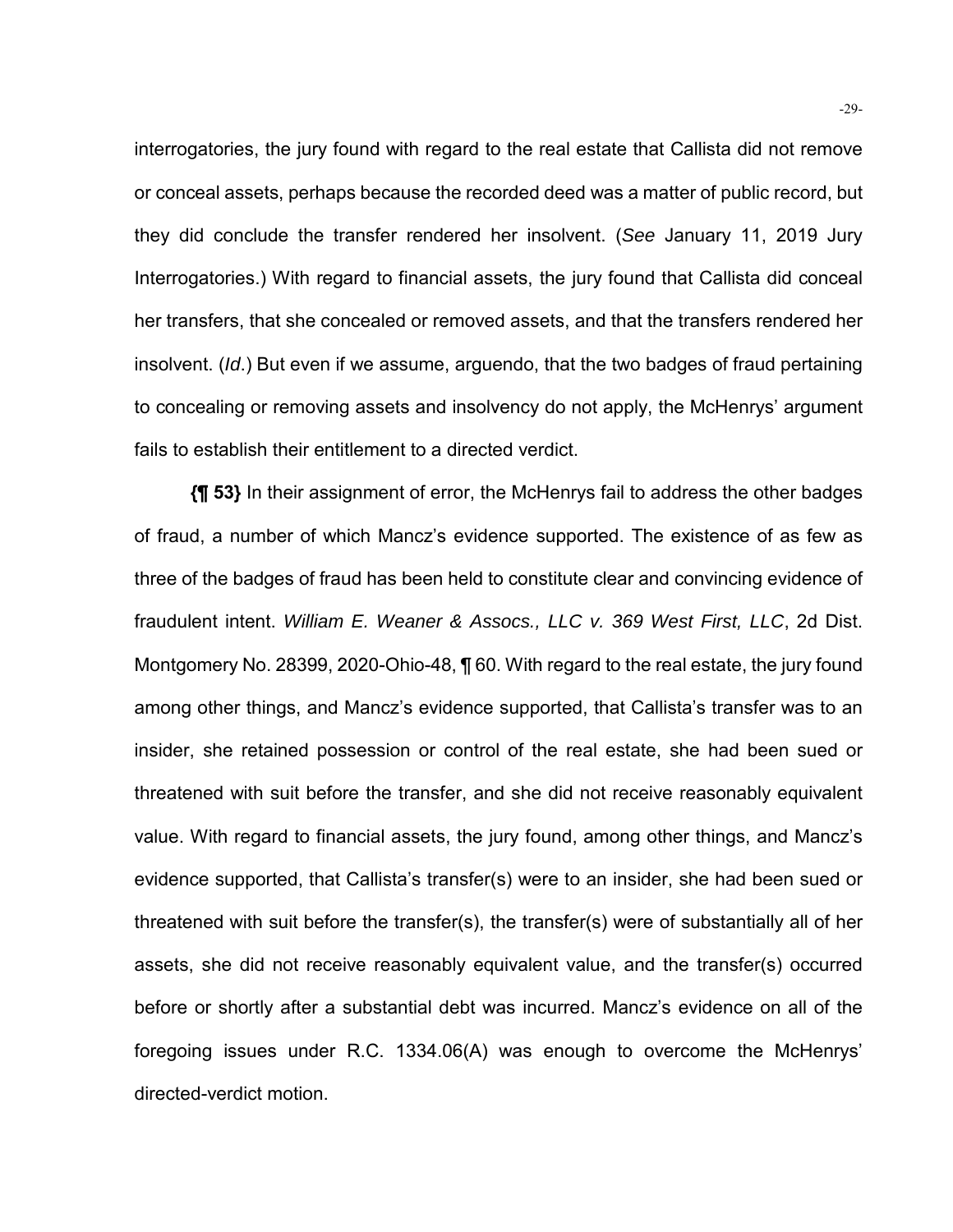**{¶ 54}** In their final argument, the McHenrys suggest that Callista remained in control of all of the financial assets at issue despite Robert's name being on accounts. They argue that Robert never spent any of the money or made any withdrawals. The issue, however, was whether Callista fraudulently *transferred* the money, not whether Robert actually used it. In fact, Callista's claim that she retained control over all of the money despite Robert's name being on accounts was another badge of fraud against her under R.C. 1336.04(B)(2), which the jury also found applicable. For the foregoing reasons, we overrule the fifth assignment of error.

**{¶ 55}** In their sixth assignment of error, the McHenrys contend the trial court erred in adopting the magistrate's decision entering judgment on verdicts that were against the weight of the evidence, based on inadmissible statements and demonstrative evidence presented during closing arguments, and based on speculative damages.

**{¶ 56}** More specifically, the McHenrys assert that Mancz never testified as to a specific dollar amount he believed was fraudulently transferred. They also claim Mancz failed to establish that Robert spent or withdrew any of the money Callista transferred to him. In fact, the McHenrys claim Mancz failed to establish that the transferred money no longer remained in the accounts at issue. They further argue that the jury was forced to speculate about what amounts were transferred, what Robert may have spent, what remained in the accounts, and whether any transfers were fraudulent. To support their argument, the McHenrys cite testimony about Callista transferring \$22,085.15 into a Huntington Bank account. They contend that Robert was not asked anything about this transfer other than the fact of its existence. In particular, they argue that Mancz failed to "ask about anything else, including withdrawals, joint owners, signature cards, remaining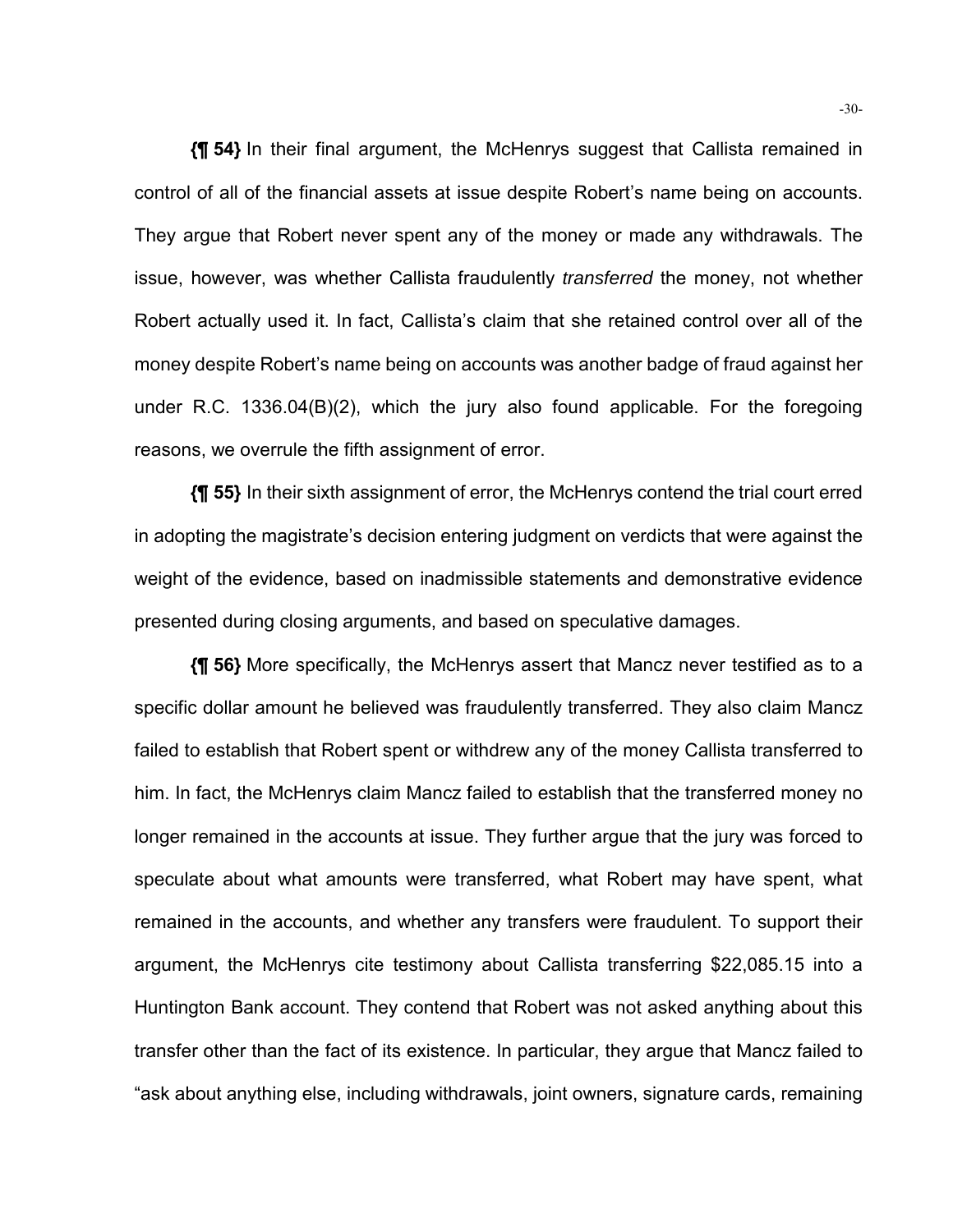balances, expenditures, current balance, etc." (Appellants' Brief at 19.) They further argue that Mancz failed to establish "a single badge of fraud" with regard to the Huntington Bank account. They also claim Mancz "never contested" Robert's claim that he gave the money in the Huntington Bank account "back to Mrs. McHenry." (*Id*.) Finally, with regard to the damages calculation, the McHenrys argue as follows:

\* \* \* In addition to the \$22,085.00 mentioned above, the remainder of the award by the jury was made up of the following figures: \$35,000.00, \$59,025.00 and \$11,023.00. A review of the transcript will demonstrate that there was no actual evidence represented or elicited that established anything fraudulent about those figures/accounts or that established who utilized the money, where the money sits currently, or that refuted the return of the funds to Mrs. McHenry. Appellee did not meet his burden, plain and simple. In an effort to make up for that, Appellee provided the jury a list of the amounts that he wanted to be awarded, an exact match to the four mentioned above. The jury appears to have lost their way and instead of stating that Appellee failed to meet his burden, they rather took his "testimony" made during closing arguments and awarded judgment without actually having seen or heard any evidence to support the numbers he recited to them.

(*Id*. at 19-20.)3

l

<sup>&</sup>lt;sup>3</sup> The jury's award of \$127,133 consists of the balances at various times from four accounts: 1) \$22,085 (precisely \$22,085.15) resulting from a transfer from Callista's Liberty Savings CD #3780 to a Huntington account #9184 in Robert's name only on May 19, 2009. (Trial Tr.143-144, 200-201 & Exhibits 25 and 32); 2) \$35,000 in Callista's Chase Bank account #1411 which was transferred to her and Robert's joint names on July 9, 2008, (Trial Tr. 100, 105, 119, 187 & Exhibit 17); 3) \$11,023 [precisely \$11,023.56] that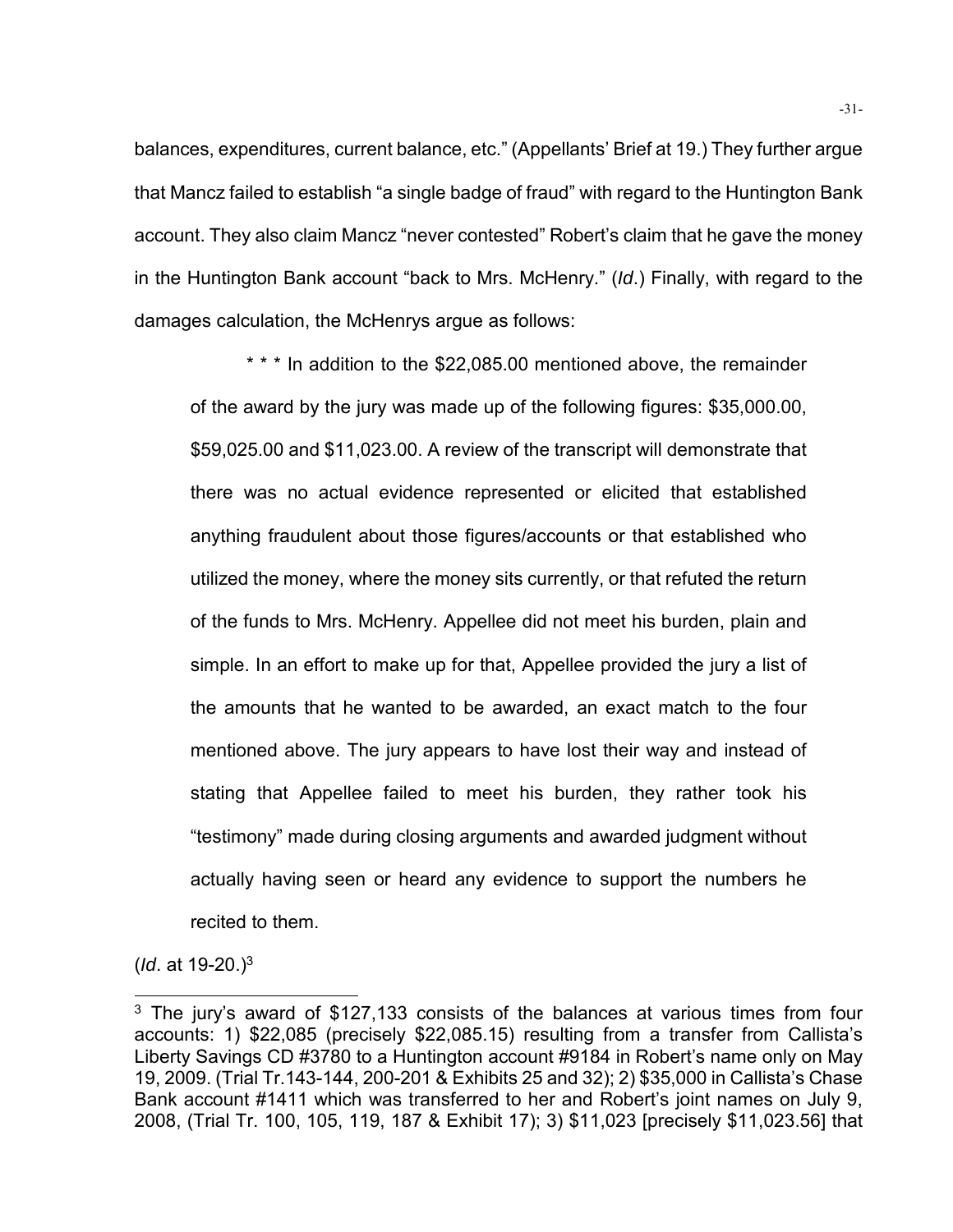**{¶ 57}** In civil and criminal cases alike, a judgment will be reversed as being against the manifest weight of the evidence only in an exceptional case in which the evidence weighs heavily against the judgment. *Amesse v. Wright State Physicians, Inc.*, 2018-Ohio-416, 105 N.E.3d 612, ¶ 46 (2d Dist.) (noting that the same manifest-weight standard of review applies in civil and criminal cases). Here we conclude that the weight of the evidence was not contrary to the jury's verdict.

**{¶ 58}** Although Mancz did not testify as to a specific dollar amount that he believed was fraudulently transferred, he presented the jury with bank records and other evidence from which it was able make that determination on its own. We are equally unpersuaded by the McHenrys' repeated argument about a lack of evidence that Robert ever withdrew or spent any of the money Callista transferred to him. The McHenrys fail to explain how or why this made any difference to the fraudulent-conveyance claims. The trial court correctly instructed the jury that a fraudulent conveyance required proof that "Callista McHenry fraudulently transferred assets to Robert McHenry[.] (Trial Tr. at 647.) Under R.C. 1336.04, Mancz was not required to prove that Robert, the transferee, did anything in particular with the transferred assets. Rather, upon proof of a fraudulent transfer, a creditor is entitled, among other things, to a judgment against the transferee for the value of the asset transferred or the amount of the creditor's claim. R.C.

l

was the balance after Callista deposited \$11,000 on November 20, 2008 into Chase Bank account #1034, a joint checking account held by Robert and Callista. (Trial Tr. 190-192, Exhibit 17.); and 4) \$59,025 (precisely \$59,025.42) representing the closing balance of PNC account 0500. A National City(4833)/PNC(0500) account had been funded from the closing of Liberty Savings account #3705 that was opened solely in Callista's name. (Trial Tr. 90, 93, 97,197-198, and Exhibits 10 and 15.) We provide more detail for this last account in resolution of the Seventh Assignment of error. The rounded total of the four accounts is \$127,133.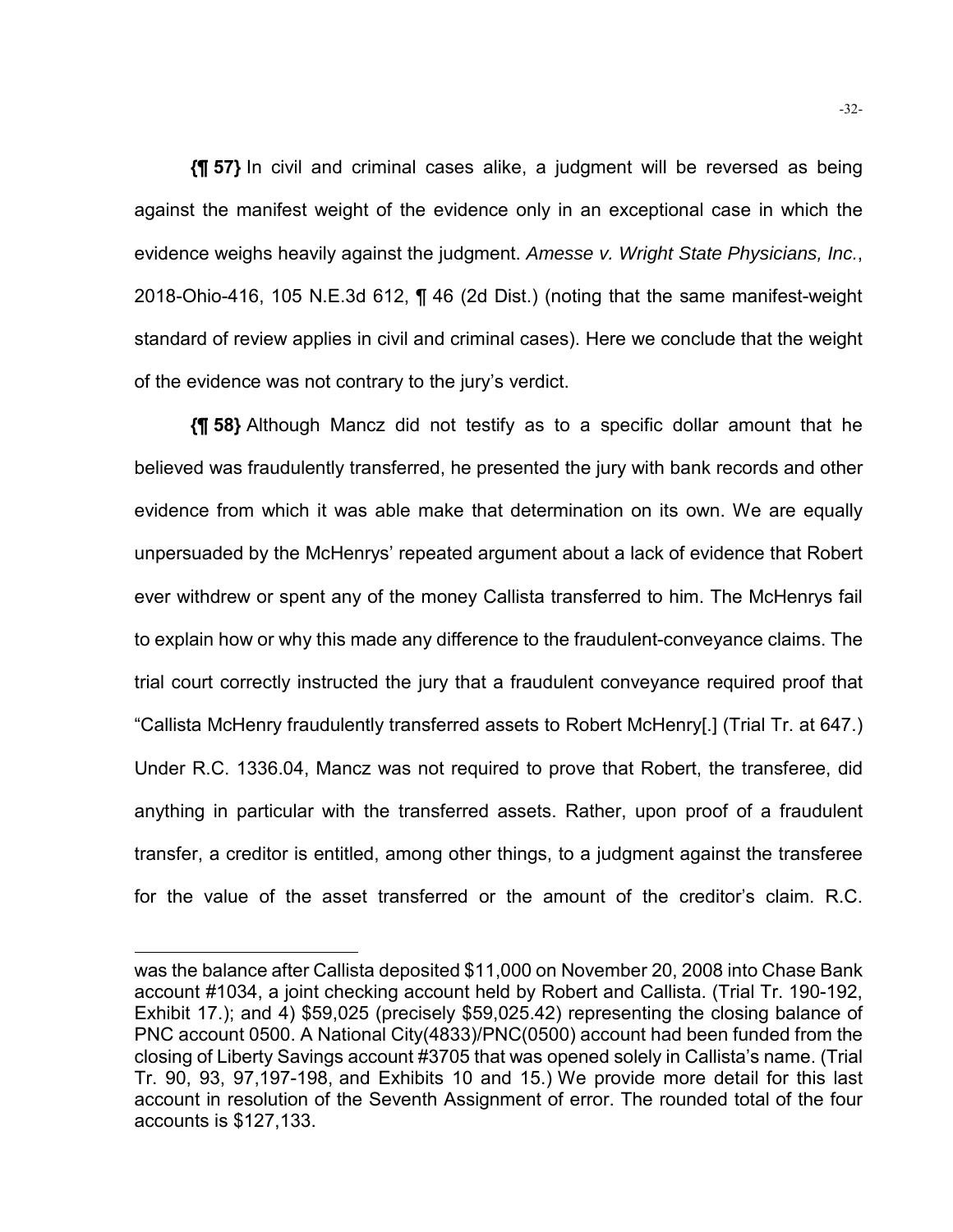1336.08(B)(1)(a).

l

**{¶ 59}** We also reject the McHenrys' argument that "the jury was forced to speculate about what amounts were transferred, what Robert may have spent, what remained in the accounts, and whether any transfers were fraudulent." Again, Mancz was required to prove only that Callista made fraudulent transfers to Robert. Mancz presented numerous bank documents establishing the existence of transfers, and the record was replete with circumstantial evidence from which the jury reasonably could have inferred that Callista made the transfers with fraudulent intent.

**{¶ 60}** Under their assignment of error, the only specific transfer the McHenrys address involves the \$22,085.15 balance in the Huntington Bank CD account.4 The record reflects that Callista had multiple Liberty Savings Bank CDs that she had funded with money wrongfully obtained from her mother's estate. (Trial Tr. at 143-145.) Robert testified that the Huntington Bank account was funded when Callista closed one of the Liberty Savings Bank CDs and deposited that money into the Huntington Bank CD account, which was in Robert's name alone. This testimony from Robert established a "transfer" from Callista to him. Plaintiff's Exhibit 25, which was admitted into evidence without objection (*Id*. at 454-457.), further demonstrated that the Huntington Bank CD account had been opened in May 2009 with Robert's name alone appearing on a signature card. Given the timing and other circumstances of this transfer from Callista to Robert involving money obtained from her mother's estate, the jury could have reasonably inferred the existence of fraudulent intent by Callista.

 $4$  The McHenrys refer to the transfer being \$22,085.00, but the record reflects that it more precisely was \$22,085.15. (*See* Plaintiff's Exhibit 25.)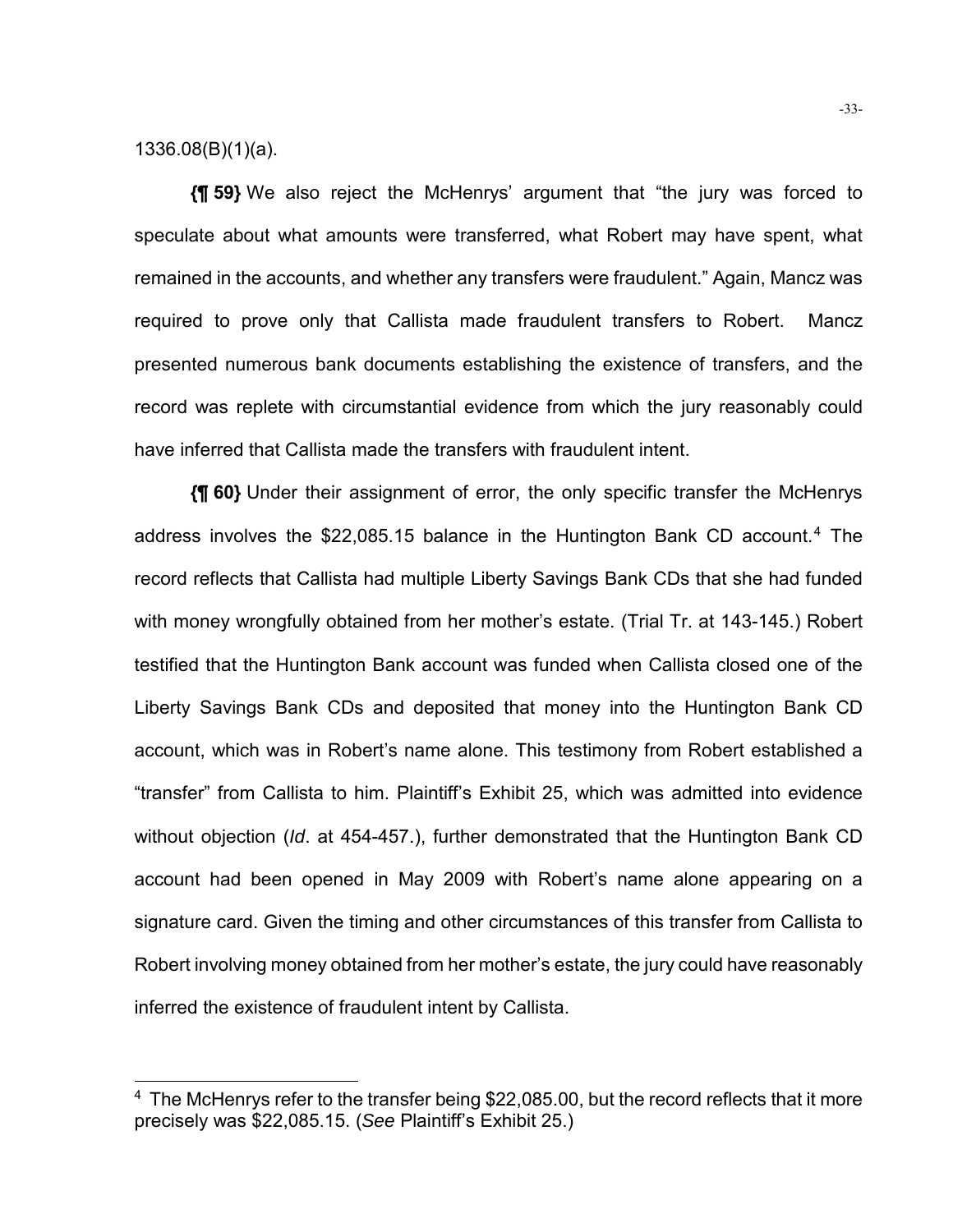**{¶ 61}** Despite the McHenrys' argument, we see nothing significant in Mancz's failure to inquire about "withdrawals, joint owners, signature cards, remaining balances, expenditures, [or] current balance" with regard to the Huntington Bank account. Once again, Plaintiff's Exhibit 25 was admitted into evidence without objection from the McHenrys. That exhibit showed deposits, withdrawals, and the remaining balance. It also included a signature card bearing Robert's name alone, indicating that it was not a joint account, which Robert himself confirmed. The bottom line is that Mancz proved a transfer from Callista to Robert into the Huntington Bank CD account, and the jury reasonably inferred the existence of fraudulent intent. As for Robert's unsubstantiated claim that he gave the money at issue "back" to Callista, the jury was free to disbelieve him when assessing witness credibility. Therefore, that aspect of its verdict was not against the manifest weight of the evidence.

**{¶ 62}** The McHenrys' final argument of this assignment challenges other aspects of the jury's damages award. Specifically, they address other transfers involving the \$35,000, \$59,025, and \$11,023 and assert "that there was no actual evidence represented or elicited that established anything fraudulent about those figures/accounts or that established who utilized the money, where the money sits currently, or that refuted the return of funds to Mrs. McHenry." (Appellants' Brief at 20.)

**{¶ 63}** In our view, the record supported a finding that the disputed accounts were funded with money Callista improperly obtained from her mother's estate. In July 2008, the \$35,000 was transferred from an account solely in Callista's name into a joint Chase Bank CD account with Robert. (Trial Tr. at 119-123, 187.) In November 2008, the \$11,000 was deposited by Callista into a joint Chase Bank checking account held jointly by Robert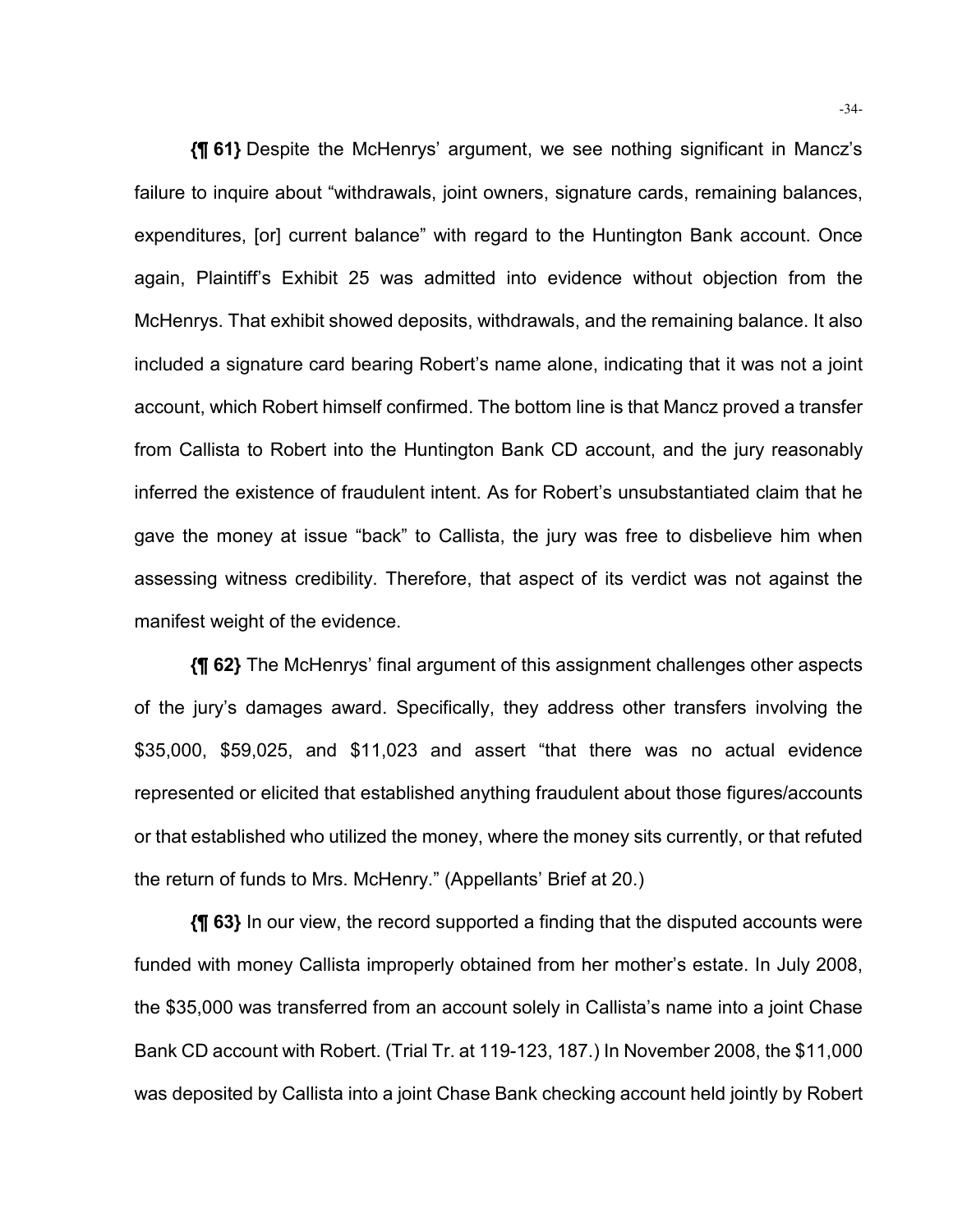and Callista. (Plaintiff's Exhibit 17.) The probate court determined that Callista opened a Liberty Savings CD in her sole name on May 3, 2007, shortly after Kirby's death, with \$54,188.96 that was the remaining balance of a Bank One CD that had been purchased years earlier with Kirby's money. (Plaintiff's Exhibit 10, pg. 16-17.) The proceeds were eventually deposited or converted to joint accounts in both of the McHenry's names. The record supported a finding that Callista lacked sufficient assets to make such deposits with her own money. Aside from the assets that she took from her mother's estate, she had an IRA account, but she never moved the IRA money anywhere. (*Id*. at 190-192.) Callista was not employed at the time, and she actually *admitted* transferring money to Robert, either jointly or individually, from her mother's estate through the end of 2008. (*Id*. at 110, 112-113, 141-142.) Under these circumstances, the jury reasonably could have inferred that the \$35,000 transfer, the \$11,000 deposit, and the changing into their joint names the account that became \$59,025 were fraudulent transfers. Accordingly, the sixth assignment of error is overruled.

**{¶ 64}** In their seventh assignment of error, the McHenrys more specifically argue that the funds with regard to the \$59,025 portion of the judgment appear to have been transferred from a joint account belonging to Callista and Robert into another joint account belonging to Callista and Robert. They contend the trial court erred in upholding a jury verdict finding that a transfer of assets from one joint bank account to another joint bank account, with the same owners, can be a fraudulent transfer of funds.

**{¶ 65}** This assignment of error concerns money that Callista took belonging to her mother's estate and deposited in a Liberty Savings Bank certificate of deposit on May 3, 2007. The initial complaint in this case was filed May 3, 2012 and the four-year statute of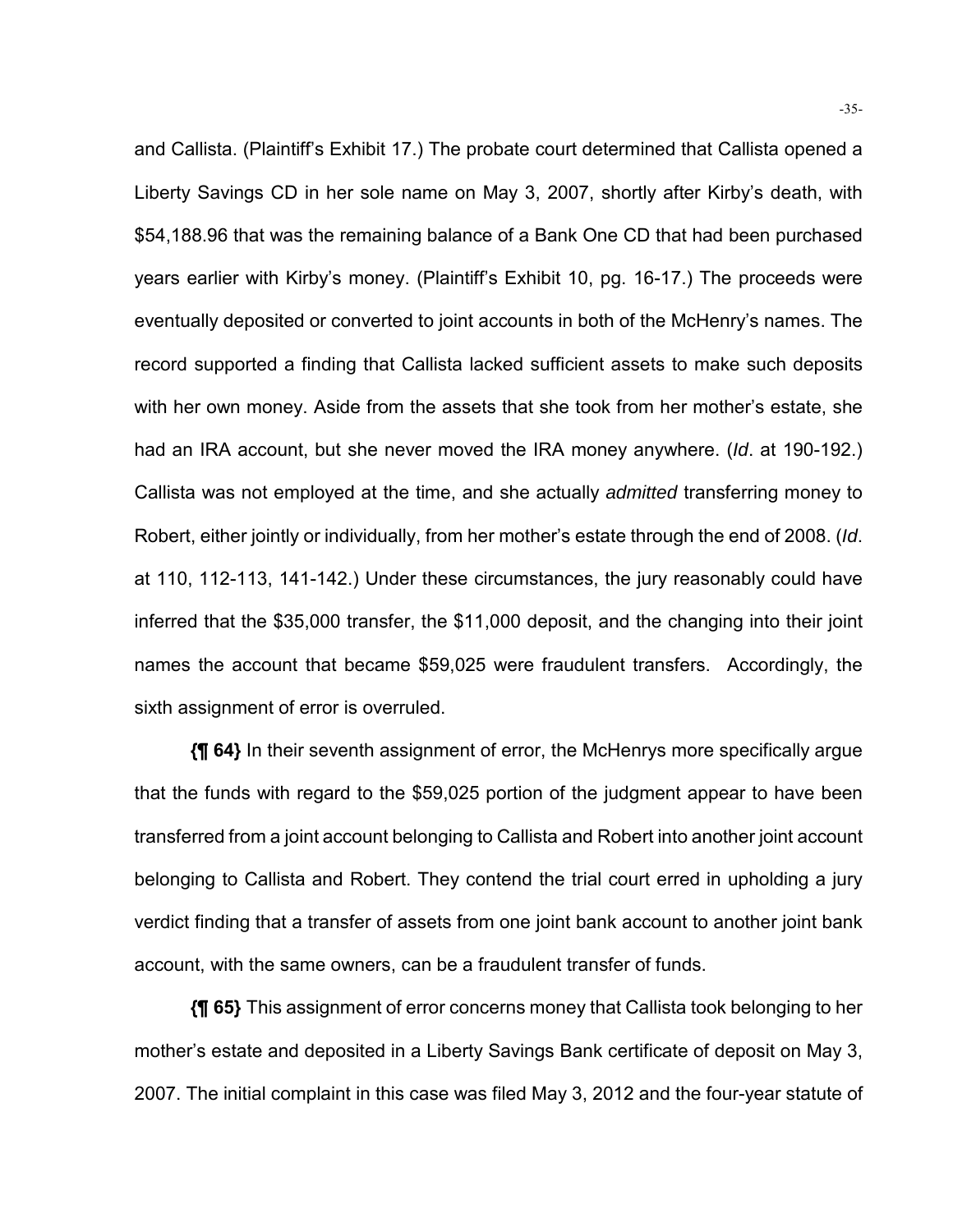limitations for a fraudulent transfer claim means a transfer from Callista to Robert would have had to occur after May 3, 2008 to be within the statute of limitations. Central to the McHenry's argument is their conclusion that "Liberty CD 3705 was opened by Mrs. McHenry on May 4, 2007<sup>5</sup> as a joint certificate of deposit between Mrs. McHenry and Mr. McHenry. (Tr. P. 144, 197)." Appellant's Brief at 20. But the McHenry's are s incorrect. Our concerns about their representations regarding this account are twofold: first, the pages cited by the McHenrys do not support the argument that account 3705 was a joint account when first opened in May 2007, and second, the evidence reasonably supported a conclusion that account 3705 was opened solely in Callista's name and was "transferred" by being made into a joint account with Robert sometime after June 23, 2008. That timing of the transfer would place the transfer from Callista to a jointly-held account with Robert within the four-year statute of limitations.

**{¶ 66}** With respect to the McHenrys' citations to pages 144 and 197 of the transcript for the proposition that Callista opened the Liberty account 3705 in May 2007 as a joint account, neither cited page supports that conclusion. The evidence showed that when account 3705 matured in November 2008, the proceeds were used to open a jointlyheld CD, first at National City Bank, account 4833, and when National City was acquired by PNC it apparently became PNC account 0500. On page 144, Mancz's attorney asked Callista, "we know 3705 is an account that *became* a joint account with your husband - at least a joint account with your husband - as 4833 with PNC, correct?" (Emphasis added.)

l

<sup>&</sup>lt;sup>5</sup> The probate court judgment refers to Callista's opening a Liberty Bank CD with \$54,188.96 on May 3, 2007. We are unable to reconcile the one-day date difference between the probate court's judgemnt and the McHenrys' reference to May 4, 2007. However, after reviewing all the testimony and exhibits, we are convinced they are referring to the same account, Liberty Account 3705.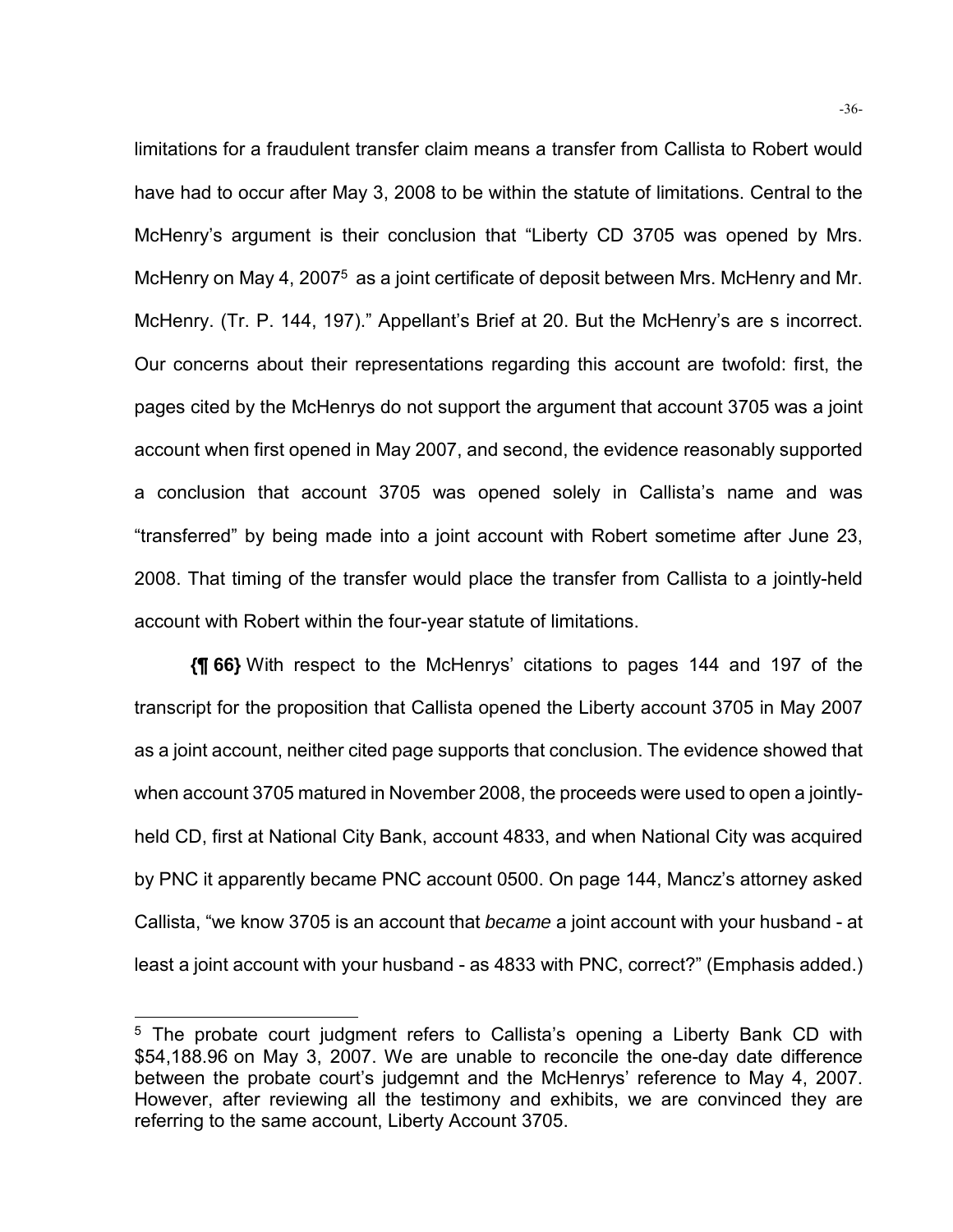Her response was affirmative. But nothing in that exchange or on that page reveals that Liberty account 3705 was joint when it was opened at Liberty Bank. On page 197, during the questioning of Robert, one can only discern that the available electronically-archived records from PNC account 0500 are "confusing," and that the money for that PNC account came from Robert's wife and from Liberty account 3705. Whether 3705 was initiated as a joint account is not addressed on page 197.

**{¶ 67}** At trial, Mancz argued that PNC CD account 0500 was an account solely in Robert's name. (*Id*. at 92-94.) Therefore, Mancz asserted the existence of a subsequent fraudulent transfer by Callista and Robert jointly from account number 4833 to Robert alone in PNC CD account number 0500. In support of his claim that the PNC Bank CD was only in Robert's name, Mancz cited a letter he obtained from opposing counsel in discovery. (*Id*. at 89-90.) Mancz claimed the letter identified the account as being Robert's alone. Mancz also cited bank records he had obtained pertaining to the account. (*Id*. at 90-95.) At the top of one of the pages was the PNC CD account number and the name "Robert L. McHenry." (Plaintiff's Exhibit 15.)

**{¶ 68}** In opposition to Mancz's argument, Callista denied that the PNC Bank CD was Robert's alone. (*Id*. at 91-96.) She maintained that it was a joint account. (*Id*.) Robert also testified that the PNC Bank CD remained a joint account that came into being as a result of National City Bank being acquired by PNC Bank. (*Id*. at 196-197.)

**{¶ 69}** For purposes of the fraudulent-transfer statute, a "transfer" includes "every direct or indirect, absolute or conditional, and voluntary or involuntary method of *disposing of or parting with an asset or an interest in an asset*[.]" (Emphasis added.) R.C. 1336.01(L). In light of this definition, we agree with the McHenrys that a transfer of money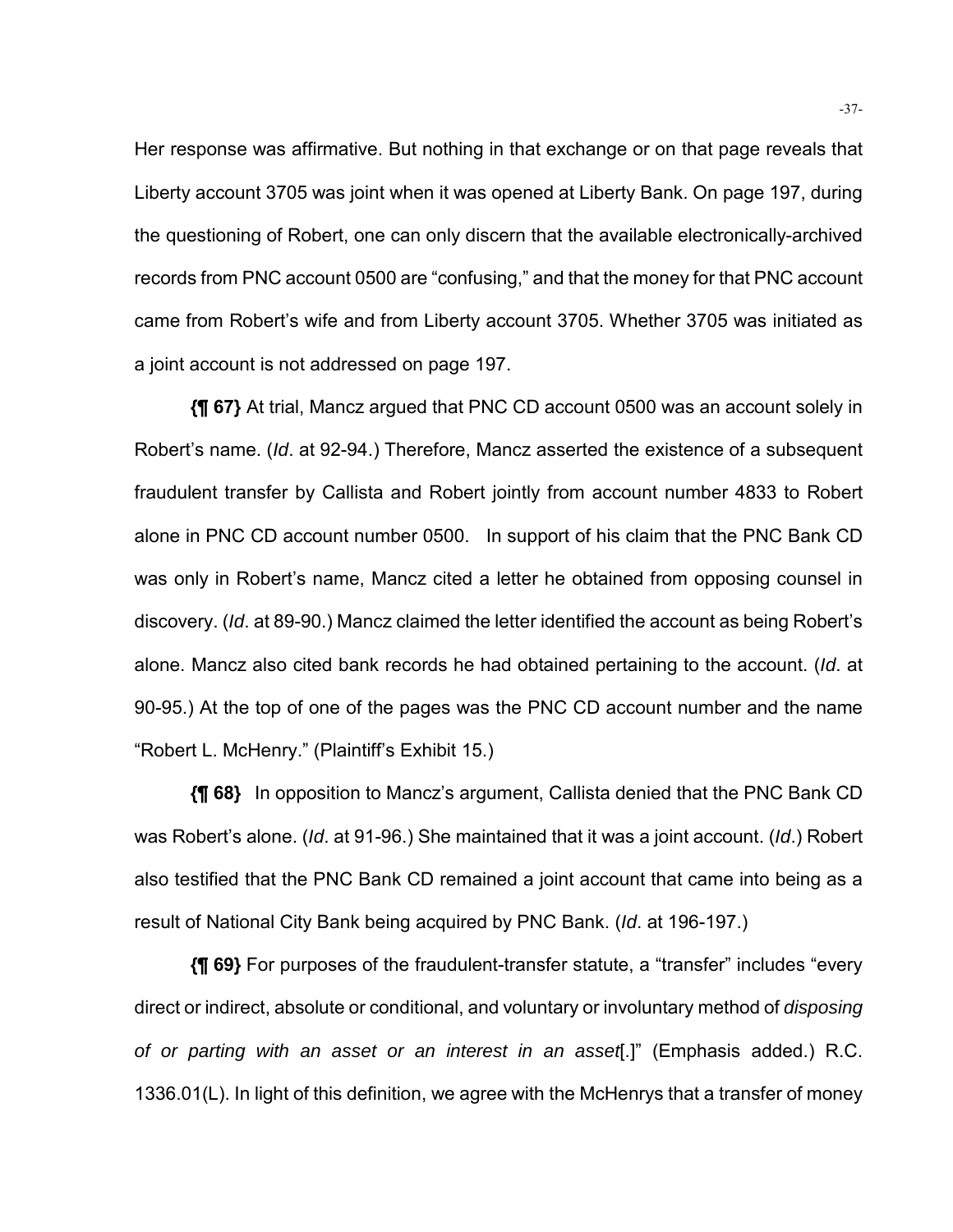from a National City joint account between Callista and Robert into a PNC joint account between Callista and Robert would not qualify as a potentially fraudulent transfer under the statute. Based on the evidence before us, we believe the weight of the evidence did not prove that PNC CD account number 0500 was in Robert's name alone. Nevertheless, the evidence was that Callista closed Liberty account 3705 on November 4, 2008 and deposited the proceeds of \$56,465.68 in a National City Bank or PNC Bank joint certificate of deposit with Robert, originally bearing account number 4833. At some point, that account became PNC Bank CD account number 0500, which grew to have a balance of \$59,025.

**{¶ 70}** The foregoing analysis does not end the inquiry about Liberty account 3705 because the evidence reveals that account 3705 was not a joint account with Robert when it was opened. It was in Callista's name alone. The jury reasonably could have concluded the evidence established a fraudulent transaction with regard to Liberty account 3705 sometime after June 23, 2008. The genesis of the Liberty 3705 account was a Bank One CD purchased with Audrey Kirby's funds. How the account was held at that time is undetermined but that Bank One CD matured January 9, 2007. The probate court determined:

When the CD matured, its value was \$78,411.57. Callista withdrew \$16,000 on January 10, 2007, and she deposited \$8,000 in Mrs. Kirby's Charter account and \$8,000 in Callista's Liberty account #6925. On April 11, 2007, the day after her mother's death, Callista withdrew \$8,500. Callista used the balance, \$54,188.96 to purchase a 9 month CD *in her sole name* at Liberty Savings Bank on May 3, 2007.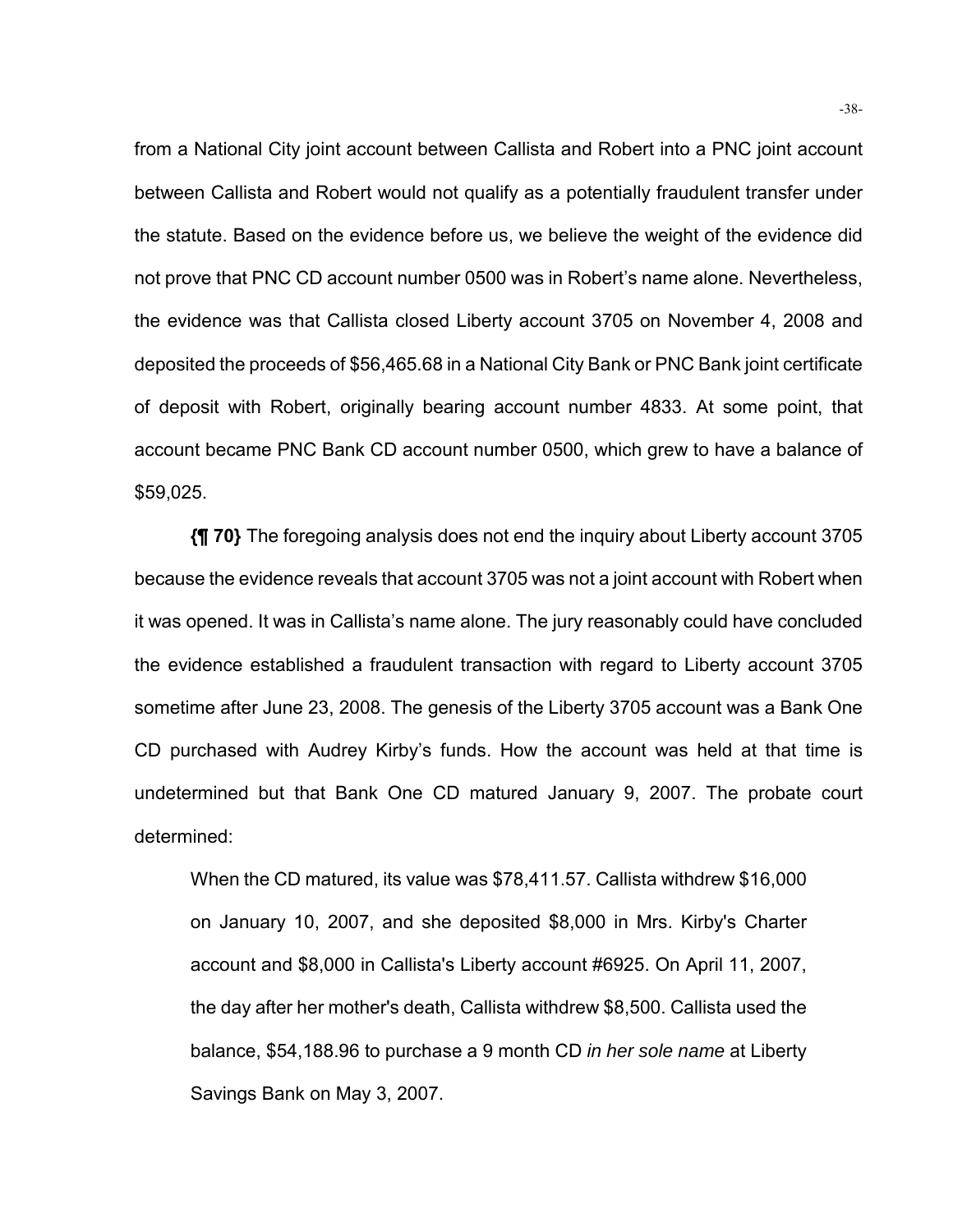(Emphasis added.) Probate Court Judgment, Exhibit 10 at 16. From this evidence, the jury could have found the Liberty 3705 account was in Callista's name only when it was opened.

**{¶ 71}** The jury also had a copy of Callista McHenry's sworn affidavit signed January 9, 2017 and submitted by her in this litigation. In an attempt to demonstrate that she was not insolvent when she made the June 2, 2008 real estate transfer, she said:

13. "At the time of the transfer of the Real Estate I held the following assets *in my name*:

\* \* \*

b. Liberty Savings CD [XX-XXXX]3705 had a June 23, 2008 balance of approximately \$56,891.94."

(Emphasis added.) (Probate Court Judgment Exhibit 12.) Callista was careful in describing eight other assets in the affidavit to include only a "one-half interest" when she held something jointly with her husband. She did not do that for the Liberty account, reflecting that the 3705 account was hers alone as of June 23, 2008. Furthermore, in the probate litigation, Mancz had taken Callista's deposition in October 2010, and Callista then denied that Robert had received any of the money from her mother's estate, claiming that "it was my money." (Trial Tr. 76, 78.)

**{¶ 72}** To be complete, there was a page at the end of numerous attachments to Exhibit 38, the letter from the McHenry's counsel to Mancz revealing previously undisclosed accounts, which was a printout of an electronically-archived summary of 2008 activity for Liberty Account 3705. The heading of that summary listed both Callista and Robert, but that record did not say the account was jointly-held or, if so, when it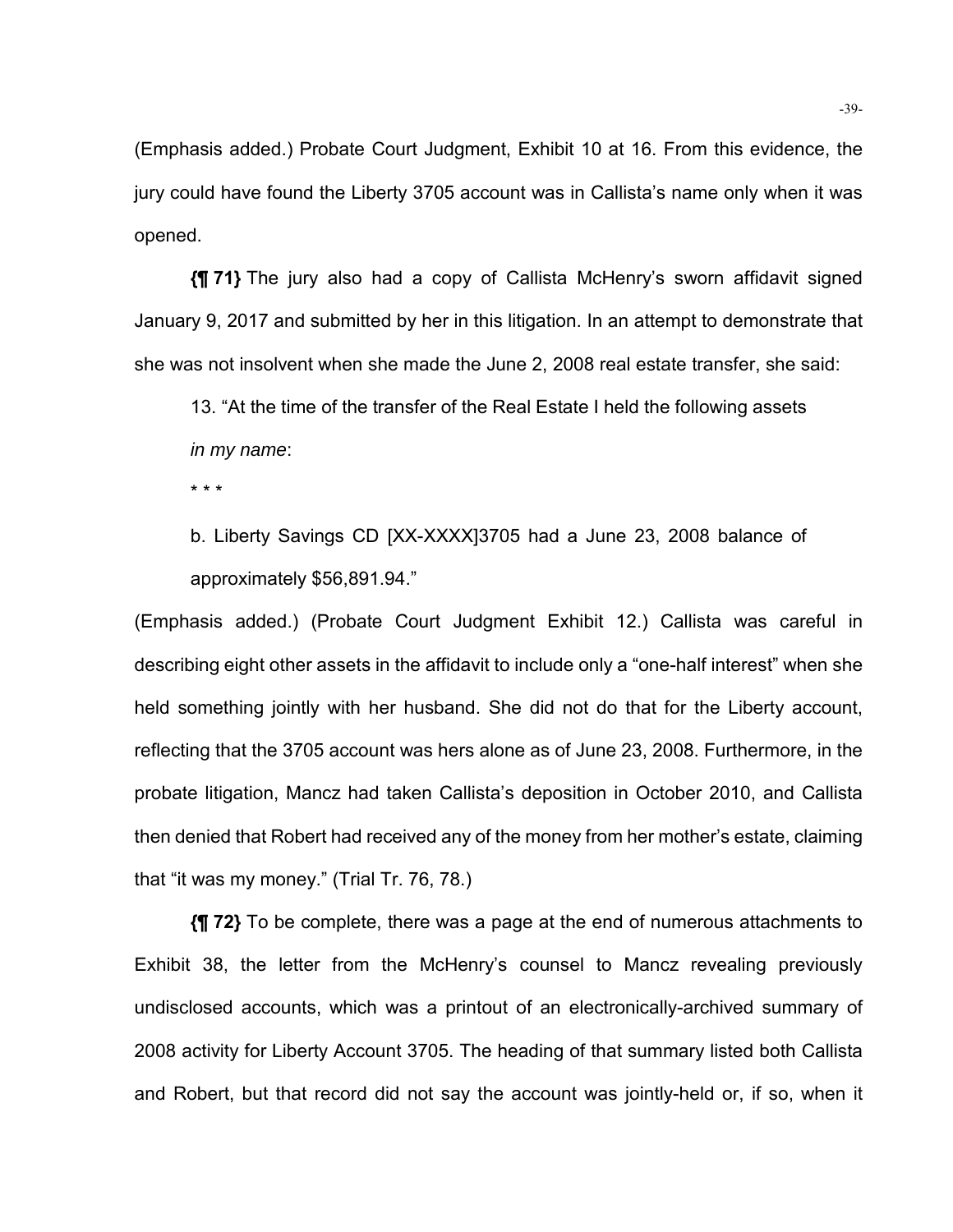became jointly-held. No one was asked about, and no one referred to this attachment during the trial. And, when questioned about the Liberty to National City to PNC series of accounts, Robert was asked when it became a joint account; he replied "I don't recall the date." (Trial Tr. 196.)

**{¶ 73}** Given the evidence of the transfer of real estate on June 2, 2008, the transfer of \$35,000 from one of Callista's Chase Bank accounts to a Huntington Bank account in Robert's name on July 9, 2008, and the deposit of \$11,000 from Callista into a joint Chase account with Robert on November 20, 2008, the jury could have reasonably concluded that Callista's plan of transferring assets began with the real estate transfer of June 2, 2008. These transfers continued by her transferring financial accounts to Robert, including the Liberty account 3705, sometime after June 23, 2008, when she said the account was in her name, either before the account was closed at Liberty or when the proceeds were placed into a joint account in National City Bank, which later became a joint PNC account.

**{¶ 74}** Because the evidence supported the jurys conclusion that Callista opened Liberty account 3705 in her sole name and it was in her sole name until at least June 23, 2008, the transfer by making the account, or its proceeds, a joint account with Robert was a transfer within the four-year statute of limitations.<sup>6</sup> The seventh assignment of error is overruled.

l

 $6$  Given our conclusion that the jury could reasonably have found that there was a fraudulent transfer related to Liberty account 3705, or its proceeds, within the four-year statute of limitations, we need not address whether any earlier transfer could also have been within the statute of limitations based on justifiable late discovery of the transfer. There was evidence of failure to timely disclose transfers of funds and of late discovery of transfers. The jury was also instructed about these circumstances as a potential extension of the statute of limitations. Resolution of those issues is unnecessary.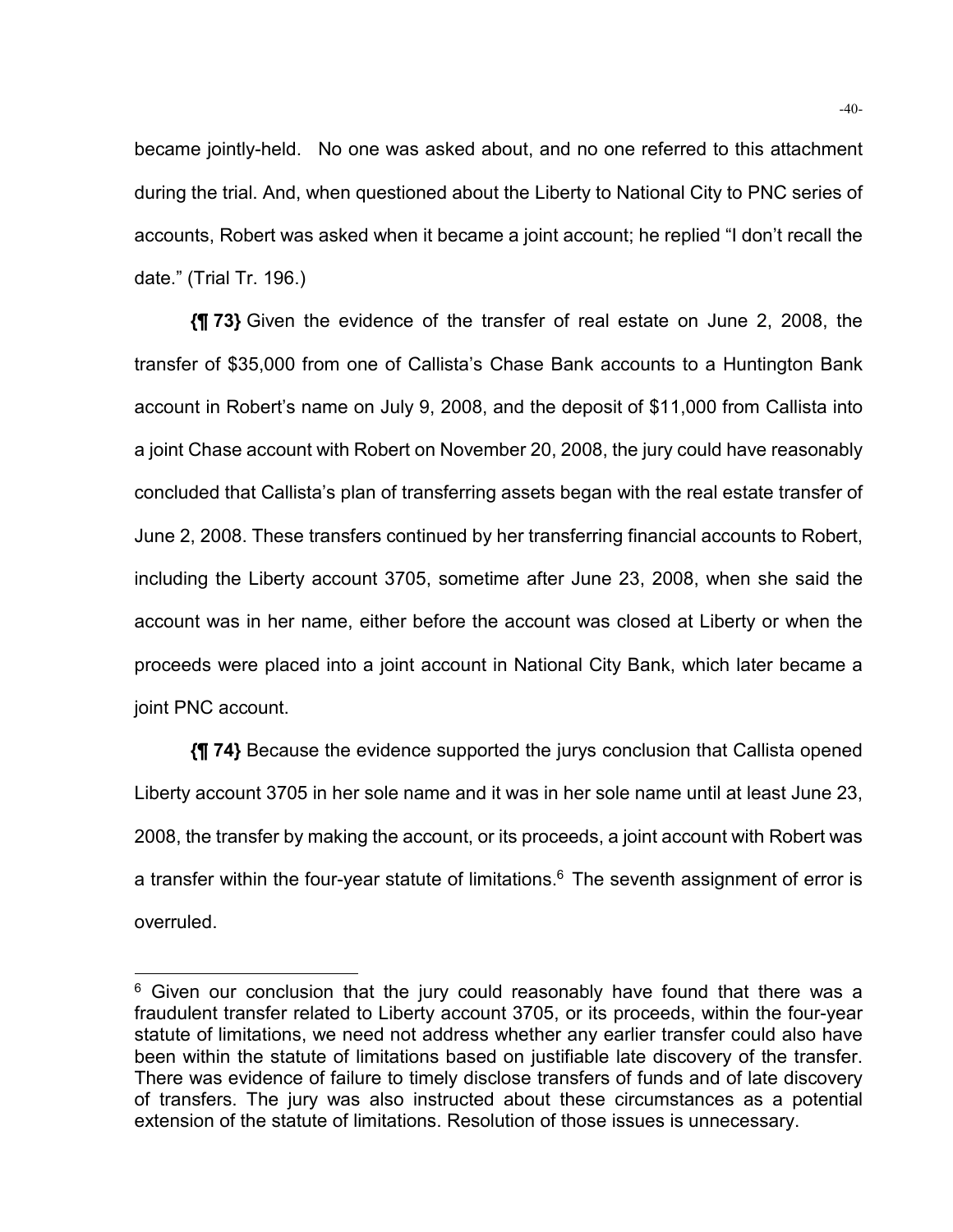**{¶ 75}** In their eighth assignment of error, the McHenrys contend the trial court erred in finding that Callista transferred any asset with actual intent to hinder, delay, or defraud any creditor of the debtor.

**{¶ 76}** In support of their argument, the McHenrys correctly note that intent to hinder, delay, or defraud can be established circumstantially by considering the 11 "badges of fraud" found in R.C. 1336.04(B). Under this assignment of error, the McHenrys do not address the evidence as it relates to each badge of fraud. Instead, they simply assert that Mancz failed to examine or inquire about any of the badges at trial. They argue that transferring assets was not enough to establish fraud and that Mancz "completely neglected" to address the badges of fraud that can establish fraud. With regard to Callista's conveyance of her interest in real estate to Robert, they also cite Robert's testimony that the conveyance was done on the advice of a lawyer. The McHenrys suggest that acting on the advice of counsel necessarily negates any inference of fraud that otherwise might exist.

**{¶ 77}** Upon review, we find the eighth assignment of error to be without merit. Although the badges of fraud were not identified as such and specifically discussed with witnesses at trial, a large part of Mancz's case involved attempting to establish their existence through the testimony and other evidence presented. We note too that jury interrogatories specifically addressed each of the badges of fraud. The jury responded to the interrogatories by making a finding that each badge had or had not been established. Whether Mancz's evidence supported a finding of fraudulent intent was an issue that was raised under the McHenrys' fifth and sixth assignments of error. For purposes of the eighth assignment of error, we reject the McHenrys' suggestion that Mancz attempted to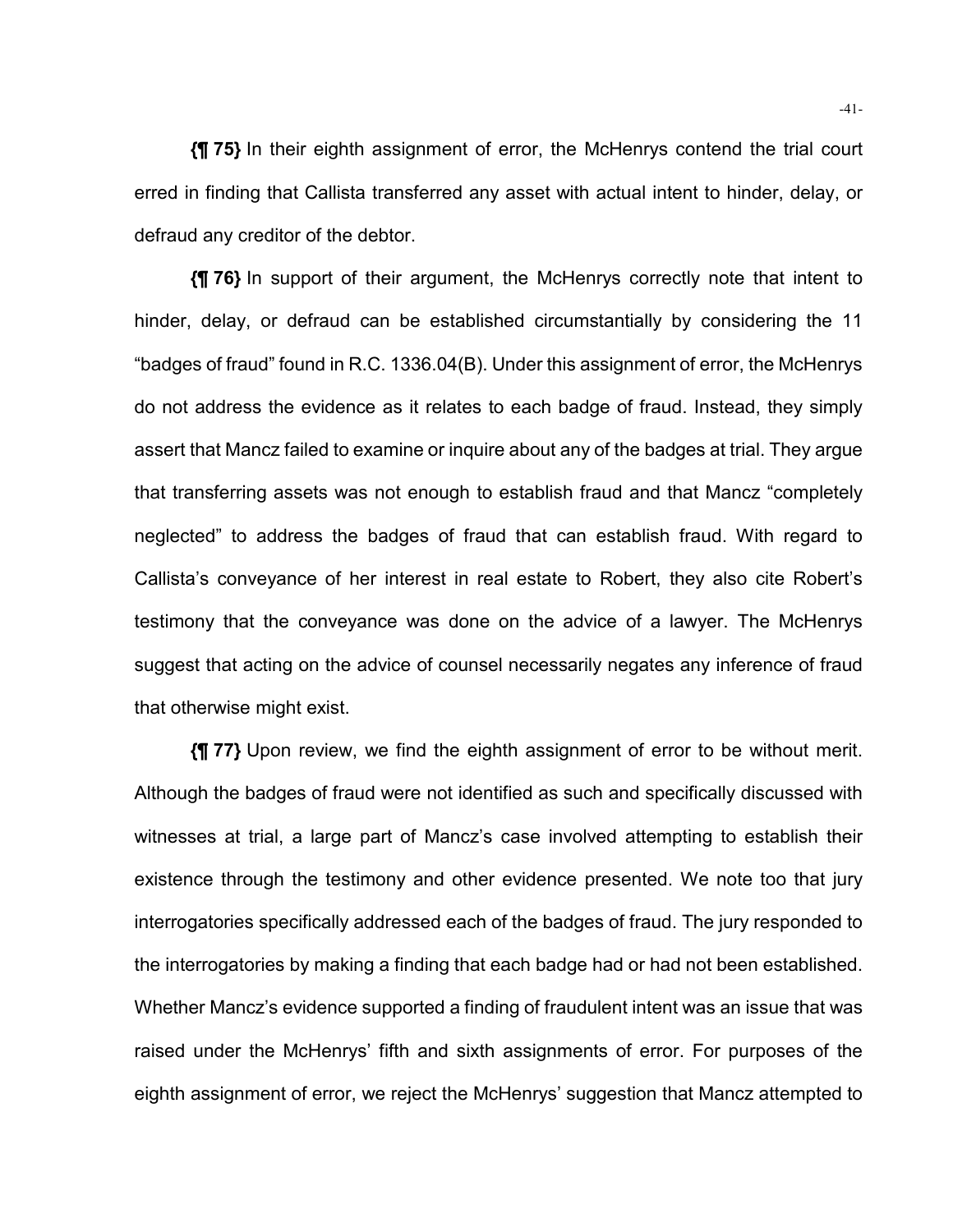establish fraudulent intent by proving nothing more than a mere transfer of assets.

**{¶ 78}** We also find no merit in the McHenrys' claim that acting on the advice of counsel necessarily negated any inference of fraud with respect to Callista's transfer of her interest in real estate to Robert. Without more, the mere assertion that the McHenrys acted on the advice of counsel did nothing to dispel an inference of fraud. If counsel's "advice" was in response to a question from Callista or Robert about how to shield the McHenrys' home from potential creditors, then such advice would do nothing defeat an inference of fraudulent intent. The eighth assignment of error is overruled.

**{¶ 79}** In their ninth assignment of error, the McHenrys claim the trial court erred in finding that funds returned by Robert to Callista should be counted as a fraudulent transfer.

**{¶ 80}** In particular, the McHenrys contend the record contains "uncontroverted" evidence that Robert returned to Callista \$22,085 that she had transferred into a Huntington Bank account in his name alone. Based on testimony that he had "returned" this money to Callista, the McHenrys assert that it was error for the jury to include those funds as part of its fraudulent-transfer verdict.

**{¶ 81}** We find the McHenrys' argument to be unpersuasive for at least two reasons. First, the testimony about Robert "returning" money to Callista involved \$22,000 that she had placed in Chase bank accounts in his name. (Trial Tr. at 174-183.) It does not appear to have involved a separate \$22,085.15 that Callista had placed in a Huntington bank account in his name. (*Id*. at 200-201.) Second, the jury was not obligated to believe Robert's self-serving testimony that he returned money to Callista. When Robert professed to have returned \$22,000 from the Chase accounts to Callista, Mancz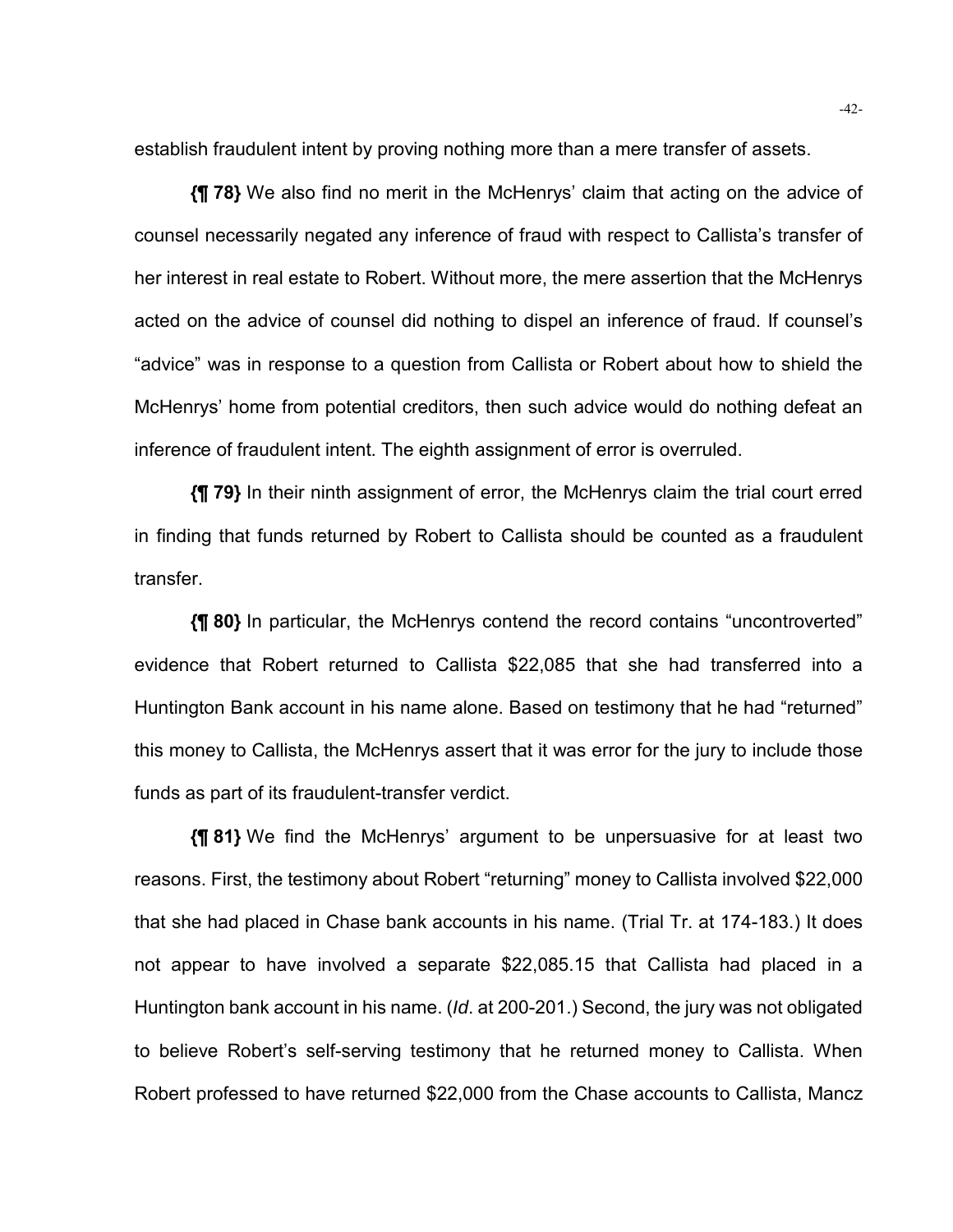asked what evidence Robert had to support his claim. Robert responded that "it" was in Mancz's discovery "some place." (*Id*. at 177.) When Mancz later accused Robert of having no documentary evidence to support his claim about returning \$22,000 to Callista, Robert responded that Mancz "should have the evidence." (*Id*. at 183.) But Mancz apparently did not have any such evidence, the McHenrys have not cited any such evidence, and we have not seen any such documentary evidence.

**{¶ 82}** On appeal, the McHenrys correctly observe that Robert had no legal burden to produce evidence to support his testimony about returning money to Callista. It is equally true, however, that the jury was free to disbelieve Robert's testimony. Indeed, it is well settled that a jury, as the trier of fact, is responsible for assessing witness credibility and may believe some, all, or none of what a witness says. *Bailey v. Wilson*, 2d Dist. Champaign No. 2015-CA-19, 2016-Ohio-3352, ¶ 15. Accordingly, the ninth assignment of error is overruled.

**{¶ 83}** In their tenth assignment of error, the McHenrys assert that the trial court erred in finding that Kirby's estate suffered any damage by virtue of a single transfer of assets.

**{¶ 84}** The McHenrys' entire substantive argument is as follows:

 The evidence in this case never established that Appellee [Mancz] could not collect on its judgment [in the underlying probate-court case]. Appellee failed to prove any harm flowing from the alleged fraudulent transfers. Appellee never established that the accounts made joint somehow became out of his reach for collection. Shockingly, since 2011, Appellee has never even attempted to collect on the judgment from the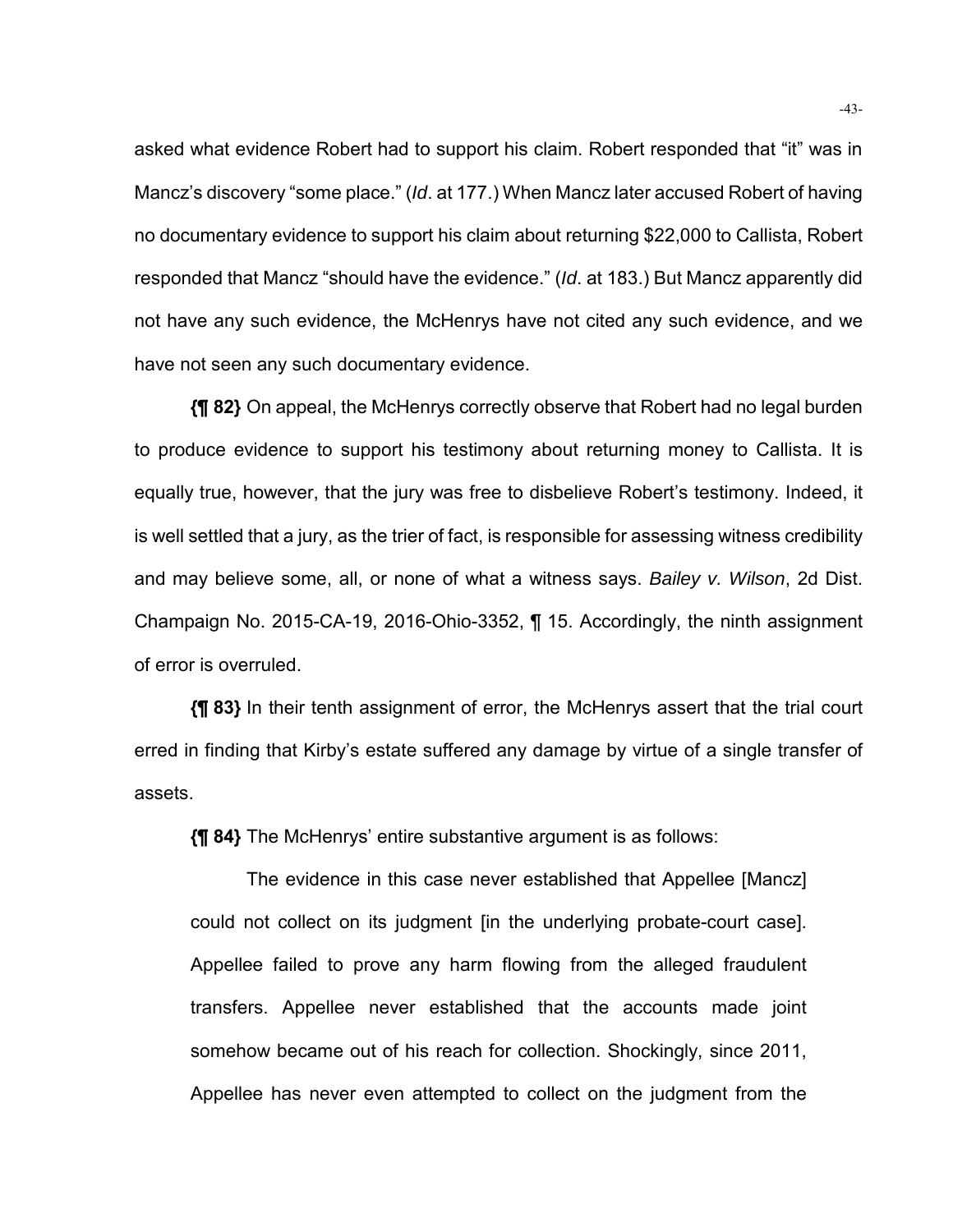[probate court], which he certainly would have been successful in doing if he had filed a bank account attachment.

 How can one be awarded damages for their own lack of due diligence? There was no harm to Appellee because there was no attempt to recover and the accounts were not placed out of his reach for collection. Appellee again bore the burden of proof to establish his harm and failed to do so.

#### (Appellants' Brief at 26.)

**{¶ 85}** Upon review, we find the foregoing argument to be unpersuasive. As an initial matter, not all of the bank accounts involved in allegedly fraudulent transfers were joint accounts. Nor were they all in existence at the time of the probate court judgment. In any event, the McHenrys have not cited any requirement for Mancz to pursue a collection action in probate court before seeking to establish the existence of fraudulent transfers involving Callista and Robert. We note too that Mancz testified below and addressed the issue of collecting on the judgment in the probate-court case. He recalled deposing Callista and testified that "in the execution deposition of Callista McHenry, she claimed as she has claimed that she has nothing." (Trial Tr. at 328.) Mancz further testified that he contacted the McHenrys' counsel and the response he received about the funds at issue "was that they were all gone somewhere." (*Id*. at 330.) Mancz also testified that he had contacted the McHenrys about returning the funds at issue, but they did not offer him any money. (*Id*. at 333.) We note too that Mancz could not have attempted to satisfy the probate-court judgment against Callista by executing against the McHenrys' residence, as it had been transferred to Robert. For these reasons, we see nothing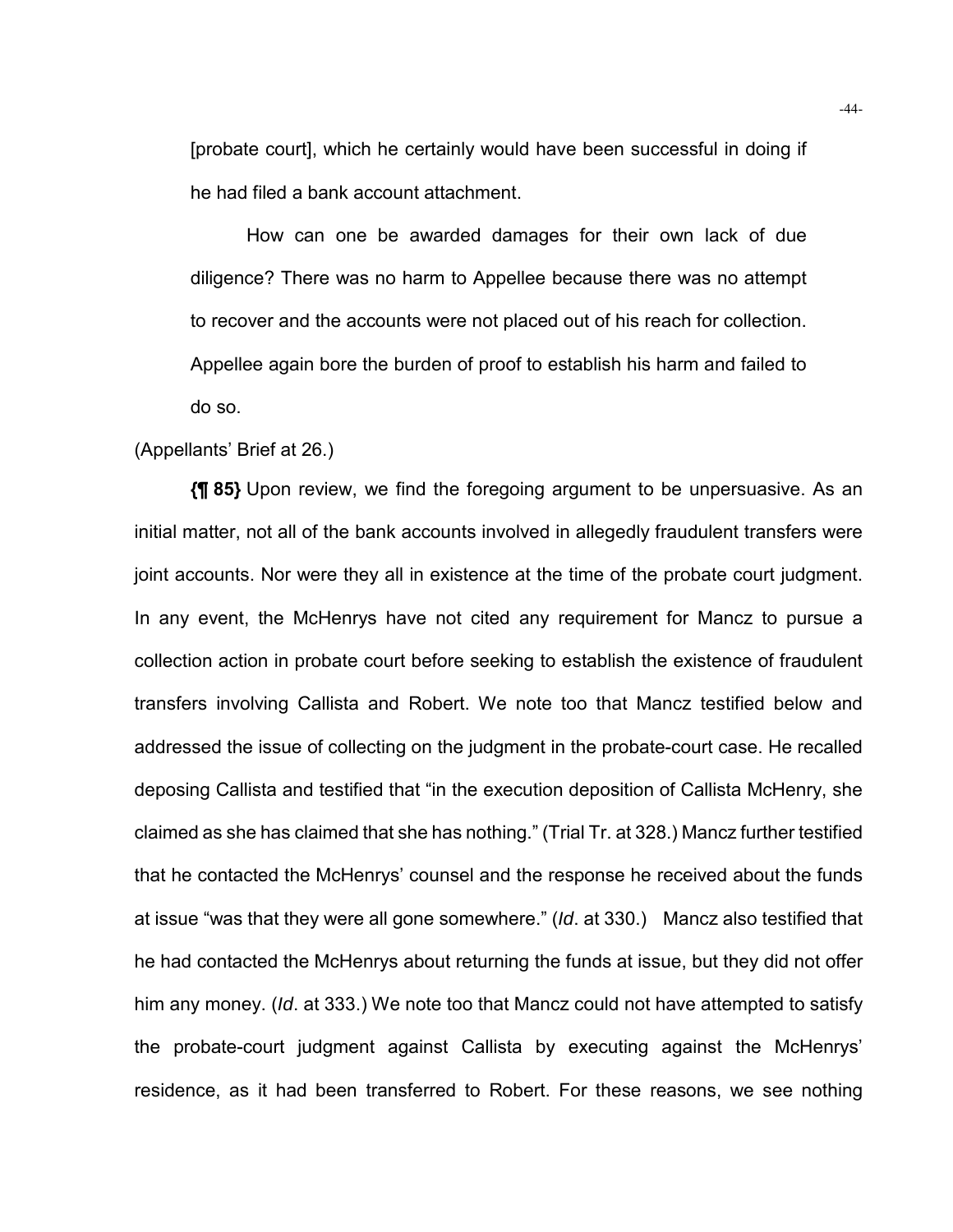inappropriate about Mancz initiating the present lawsuit. The tenth assignment of error is overruled.

**{¶ 86}** In their eleventh assignment of error, the McHenrys challenge the trial court's overruling of their motion for summary judgment. In particular, they note that they moved for summary judgment on the following eight grounds: "(1) There was not a fraudulent transfer of real property or personal property by Mrs. McHenry; (2) Appellants' interest in the Real Estate is exempt from collection by Appellee under ORC 2329.66, and, therefore, Appellee's claim is moot; (3) The remainder of Appellants' assets are exempt from collection by law and, therefore, Appellee's claim is moot; (4) Because there are no collectable assets belonging to Appellants, Appellee's suit for alleged fraudulent transfers serves merely to harass; (5) Appellee's second claim for relief against Mrs. McHenry is barred by the doctrine of res judicata; (6) Appellee's second claim for relief against Mr. McHenry is barred by the doctrine of res judicata; (7) Appellee's second clam for relief against Mr. McHenry is barred by the applicable statute of limitations; (8) Appellee is not entitled to punitive damages." (Appellants' Brief at 28.)

**{¶ 87}** Rather than arguing any of the foregoing issues in their appellate brief, the McHenrys merely refer us to the record below. They purport to "incorporate herein all arguments in their entirety contained in *Defendants' Amended and Supplemental Motion for Summary Judgment* filed on January 8, 2018, *Defendants' Reply to Plaintiffs' Response to Defendants' Amended and Supplemental Motion for Summary Judgment* filed on February 9, 2018, *Defendants' Supplemental Objections to Magistrate's Decision* filed August 21, 2018 and *Defendants' Reply to Plaintiff's Response to Defendants' Supplemental Objections to Magistrate's Decision* filed on September 18, 2018." (*Id*.) The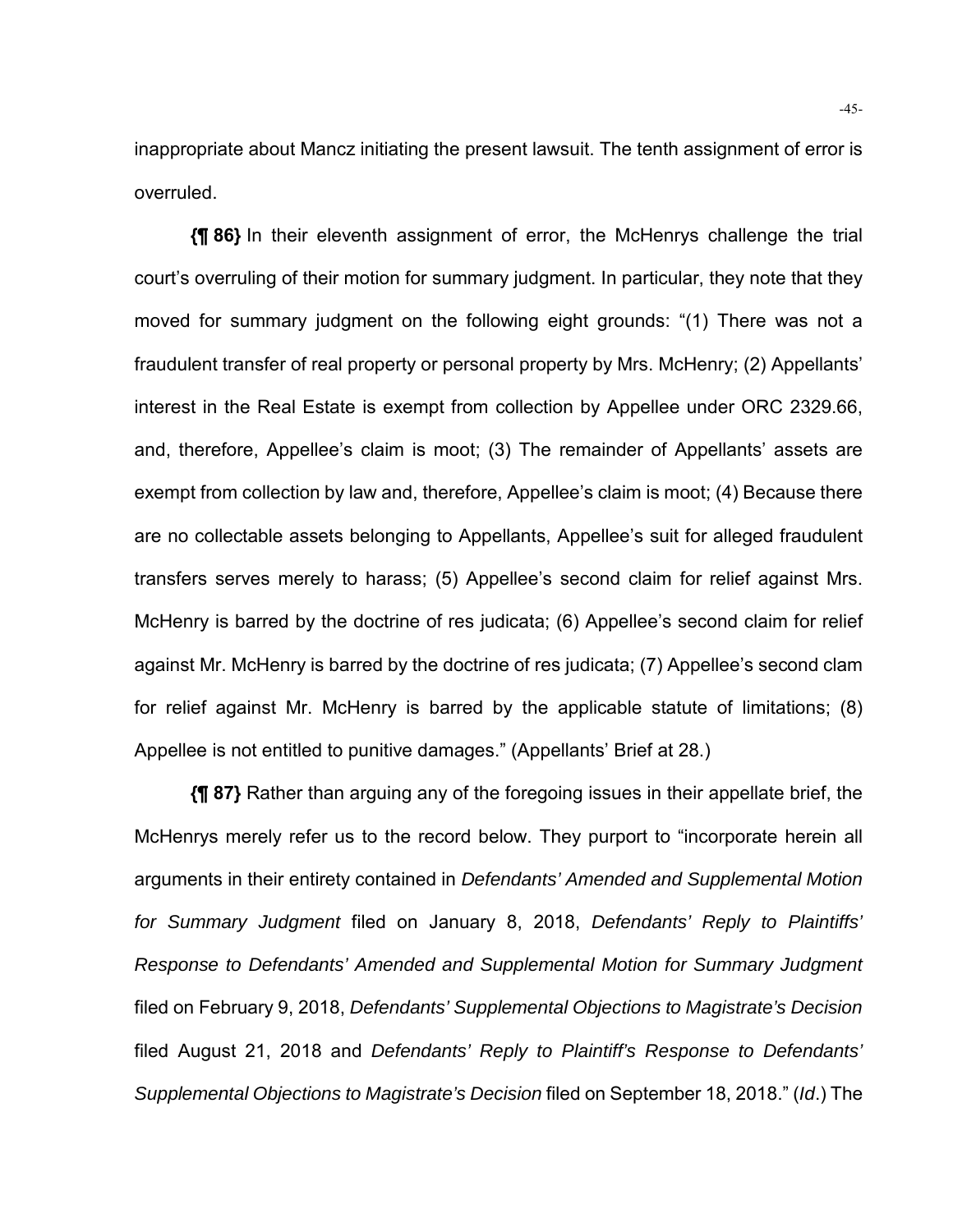McHenrys then conclude their assignment of error with the following broad argument: "The trial court's decision was in error because Appellee did not provide the requisite evidence on any issue for which he bore the burden of production at trial. Appellee rested on allegations and suspicions, but not evidence. Summary Judgment should have been granted in Appellant's favor." (*Id*.)

**{¶ 88}** Upon review, we note that the first document the McHenrys incorporate by reference into their appellate brief is a 26-page "amended and supplemental" summaryjudgment motion, which includes approximately 180 pages of supporting exhibits. The second document is another seven pages. The third document is 11 pages. And the final document they incorporate into their appellate brief by reference is six pages. Thus, not counting the 180 pages of summary-judgment exhibits, the four documents the McHenrys incorporate by reference into their 35-page appellate brief total 50 pages, effectively making their appellate brief 85 pages long. The practice of wholesale "incorporation by reference" cannot be used to circumvent page limits for briefs established by the appellate rules. Moreover, the practice of an appellant incorporating issues and arguments by reference to other documents is not authorized by the appellate rules. The Twelfth District Court of Appeals examined this issue in *Ebbing v. Lawhorn*, 12th Dist. Butler No. CA2011- 07-125, 2012-Ohio-3200, reasoning:

 The appellate rules expressly provide what an appellant must include in an appellate brief and the resulting consequences if an appellant chooses to ignore the rules. App.R. 16(A)(7) states that an appellant shall include "[a]n argument containing the contentions of the appellant with respect to each assignment of error presented for review and the reasons in support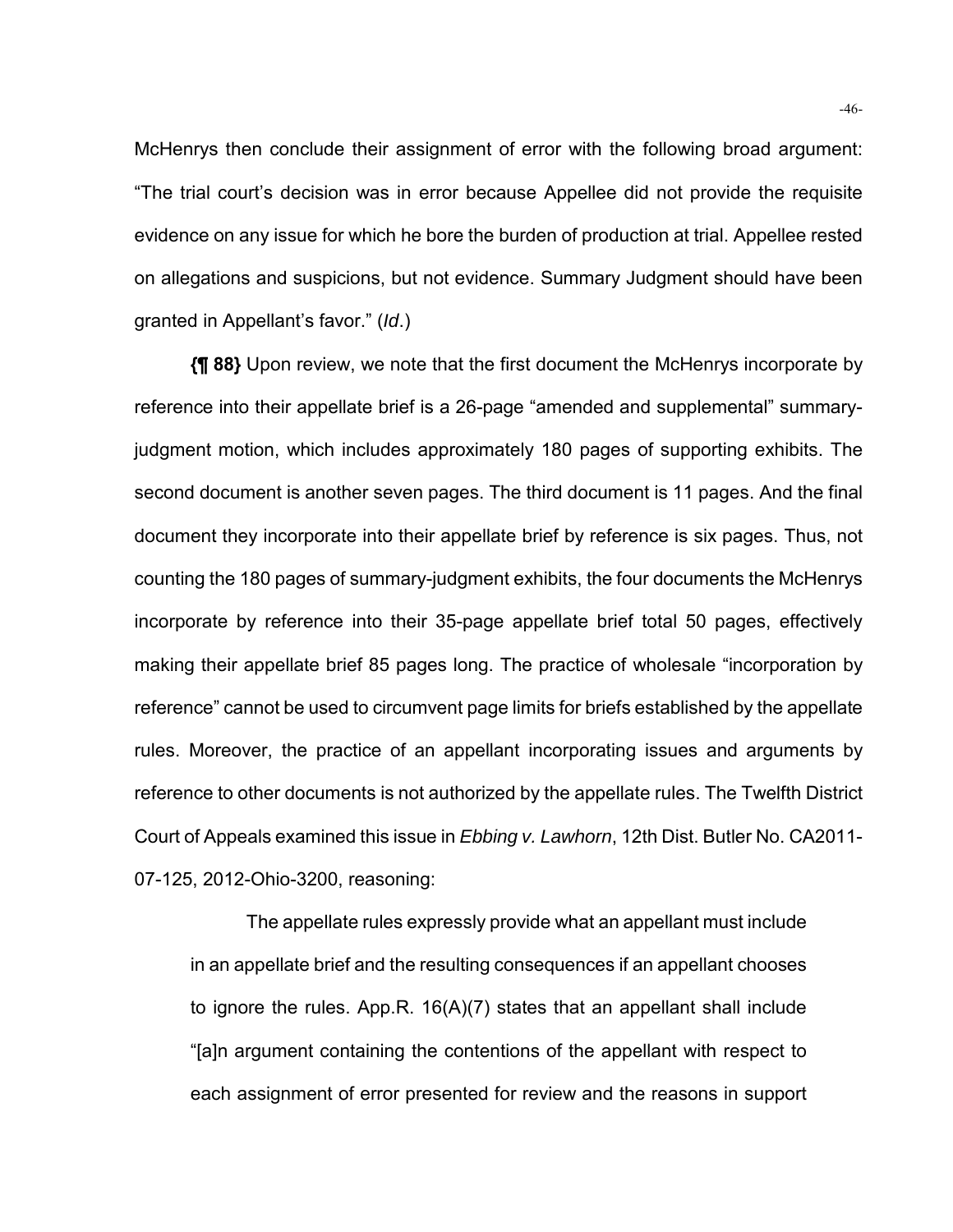of the contentions, with citations to the authorities, statutes, and parts of the record on which appellant relies. The argument may be preceded by a summary." Thus, pursuant to App.R. 16, arguments are to be presented within the body of the merit brief.

 If an appellant fails to comply with App.R. 16(A), an appellate court may overrule the assignment of error as stated in App.R. 12(A)(2): "The court may disregard an assignment of error presented for review if the party raising it fails to identify in the record the error on which the assignment of error is based or fails to argue the assignment separately in the brief, as required under App.R. 16(A)."

 It is well-established that "the Rules of Appellate Procedure do not permit parties to 'incorporate by reference' arguments from other sources." *Kulikowski v. State Farm Mut. Ins. Co*., 8th Dist. Nos. 80102 and 80103, 2002-Ohio-5460, ¶ 56; *Tripodi Family Trust v. Muskingum Watershed Conservancy Dist.,* 5th Dist. No. 2007AP 09 0056, 2008-Ohio-6902; *McNeilan v. Ohio State Univ. Med. Ctr*., 10th Dist. No. 10AP-472, 2011- Ohio-678. It is not the duty of an appellate court to search the record for evidence to support an appellant's argument as to an alleged error. *Cireddu v. Cireddu*, 8th Dist. No. 76784, 2000 WL 1281253, \*9 (Sept. 7, 2000). An appellate court is not a "performing bear," required to dance to each and every tune played on appeal. *Id*.

 Consequently, and pursuant to App.R. 12 and 16, we decline to consider appellant's second and third assignments of error.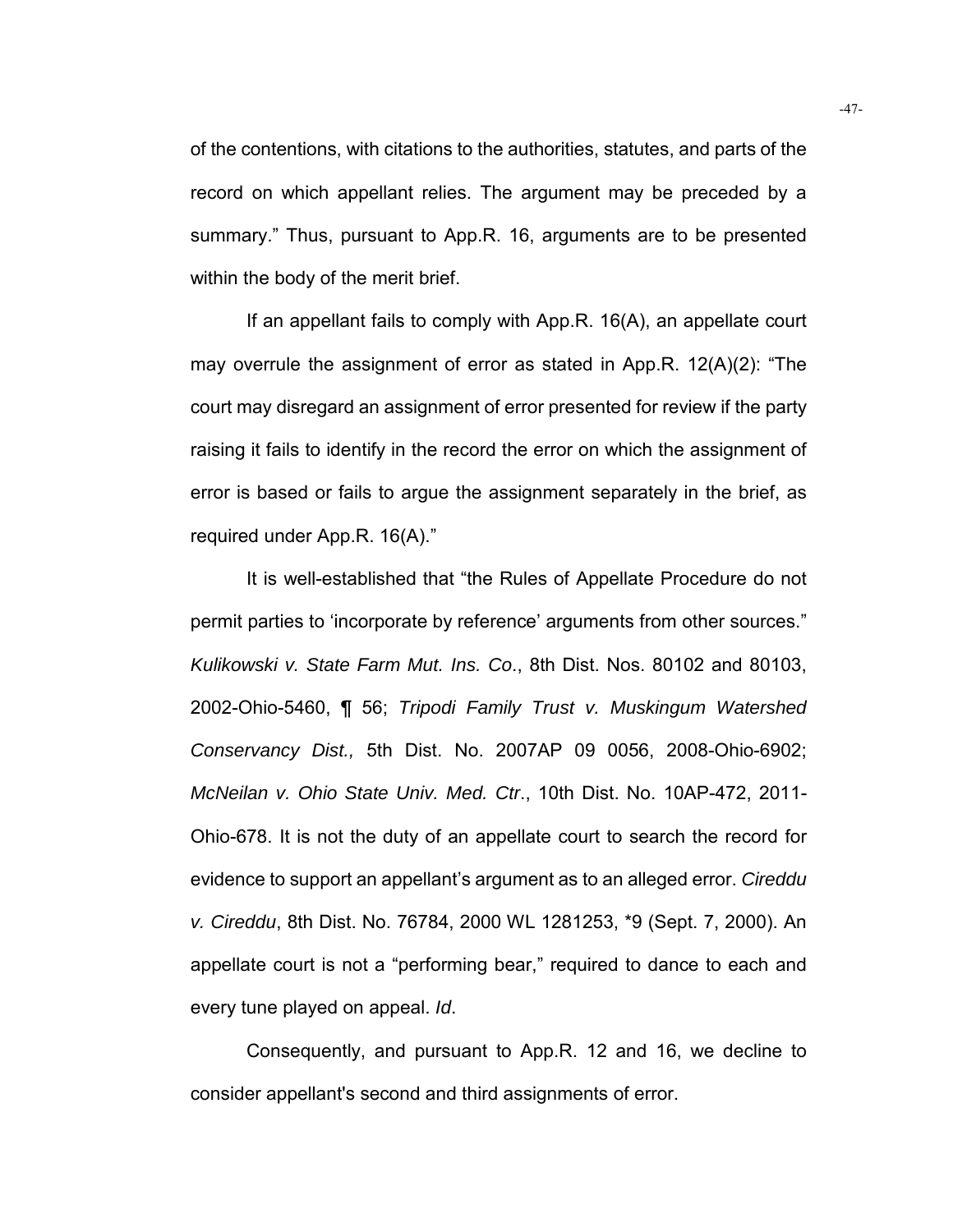*Id*. at ¶ 29-32.

**{¶ 89}** In *Ebbing*, the Twelfth District declined to consider assignments of error related to the trial court's ruling on a motion to strike and a motion for default judgment where the appellant simply incorporated those motions into his appellate brief "by reference." Admittedly, this court at times has overlooked *limited* incorporation by reference in the interest of justice. Here, however, the McHenrys' eleventh assignment of error abuses that process, adding 50 pages and eight issues that are not properly argued to their already-lengthy appellate brief.

**{¶ 90}** In any event, we find the McHenrys' summary-judgment arguments to be unpersuasive on the merits. Two of the eight issues the McHenrys incorporate by reference require no discussion. The first summary-judgment argument incorporated by the McHenrys is that "[t]here was not a fraudulent transfer of real property or personal property by Mrs. McHenry." This issue involves questions of fact that were resolved in Mancz's favor by the jury. "Any error by a trial court in denying a motion for summary judgment is rendered moot or harmless if a subsequent trial on the same issues raised in the motion demonstrates that there were genuine issues of material fact supporting a judgment in favor of the party against whom the motion was made." *Cont'l Ins. Co. v. Whittington*, 71 Ohio St. 3d 150, 642 N.E.2d 615 (1994), syllabus. The eighth summaryjudgment argument incorporated into the McHenrys' appellate brief is even more patently meritless. The eighth argument asks us to find that Mancz was not entitled to punitive damages. But neither the magistrate nor the trial court awarded Mancz any punitive damages. His motion for punitive damages was denied. We note too that the fifth and sixth summary-judgment arguments address the applicability of res judicata, an issue we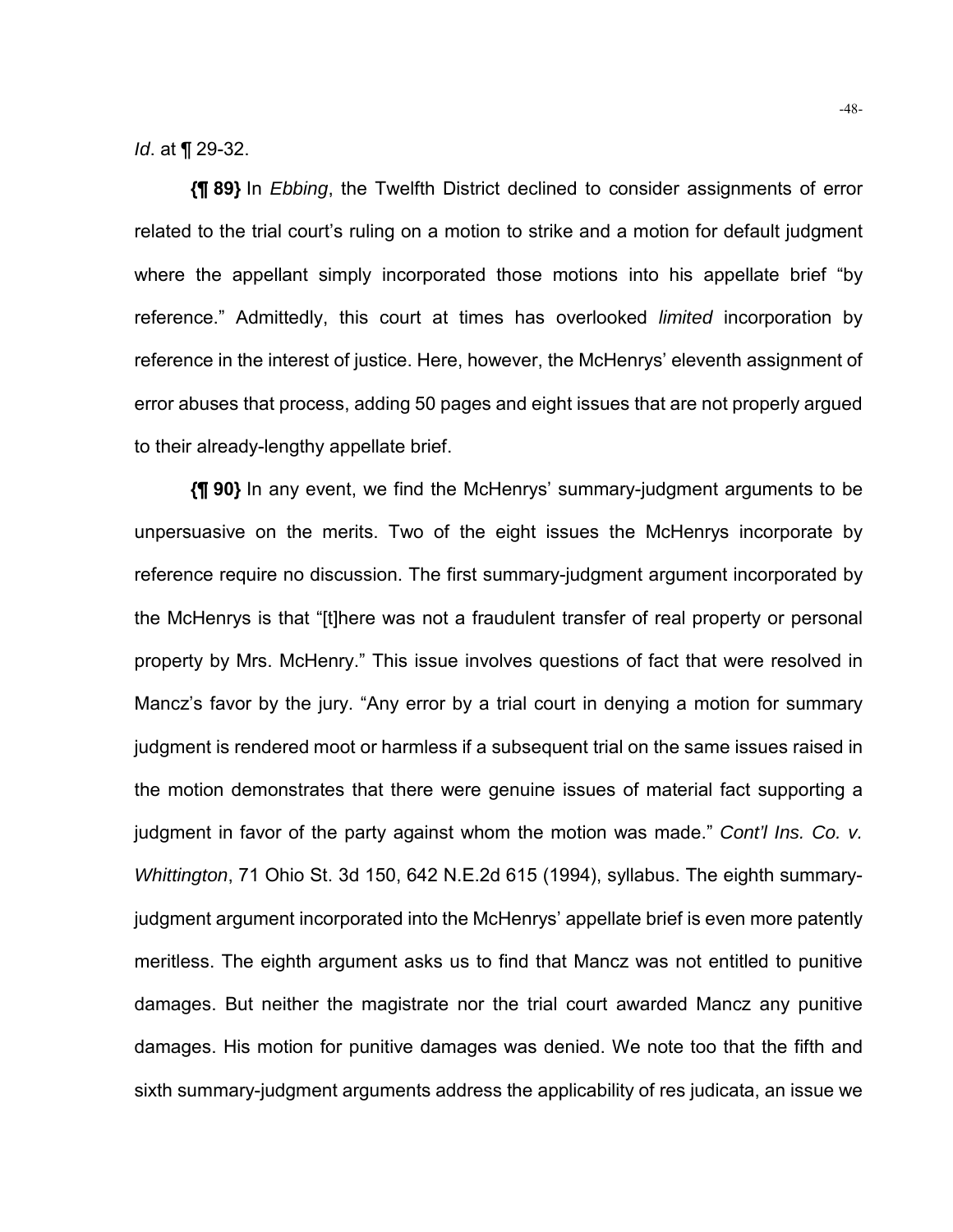resolved above in our analysis of the second assignment of error.

**{¶ 91}** As for the McHenrys' remaining four summary-judgment arguments, we find them to be unpersuasive. In their second argument, the McHenrys contend their interest in the real estate is exempt from collection under R.C. 2329.66. In their third argument, they assert that the other assets at issue are exempt from collection "by law." In their fourth argument, they reason that in the absence of any non-exempt assets demonstrates that Mancz's fraudulent-transfer lawsuit was intended merely to harass.

**{¶ 92}** Upon review, we find the McHenry's three exemption-related arguments unpersuasive. In their summary-judgment motion, they argued that their real estate and other assets were exempt from "collection" by Mancz, making the entire fraudulenttransfer action moot. The trial court rejected this argument, reasoning:

 The McHenrys next claim the magistrate erred in her decision wherein she determined this matter is not moot as a result of asset exemption.

 As the McHenrys point out, certain assets held by individuals domiciled in the State of Ohio are exempt from execution. *See* R.C. 2329.66. When interpreting the right to an exemption as provided by this statute, Ohio courts have ruled that exemption may be claimed in an answer or even claimed after a judgment has of been issued, but in the case of the homestead exemption, have conclusively stated that the time for asserting the right is prior to the foreclosure sale*. Gledhill v. Walker* (1944), 143 Ohio St. 381; *Adkins v. Massie*, 4th Dist. App. No. 99CA18, 2001 Ohio 2448; *Gale v. Ficke*, 148 Ohio App.3d 657, 2002 Ohio 4030. "In other words, the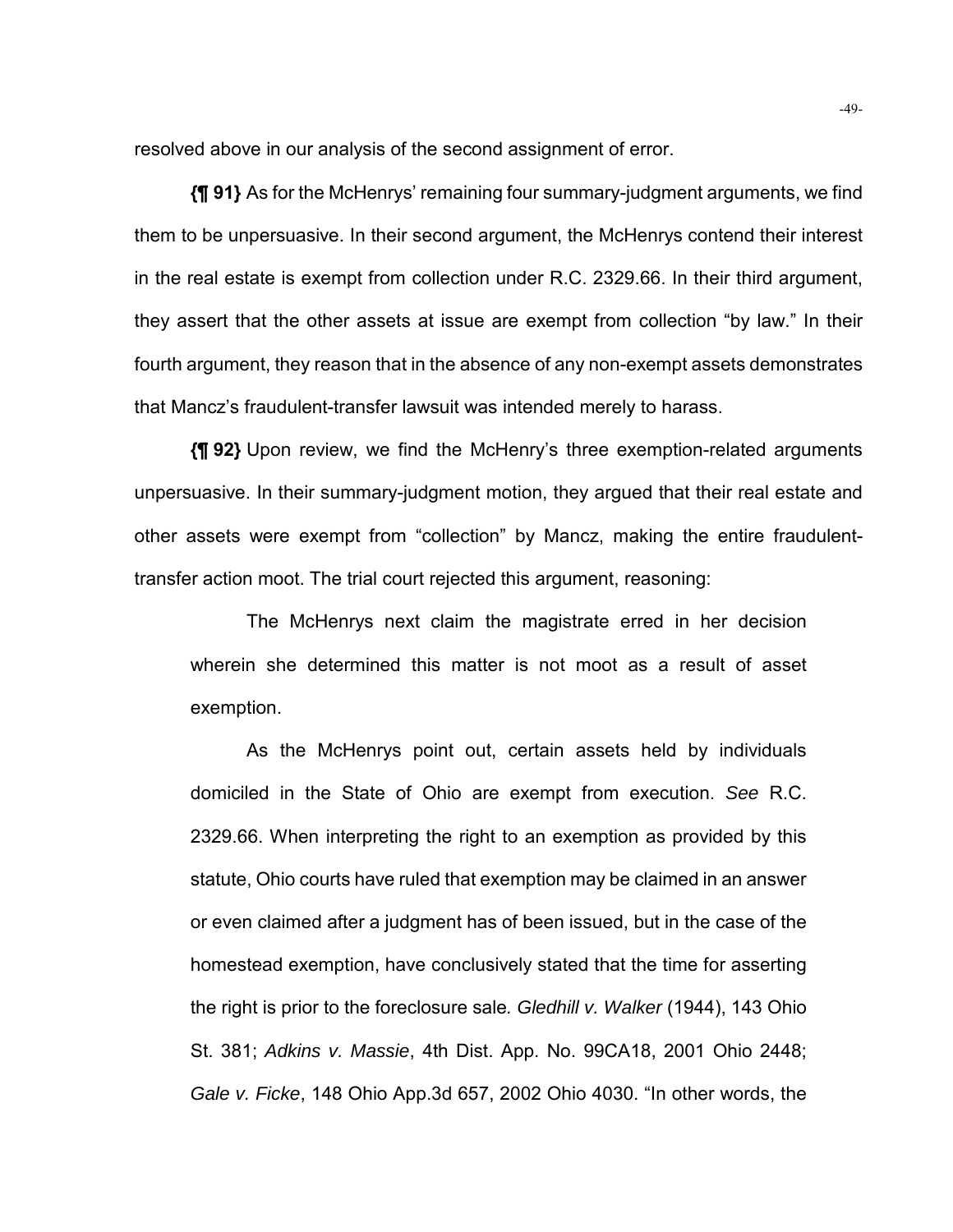debtor's right to exercise the homestead exemption is determined as of the date of execution, garnishment, attachment, or sale of the property." *Adkins*, *supra*. The logic of the timing of the assertion of an exemption is equally applicable to the other asset exemptions contained in the statute. Indeed, this is consistent with case law relating to the time for the assertion of the debtor's exemption claim, which is after judgment has been rendered. *Gale*, *supra*. Simply put, the McHenrys' claim of asset exemption is premature.

 Moreover, as the Magistrate pointed out, R.C. 1336.07 gives the trial court broad discretion in fashioning an appropriate remedy, depending upon the facts and circumstances proven at trial. Based upon the foregoing, the Court overrules the McHenrys' third objection to the Magistrate's decision. (September 28, 2018 Decision and Judgment Entry on Defendants' Objections to

```
Magistrate's Decision at 5.)
```
**{¶ 93}** In essence, the trial court found that the focus of Mancz's fraudulent-transfer action was on whether the conveyances and transfers at issue were fraudulent and should be set aside. Indeed, under R.C. 1336.07(A)(1), one of the available remedies when a fraudulent transfer is established is "avoidance of the transfer or obligation." The trial court reasoned that whether execution on a judgment or attachment of assets was proper was a separate question to be determined later. Notably, the asset-exemption statute cited by the McHenrys, R.C. 2329.66, identifies property that is "exempt from execution, garnishment, attachment, or sale to satisfy a judgment or order[.]" *See also UBS Fin. Servs., Inc. v. Lacava*, 8th Dist. Cuyahoga No. 106461, 2018-Ohio-3055, ¶ 46 (finding argument regarding asset exemption under R.C. 2329.66(A) premature in a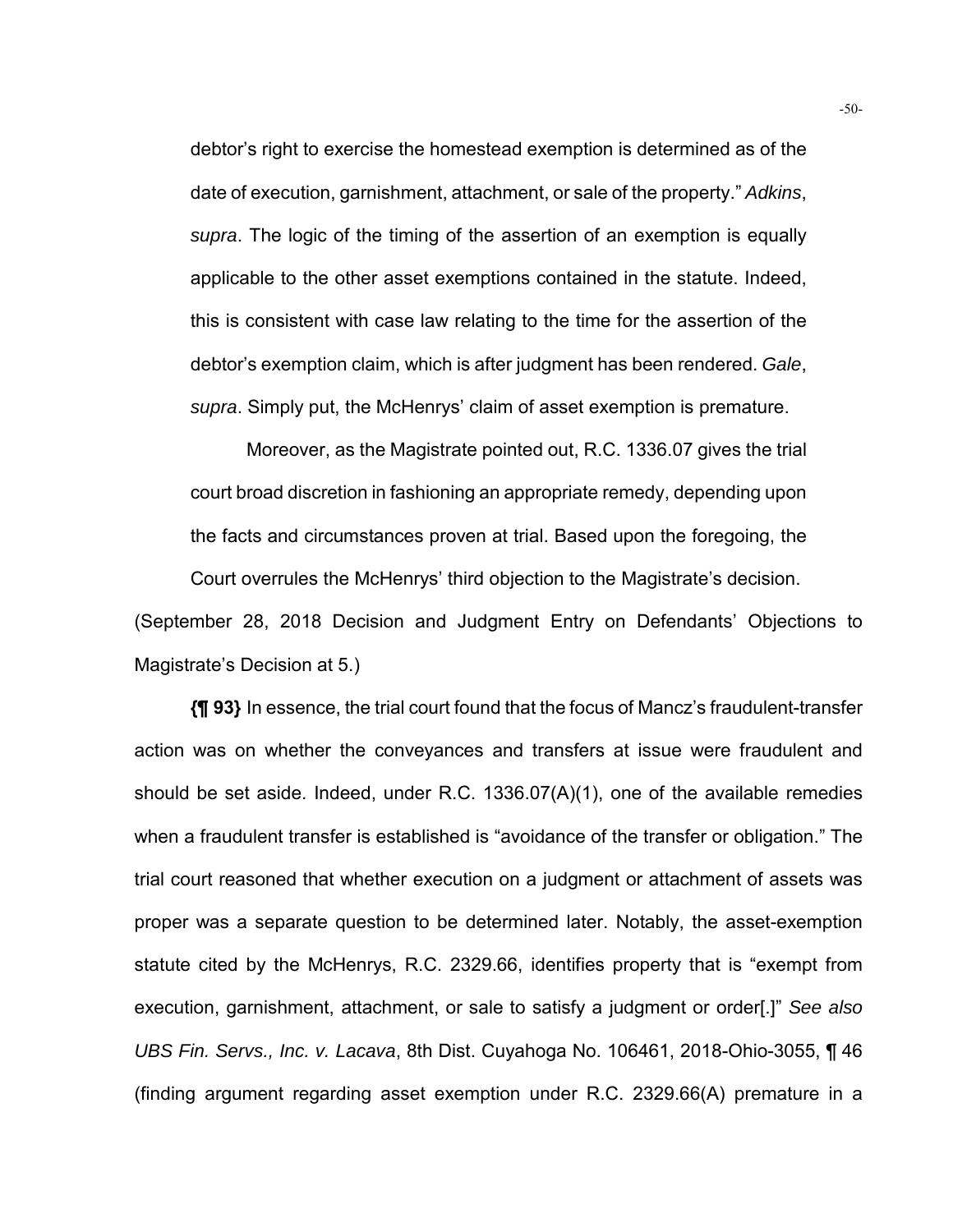fraudulent-transfer action where execution upon a judgment "has not yet occurred").

**{¶ 94}** In the present case, the trial court's final judgment entry did not order execution, garnishment, attachment, or sale of any assets. The trial court simply ordered the deed conveying Callista's interest in the real estate to Robert declared void and, with respect to the other fraudulently conveyed assets, entered judgment in favor of Mancz. (November 13, 2019 Decision and Judgment Entry at 5.)

**{¶ 95}** The summary-judgment motion that the McHenrys incorporate by reference on appeal asserts only that their assets are exempt from collection. The motion fails to address the trial court's finding that the present action is not a collection action and, therefore, that their exemption argument is premature. Because the McHenrys' appellate brief fails to recognize or address the basis for the trial court's ruling against them, it follows that they have failed to demonstrate error in that ruling.

**{¶ 96}** In their final argument, the McHenrys contend Mancz's second claim for relief against Robert was barred by the applicable statute of limitation. The McHenrys' entire summary-judgment argument, as incorporated into their appellate brief by reference, was as follows:

 To the extent that this case is an attempt by Plaintiff [Mancz] to remedy his failure to name Robert McHenry in the [probate court] case, that attempt must fail due to the statute of limitations. The applicable statute of limitations on an ORC 2109.50 claim is four years. RC 2305.09. *See*, *also*, *Gustafson v. Miller*, 5th Dist. Perry No. 15-CA-0008, 2015-Ohio-5515. Audrey Kirby died on April 10, 2007. Any claims Plaintiff had against Robert McHenry with regard to the assets of Audrey Kirby should have been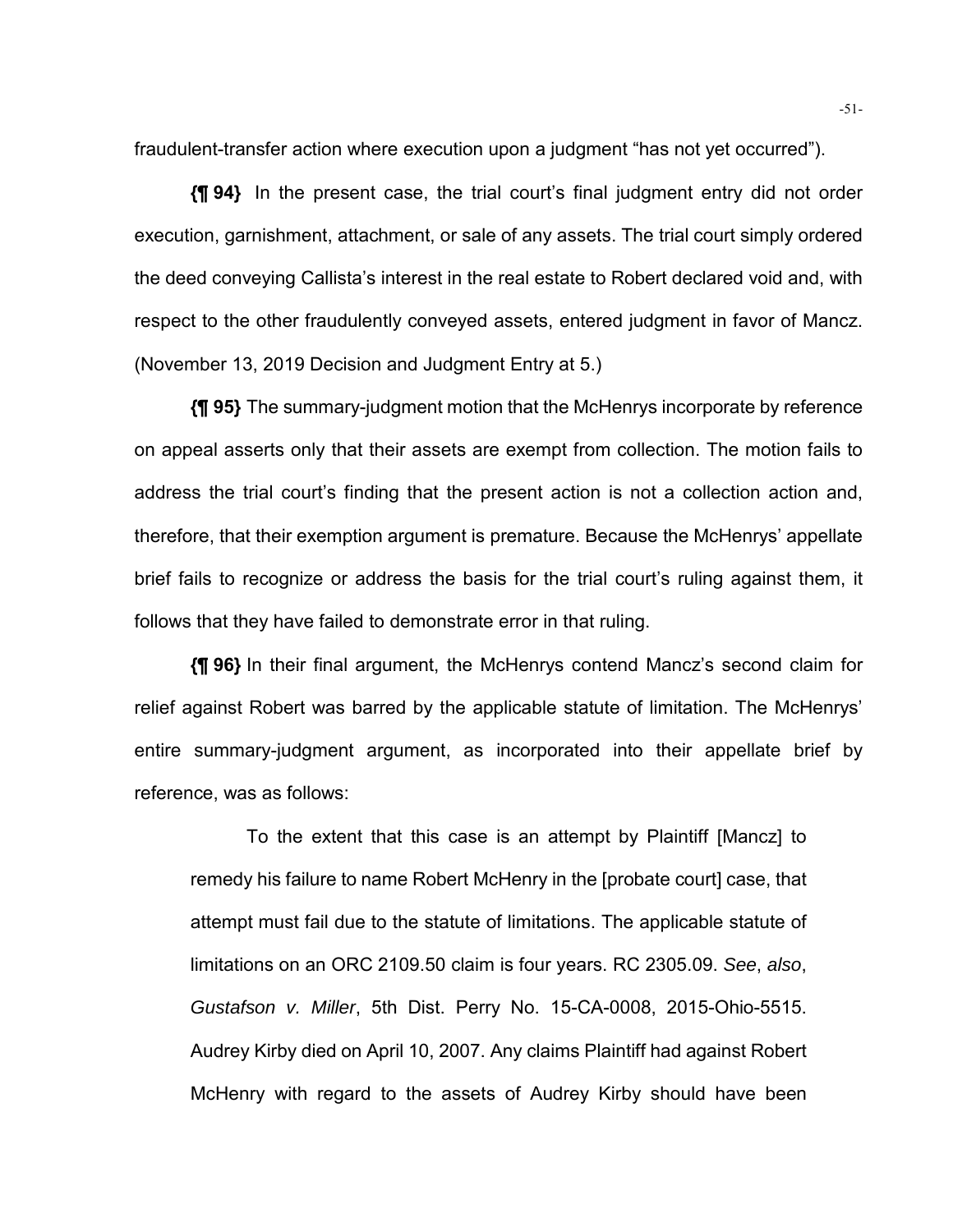brought within four years of her death or by April 10, 2011, and, as such, they are forever barred. Summary judgment in favor of Robert McHenry is an appropriate remedy for a violation of the statute of limitations as there is no genuine issue of material fact to be litigated.

(Defendants' January 8, 2018 Amended and Supplemental Motion for Summary Judgment at 24.)

**{¶ 97}** In rejecting the McHenrys' argument, the magistrate noted that Mancz's claims were fraudulent-transfer claims brought under R.C. 1336. They were not claims brought under R.C. 2109.50, which addresses discovery proceedings brought in probate court to examine individuals suspected of concealing or embezzling assets of an estate. Here, the probate court already had determined that Callista had concealed and embezzled assets from her mother's estate. The fraudulent-transfer action addressed her conveyance of those assets to Robert. The magistrate noted that the applicable statute of limitation for a fraudulent transfer begins to run when the transfer is made or, possibly later, when the transfer is discovered. Here at least some of the transfers at issue occurred well after the death Audrey Kirby. That being so, the magistrate correctly rejected the McHenrys' summary-judgment argument that the statute of limitation began to run when Callista's mother passed away. (July 10, 2018 Magistrate's Decision on Motion for Summary Judgment at 5.) We note too that the McHenrys' summary-judgment motion did not even address discovery of the transfers.

**{¶ 98}** In objections to the magistrate's decision, the McHenrys broadened their argument, asserting that Callista had spent money or written checks from various estate accounts prior to her mother's death. The McHenrys also argued that various accounts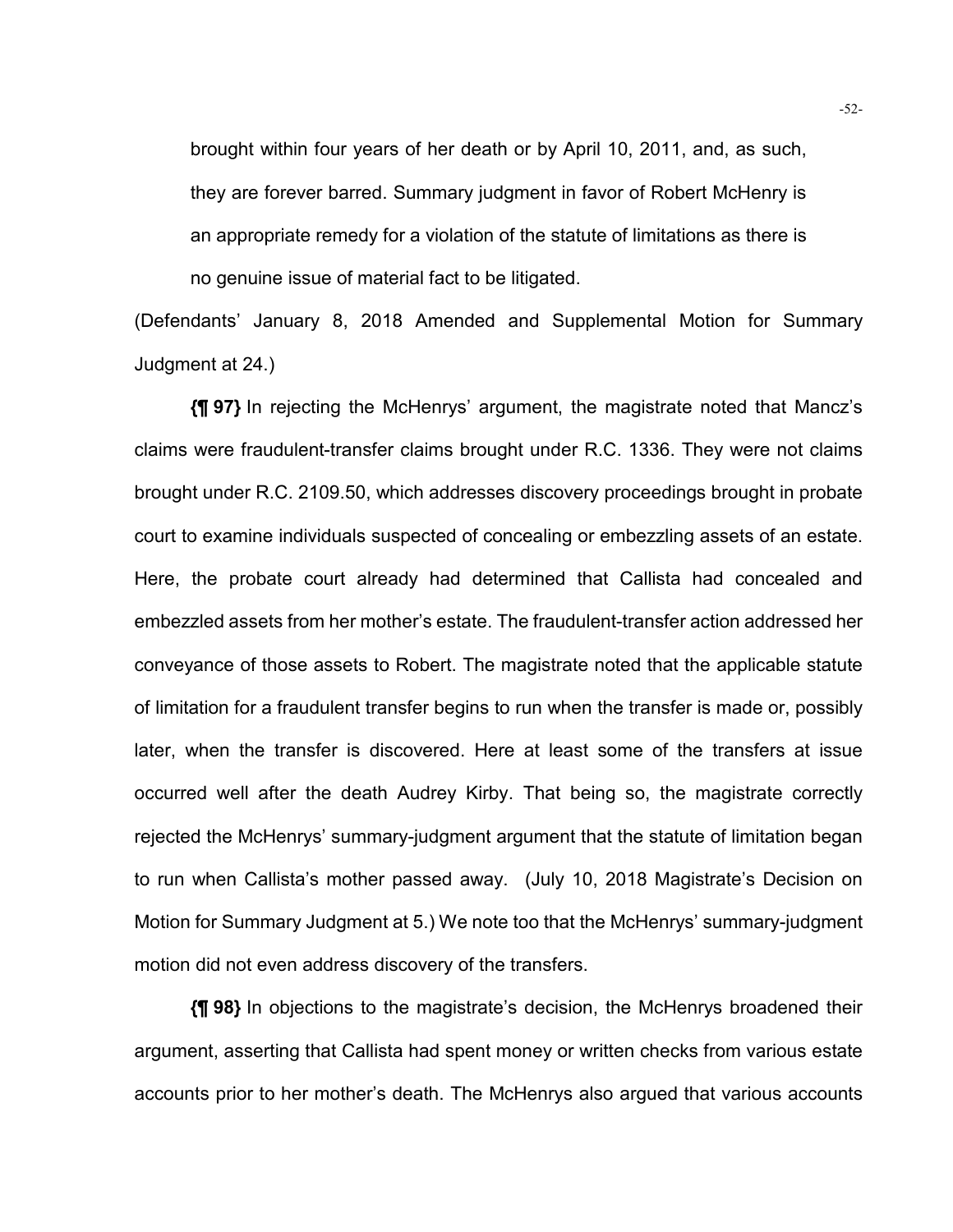had been opened by Callista prior to her mother's death. (August 21, 2018 Supplemental Objections at 8.) In response, Mancz asserted that Callista depositing and spending her mother's money was not shown to be improper until the probate court filed its decision in June 2011. Mancz also presented evidence that transfers from Callista to Robert from the accounts she had opened with her mother's money were unknown to him until March 2016 during discovery in this case and that some of the transfers occurred long after Audrey Kirby's death. (August 30, 2018 Plaintiff's Response in Opposition to Objections.)

**{¶ 99}** Ultimately, the trial court overruled the McHenrys' objections. With regard to the real-estate transfer, the trial court found that the conveyance had occurred on June 2, 2008 and that Mancz had filed his initial complaint in May 2012, within the applicable four-year statute of limitation. Mancz subsequently dismissed the complaint on March 25, 2014 and refiled it on March 11, 2015, within the time allowed by the one-year saving statute. As for the financial assets, the trial court concluded, based on the parties' filings and the evidence before it, that "whether Mancz discovered the transfers of proceeds \* \* \* within either the four-year limitation period or, if later, within one year after the transfers reasonably could have been discovered by him or not is a question of fact for the jury to determine." (September 28, 2018 Decision and Judgment Entry at 4.) As a result, the trial court found no error in the magistrate's denial of summary judgment regarding the statute of limitation. (*Id*.)

**{¶ 100}** Upon review, we agree with the trial court's determination. The McHenrys' actual summary-judgment argument predicated on R.C. 2305.09 and the statute of limitation beginning to run on the death of Audrey Kirby lacks merit. Based on the record before us, we also see no error in the trial court's finding a genuine issue of material fact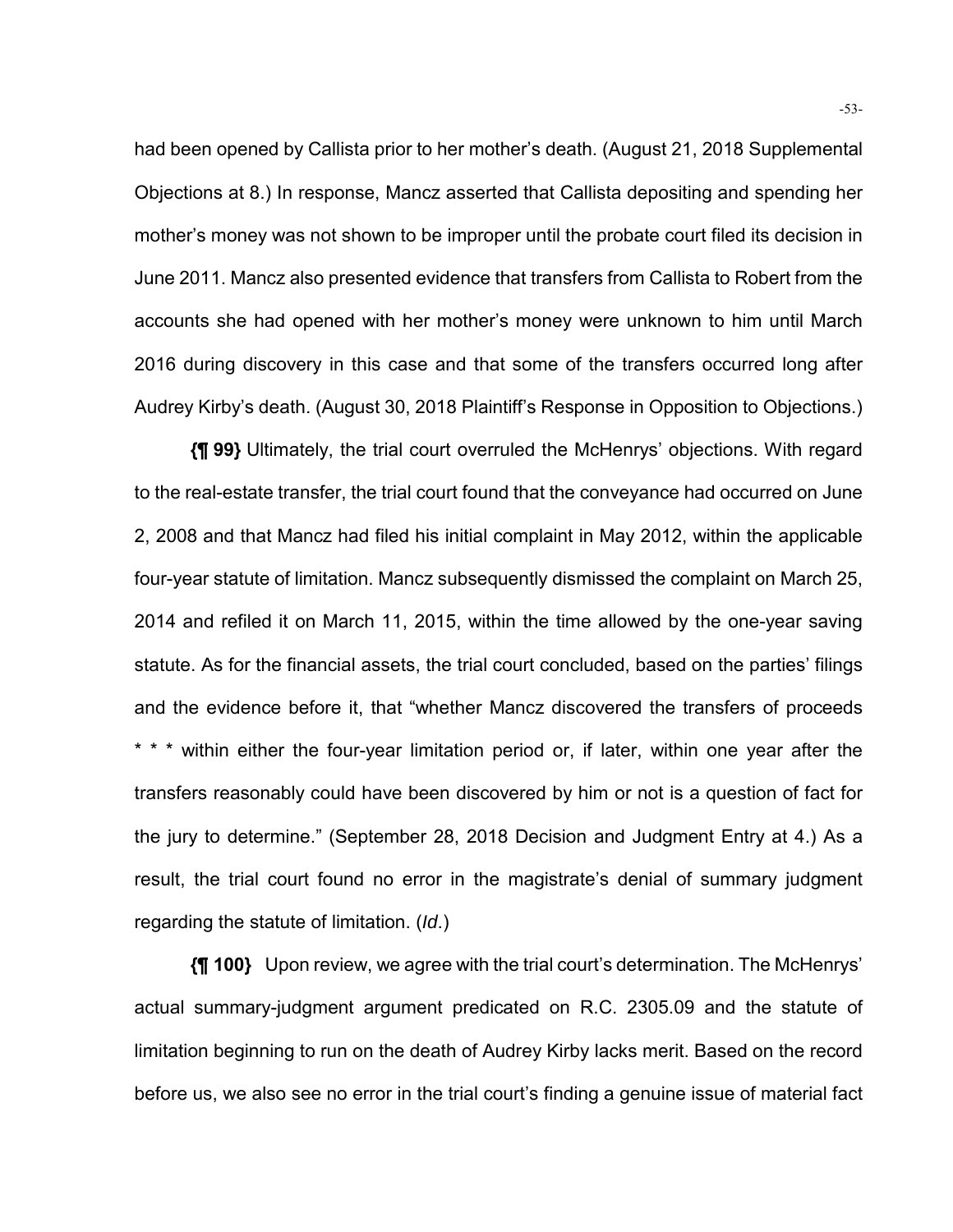as to whether Mancz timely filed suit after the fraudulent transfers at issue or after reasonably discovering them. The McHenrys failed to establish their entitlement to judgment as a matter of law on that issue. For all of the foregoing reasons, we overrule their eleventh assignment of error.

**{¶ 101}** In their twelfth assignment of error, the McHenrys contend the trial court erred in overruling a motion in limine and subsequent objections to the same evidence at trial. This assignment of error concerns a five-part October 19, 2018 motion in limine the McHenrys filed. Therein, they sought to exclude from trial: (1) the trial court's judgment in the probate-court case to the extent it contained inflammatory and prejudicial language; (2) any itemization of the plaintiff's damages, whether through testimony or an exhibit; (3) any testimony from Mancz on the basis that he could not act as both an advocate and a witness; (4) any records from financial institutions or related testimony on the basis of hearsay; and (5) any reference to a disciplinary complaint.

**{¶ 102}** In an October 26, 2018 decision, the magistrate overruled the first branch of the motion, finding that the probate-court judgment established Mancz as a "creditor," which was an issue in the present case. The magistrate also found that the question in the probate-court case was whether Callista was guilty of having concealed, embezzled, or conveyed away assets belonging to her mother. The probate judgment made this finding, and the magistrate saw no basis for excluding it.

**{¶ 103}** The magistrate deferred ruling on the second branch of the motion, finding no evidence that Mancz had failed to turn over an itemized list of damages or that such a list even existed. With regard to the third branch, the magistrate declined to preclude Mancz from testifying on the basis of Ohio Professional Conduct Rule 3.7, which limits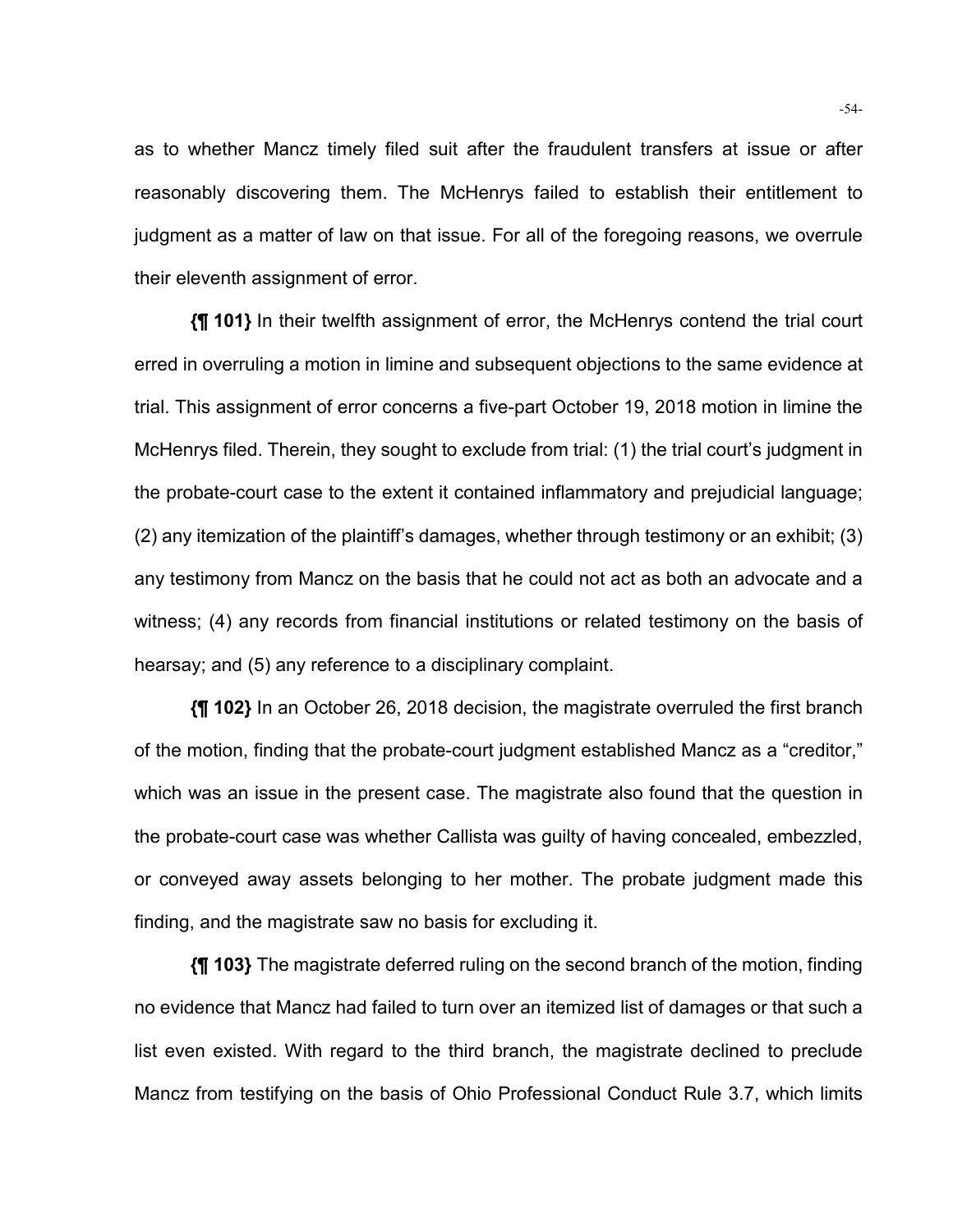the ability of an attorney to act as both an advocate and a witness. The magistrate found that the rule did not apply when an attorney is a party to the case. With regard to the fourth branch, the magistrate noted that the financial records could be authenticated as business records, thereby overcoming a hearsay objection. As a result, the magistrate declined to exclude the records "at this time." Finally, the magistrate declined to rule on the request to exclude a disciplinary complaint without knowing the substance of the complaint or the context in which it might be used.

**{¶ 104}** The McHenrys objected to the magistrate's liminal ruling by filing a November 5, 2018 motion asking the trial court to set it aside. Notably, however, the McHenrys did not challenge or object to the magistrate's finding that Mancz could act as counsel and testify at trial because he was a party. On January 4, 2019, the trial court overruled the McHenrys' motion to vacate the magistrate's decision. The trial court noted that the probate proceeding was quasi-criminal and that the probate judge was required to determine whether Callista was guilty of concealing, embezzling, or conveying away assets. The trial court saw no error in the magistrate's resolution of the issue but noted that it could be revisited at trial. The trial court also saw no error in the magistrate's resolution of the other issues, noting that they could be resolved in context if and when they arose at trial. With regard to the financial records, the trial court specifically noted that they might be authenticated in various ways and that it remained to be seen how the plaintiff approached them at trial.

**{¶ 105}** A motion in limine is a pretrial request for a precautionary, tentative, and presumptive ruling on an evidentiary issue to avoid error or prejudice at trial. If a trial court resolves a motion in limine before trial, its ruling is effective only until the admissibility of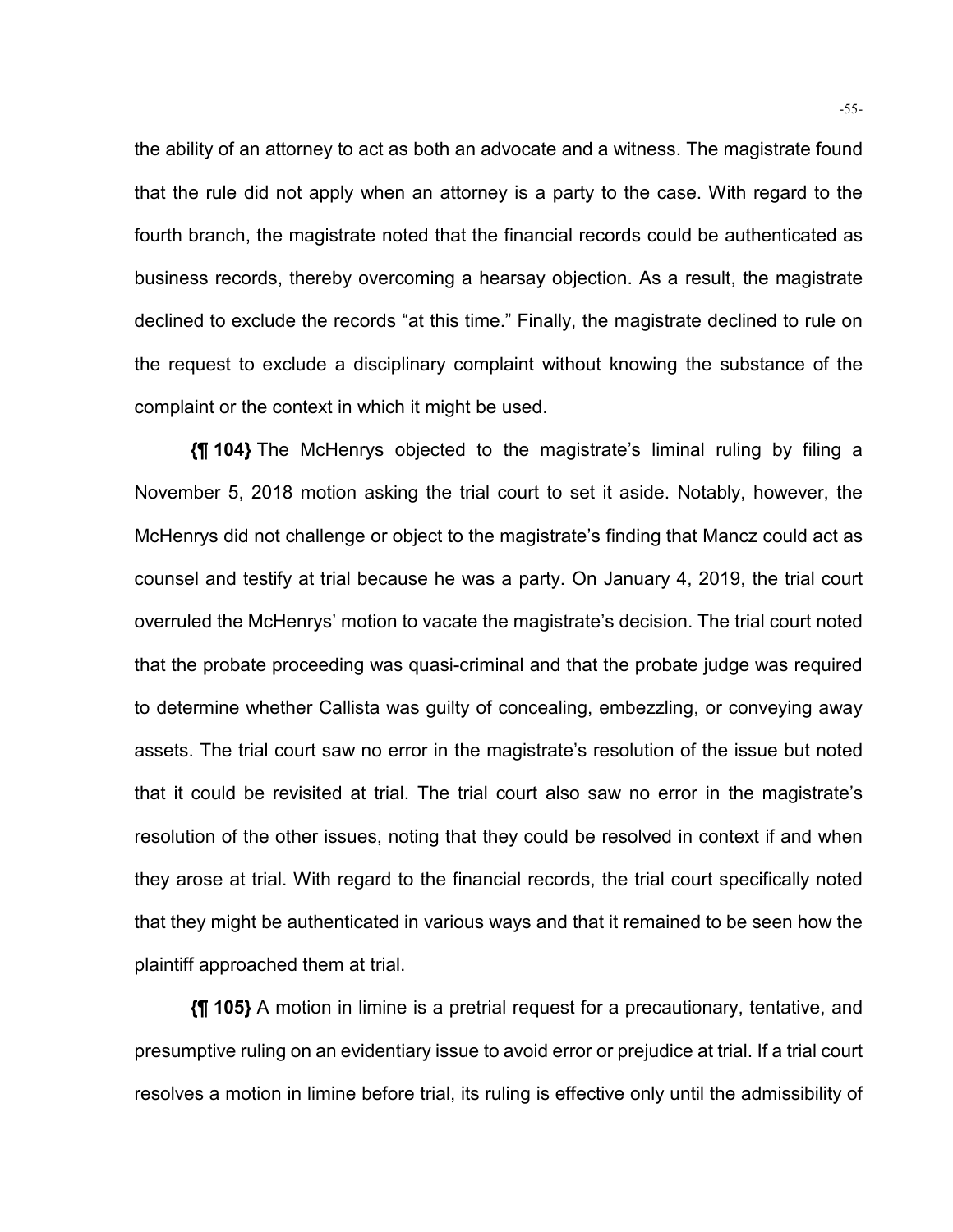the evidence is determined in context at the appropriate time during trial. *Cranford v. Buehrer*, 2d Dist. Montgomery No. 26266, 2015-Ohio-192, ¶ 13, quoting *State v. Leslie*, 14 Ohio App.3d 343, 344, 471 N.E.2d 503 (2d Dist.1984). "An appellate court need not review the propriety of such an order unless the claimed error is preserved by a timely objection when the issue is actually reached during the trial." *Id*.

**{¶ 106}** On appeal, the McHenrys first challenge the admission of the language in the probate-court judgment stating that Callista had been found guilty of concealing, embezzling, or conveying away assets belonging to her mother. They have not identified anywhere in the 765-page trial transcript, however, where they objected when that issue arose at trial. Regardless, we see no abuse of discretion in allowing the jury to hear that information. The probate-court judgment was the predicate for the present lawsuit alleging the existence of fraudulent conveyances. Moreover, the fact that Callista had been found to have concealed, embezzled, or conveyed away her mother's assets provided necessary and relevant context for the present lawsuit. We note too that the challenged language from the probate-court judgment was referenced at times to refute the McHenrys' repeated suggestions that Callista had done nothing wrong and that the money at issue belonged to her. (*See*, *e.g*., Trial Tr. at 173.) The McHenrys also argue that no one authenticated Exhibit 10, which is a copy of the probate-court judgment, or identified Exhibit 10 as an accurate representation of that judgment. The McHenrys fail to mention the parties' *stipulation* at trial that Exhibit 10 was a copy of the probate-court decision and judgment. (*Id*. at 170-172.)

**{¶ 107}** The McHenrys next allege error with regard to their motion in limine insofar as it sought to preclude Mancz from presenting an itemization of damages. We note that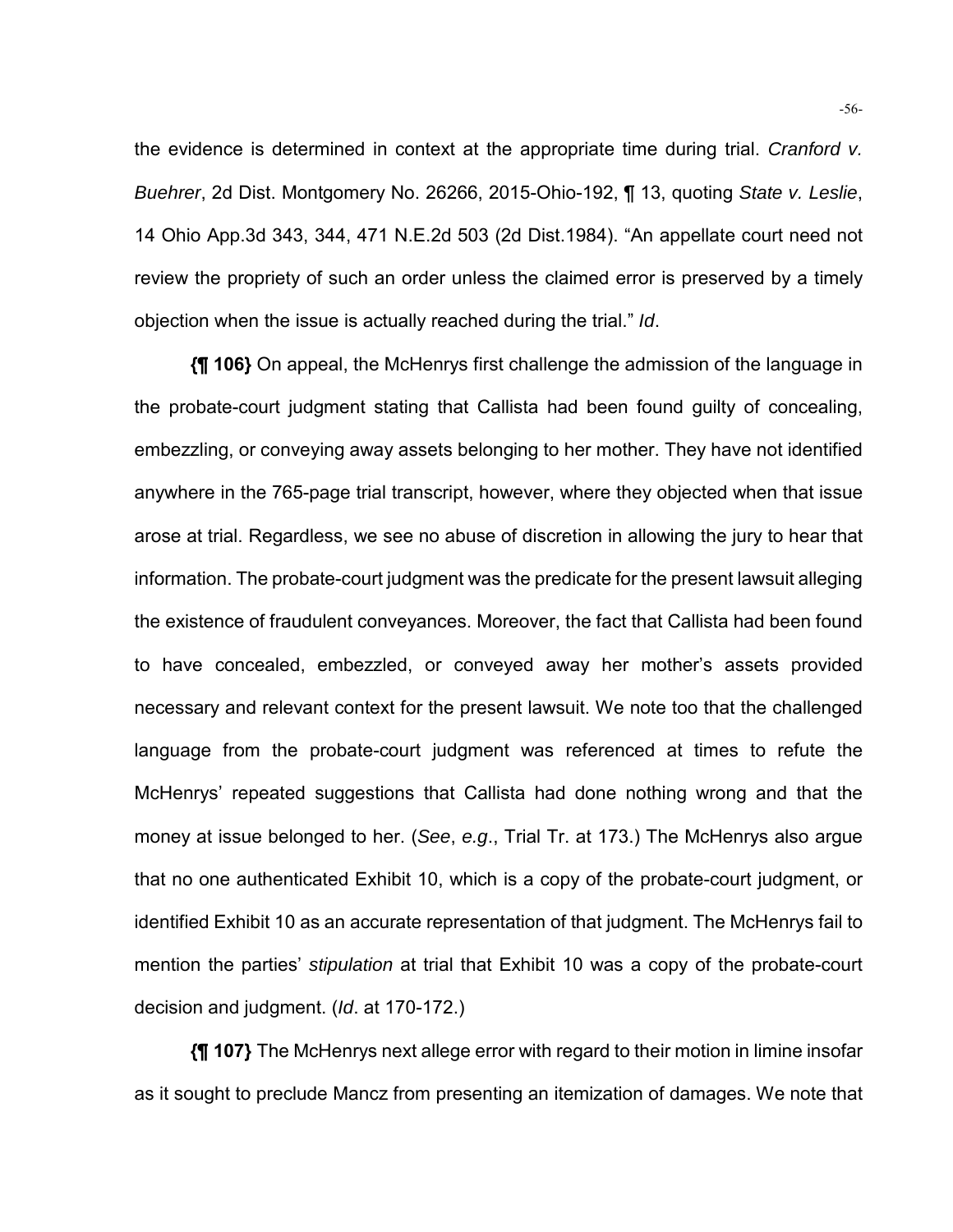the McHenrys did renew this objection at trial when Mancz sought to use demonstrative exhibits for that purpose in his closing argument. (Trial Tr. at 562-565.) We addressed Mancz's use of the demonstrative exhibits to itemize damages and found no error in our resolution of the sixth assignment of error. We likewise see no error in overruling the motion in limine on that issue.

**{¶ 108}** The McHenrys also challenge the motion in limine insofar as it sought to preclude Mancz from acting as an advocate and testifying at trial. In support, they cite Ohio Prof.Cond.R. 3.7, which limits the circumstances under which an attorney may act as both an advocate and a witness at trial. They also assert in conclusory fashion that Mancz "had no personal knowledge of any transaction at issue in this case."

**{¶ 109}** With regard to the professional-conduct rule, the McHenrys have not even responded to the magistrate's finding that the rule did not apply because Mancz was a party to the case. Absent any argument from the McHenrys on this point, we have nothing to review. We note too that the McHenrys' objections to the magistrate's ruling on the motion in limine did not address this issue. Nor did they raise the issue in their post-trial objections to the magistrate's decision. Therefore, they failed to preserve the issue for appeal. As for Mancz's purportedly lacking "personal knowledge" of the transactions at issue, a cursory review of his trial testimony reveals that he provided relevant testimony despite the fact that he was not a party to the transactions. The McHenrys' one-sentence argument to the contrary is unpersuasive.

**{¶ 110}** Finally, the McHenrys contend their motion in limine should have been sustained insofar as they challenged the admissibility of bank records and related testimony. They argue that the records and any testimony about them constituted hearsay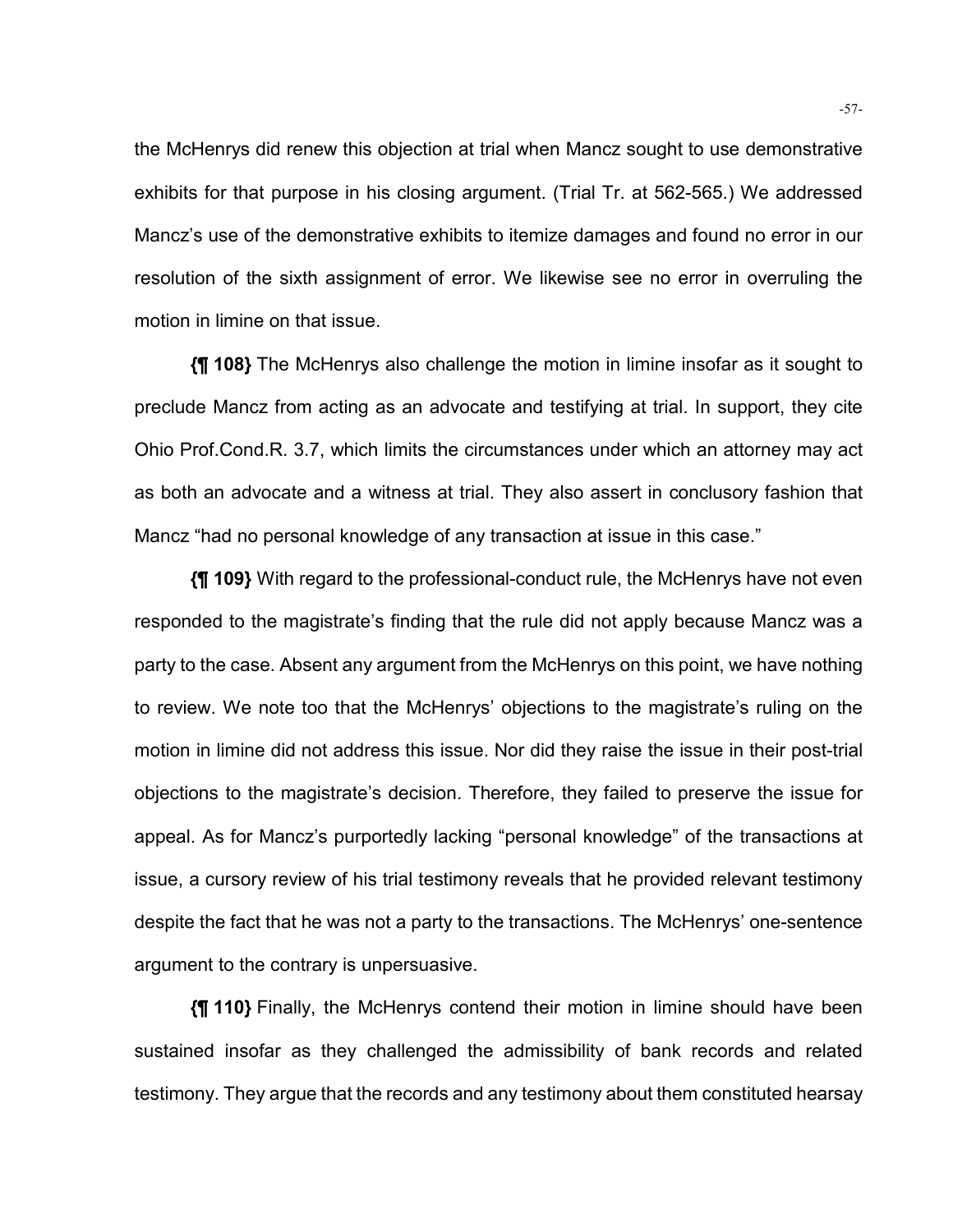and that Mancz failed to demonstrate applicability of the business-records exception under Evid.R. 803(6). The McHenrys argue that the records should have been authenticated through testimony of the custodian of records or other qualified witness.

**{¶ 111}** We find the McHenry's authentication argument to be without merit. At trial, Mancz sought and obtained the admission of three exhibits containing financial records, namely Plaintiff's Exhibits 15, 17, and 25. When Mancz moved for admission of these exhibits at trial, the McHenrys did not raise a hearsay objection to *any* of them. Indeed, their counsel acknowledged that the McHenrys themselves had "authenticated" portions of Exhibit 15, and the trial court admitted only those portions. (Trial Tr. at 439, 491.) Defense counsel also agreed that the McHenrys had been questioned about the portions of Exhibit 17 that were admitted into evidence and raised "no objection" as to those records. (*Id*. 480-481.) Defense counsel further affirmatively agreed to the admission of portions of Exhibit 25 concerning a signature card and "account activity," and these were the only portions of that exhibit admitted into evidence. (*Id*. at 457, 490.) We note too that the McHenrys lodged no hearsay objection when the foregoing exhibits were introduced and discussed at trial. (*Id*. at 91, 99-100, 200.) In light of the McHenrys' failure to preserve the hearsay issue raised in their motion in limine by renewing their challenge at trial (rather than agreeing to the admissibility of the exhibits), we find their argument unpersuasive. The twelfth assignment of error is overruled.

**{¶ 112}** In their thirteenth assignment of error, the McHenrys claim the trial court erred in overruling their motion for sanctions and motion to dismiss Mancz's complaint. This assignment of error concerns a motion the McHenrys filed alleging that Mancz had violated a local rule requiring him to prepare and submit a complete set of jury instructions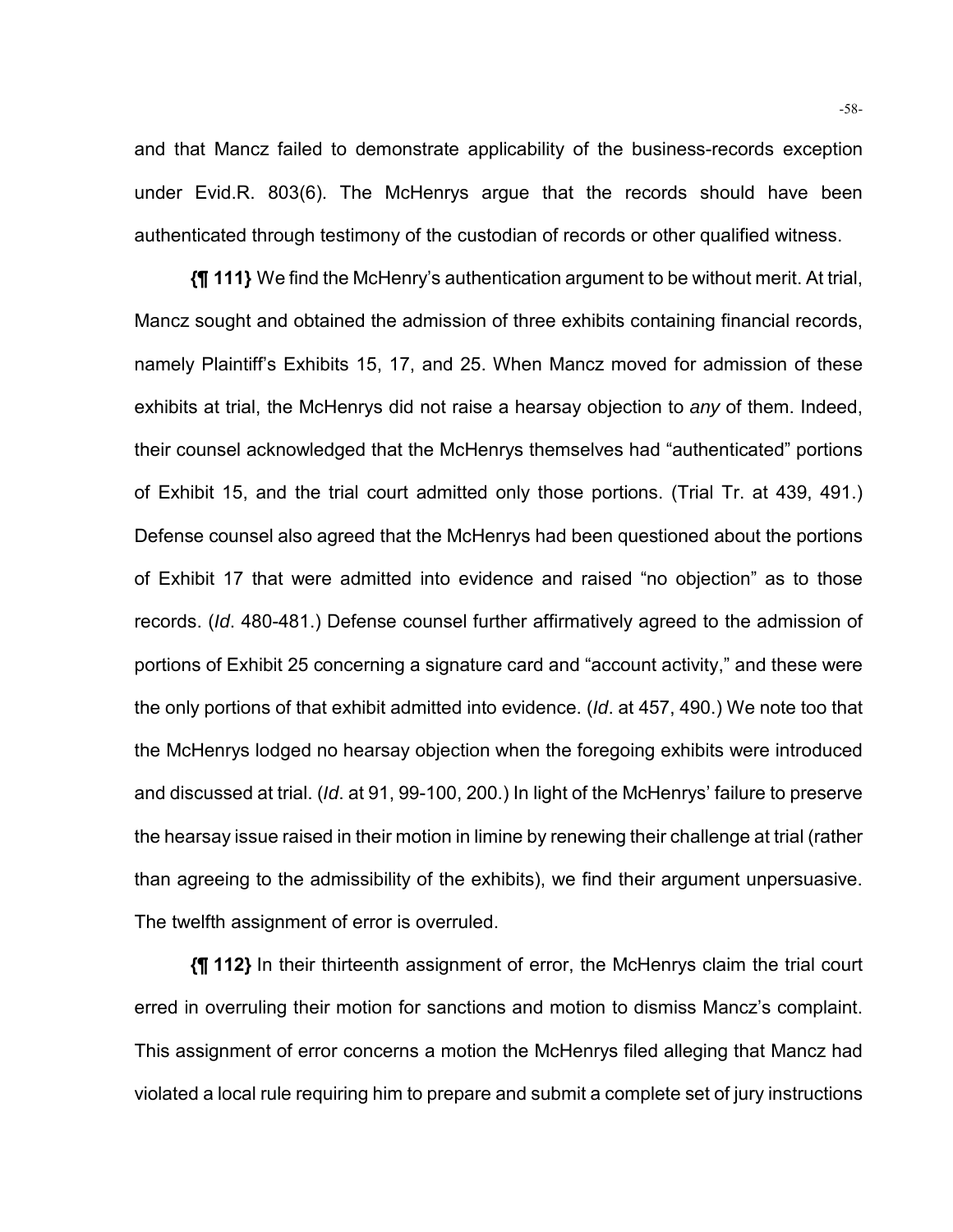and interrogatories approved by opposing counsel. The McHenrys argued that Mancz filed proposed jury instructions and interrogatories by the required October 16, 2018 date *without* them having been seen or approved by opposing counsel. The McHenrys further asserted that Mancz did not serve their counsel with his filing until three days later. They also asserted that Mancz had done the same thing when the case previously had been set for trial. As a result, they sought sanctions and dismissal of the case with prejudice. Mancz responded to the motion, arguing that both parties previously had submitted proposed instructions and interrogatories before an earlier trial date had been vacated. Mancz suggested that his subsequent filing on October 16, 2018 was simply a "reformalization" of what previously had been filed.

**{¶ 113}** In a November 20, 2018 decision, the magistrate overruled the sanctions motion. The magistrate noted, among other things, that trial had been postponed yet again until January 7, 2019. The magistrate further noted that the parties would be required to submit jointly-proposed jury instructions by December 26, 2018. In light of that determination, the trial court found no prejudice to the McHenrys as a result of Mancz's filing on October 16, 2018. In the exercise of discretion, the magistrate declined to impose sanctions on Mancz or to dismiss his lawsuit. (November 20, 2018 Decision.) The McHenrys objected to the magistrate's decision. The trial court overruled the objection on December 5, 2018, and the parties subsequently filed joint proposed jury instructions, jury interrogatories, and verdict forms on December 26, 2018.

**{¶ 114}** It is axiomatic that whether to impose sanctions or to dismiss the complaint was a matter within the discretion of the trial court. Having reviewed the parties' arguments and the rulings by the magistrate and the trial court, we see no abuse of